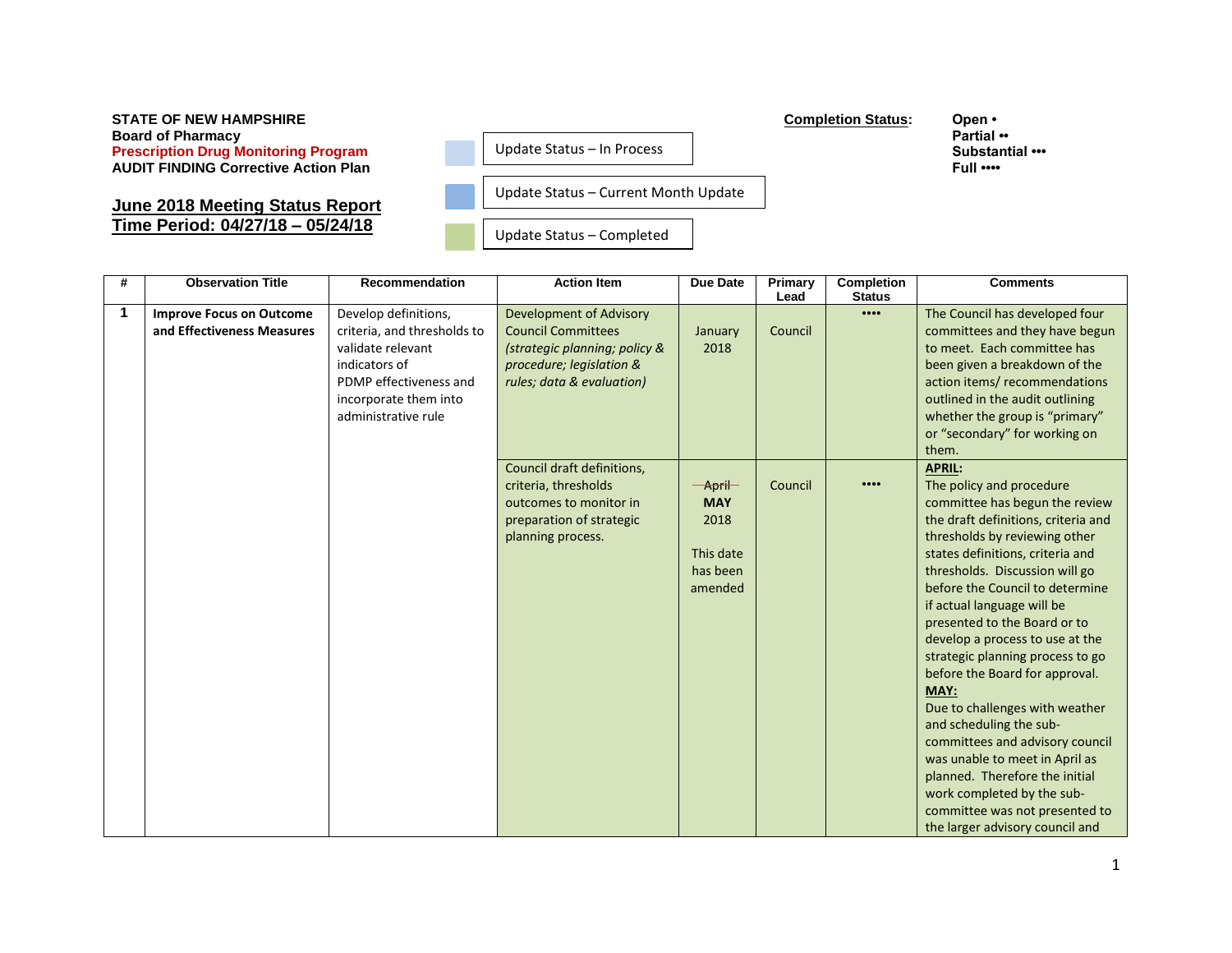|  |                             |                |              |                         | then brought to the Board in the     |
|--|-----------------------------|----------------|--------------|-------------------------|--------------------------------------|
|  |                             |                |              |                         | April meetings. It is anticipated    |
|  |                             |                |              |                         | that the sub-committee will have     |
|  |                             |                |              |                         | to finalize its work in April/May    |
|  |                             |                |              |                         | and present draft                    |
|  |                             |                |              |                         | recommendations out of               |
|  |                             |                |              |                         | committee since the Advisory         |
|  |                             |                |              |                         | Council will not be able to meet     |
|  |                             |                |              |                         | prior to the Board meeting in        |
|  |                             |                |              |                         | May (5/16/18) and then the full      |
|  |                             |                |              |                         | advisory council will then take up   |
|  |                             |                |              |                         | the recommendations with input       |
|  |                             |                |              |                         | from the board at their 5/21/18      |
|  |                             |                |              |                         | meeting for a final draft to be      |
|  |                             |                |              |                         | brought to the July strategic        |
|  |                             |                |              |                         | planning session.                    |
|  |                             |                |              |                         | JUNE: Two of the sub-                |
|  |                             |                |              |                         | committees met to develop            |
|  |                             |                |              |                         | definitions, criteria and            |
|  |                             |                |              |                         | thresholds on 5/1/2018 and the       |
|  |                             |                |              |                         | <b>Data and Evaluation sub-</b>      |
|  |                             |                |              |                         | committee met and reviewed           |
|  |                             |                |              |                         | the information and came up          |
|  |                             |                |              |                         | with recommendations for             |
|  |                             |                |              |                         | measuring them. This                 |
|  |                             |                |              |                         | information was presented to         |
|  |                             |                |              |                         | the Board of Pharmacy on             |
|  |                             |                |              |                         | 5/16/18 and the entire Advisory      |
|  |                             |                |              |                         | Council on 5/21/18. The              |
|  |                             |                |              |                         | <b>Advisory Council motioned and</b> |
|  |                             |                |              |                         | approved to recommend the 3          |
|  |                             |                |              |                         | definitions that make up the         |
|  |                             |                |              |                         | clinical alert package to the        |
|  |                             |                |              |                         | Board at their6/20/18 meeting        |
|  |                             |                |              |                         | and these will also be integrated    |
|  |                             |                |              |                         | into the Strategic Planning          |
|  |                             |                |              |                         | session (June 27-28, 2018).          |
|  | Board approves draft        |                |              | $\bullet\bullet\bullet$ | May:                                 |
|  | definitions, criteria,      | April 2018     | <b>Board</b> |                         | Due to challenges with weather       |
|  | thresholds outcomes to      | $+ +$          |              |                         | and scheduling the sub-              |
|  | monitor in preparation of   | <b>JUNE 20</b> |              |                         | committees and advisory council      |
|  | strategic planning process. | 2018           |              |                         | was unable to meet in April as       |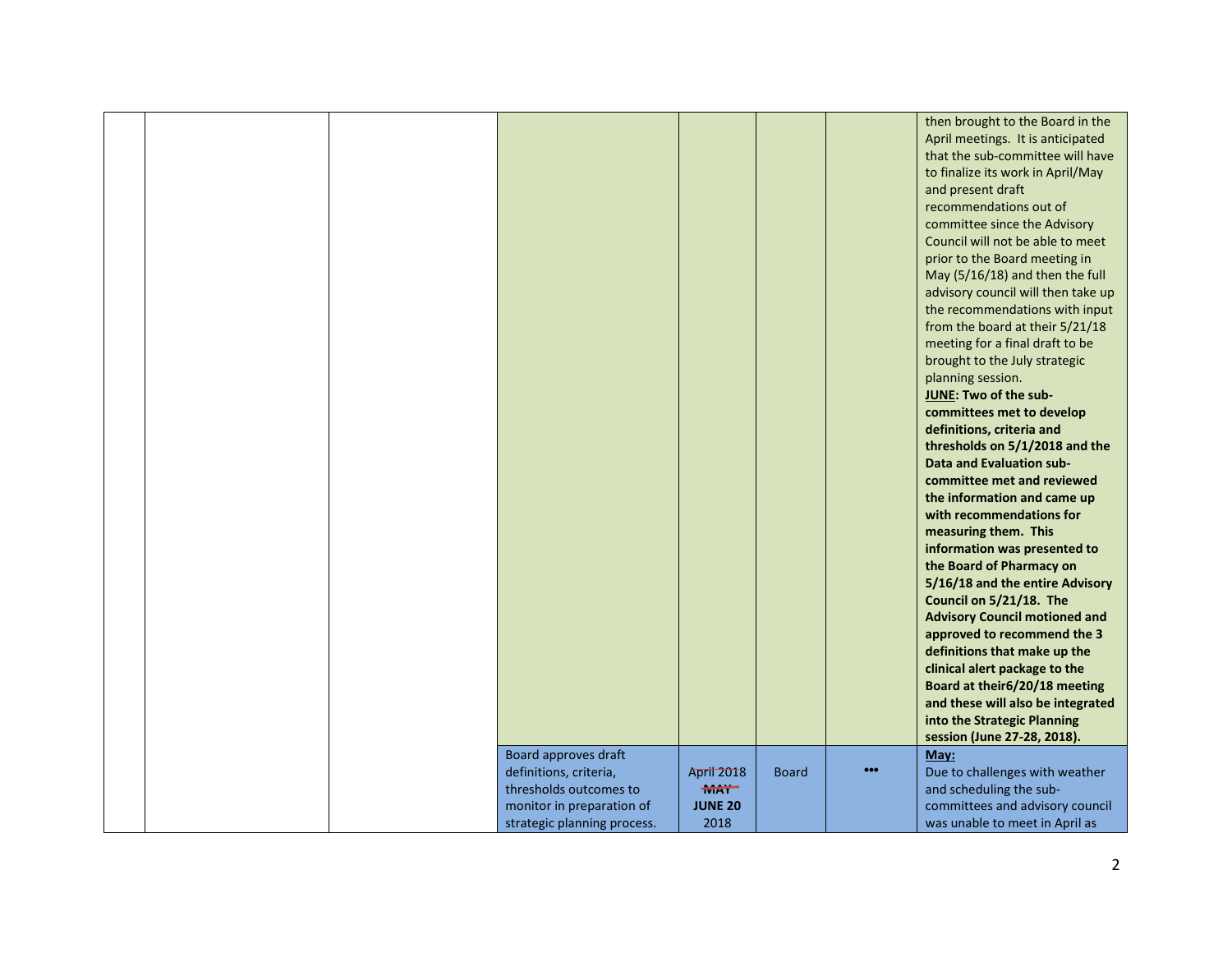|              |                                 |                          |                              |                 |              |      | planned. Therefore the initial<br>work completed by the sub-<br>committee was not presented to<br>the larger advisory council and<br>then brought to the Board in the<br>April meetings. It is anticipated<br>that the sub-committee will have<br>to finalize its work in April/May<br>and present draft<br>recommendations out of<br>committee since the Advisory<br>Council will not be able to meet<br>prior to the Board meeting in<br>May $(5/16/18)$ and then the full<br>advisory council will then take up<br>the recommendations with input<br>from the board at their 5/21/18<br>meeting for a final draft to be<br>brought to the July strategic<br>planning session.<br><b>JUNE: The Advisory Council has</b><br>approved to recommend the 3<br>definitions that make up the<br>clinical alert package to the<br>Board at their6/20/18 meeting<br>and these will also be integrated<br>into the Strategic Planning<br>session (June 27-28, 2018). |
|--------------|---------------------------------|--------------------------|------------------------------|-----------------|--------------|------|---------------------------------------------------------------------------------------------------------------------------------------------------------------------------------------------------------------------------------------------------------------------------------------------------------------------------------------------------------------------------------------------------------------------------------------------------------------------------------------------------------------------------------------------------------------------------------------------------------------------------------------------------------------------------------------------------------------------------------------------------------------------------------------------------------------------------------------------------------------------------------------------------------------------------------------------------------------|
| $\mathbf{1}$ | <b>Improve Focus on Outcome</b> | Implement and refine an  | Secure funding for strategic |                 |              |      | Fiscal Committee on 3/16/18 and                                                                                                                                                                                                                                                                                                                                                                                                                                                                                                                                                                                                                                                                                                                                                                                                                                                                                                                               |
|              | and Effectiveness Measures      | evidence-based approach  | planning session             | <b>Mar 2018</b> | <b>Staff</b> | 0000 | Governor and Council on 3/21/18                                                                                                                                                                                                                                                                                                                                                                                                                                                                                                                                                                                                                                                                                                                                                                                                                                                                                                                               |
|              |                                 | to assess validated PDMP |                              |                 |              |      | approved the use of general                                                                                                                                                                                                                                                                                                                                                                                                                                                                                                                                                                                                                                                                                                                                                                                                                                                                                                                                   |
|              |                                 | outcomes;                |                              |                 |              |      | funds to contract with a                                                                                                                                                                                                                                                                                                                                                                                                                                                                                                                                                                                                                                                                                                                                                                                                                                                                                                                                      |
|              |                                 | develop, implement, and  |                              |                 |              |      | consultant to assist with putting                                                                                                                                                                                                                                                                                                                                                                                                                                                                                                                                                                                                                                                                                                                                                                                                                                                                                                                             |
|              |                                 | refine a system to       |                              |                 |              |      | on a strategic planning session                                                                                                                                                                                                                                                                                                                                                                                                                                                                                                                                                                                                                                                                                                                                                                                                                                                                                                                               |
|              |                                 | empirically demonstrate  |                              |                 |              |      | was approved.                                                                                                                                                                                                                                                                                                                                                                                                                                                                                                                                                                                                                                                                                                                                                                                                                                                                                                                                                 |
|              |                                 | PDMP outcomes related    |                              |                 |              |      |                                                                                                                                                                                                                                                                                                                                                                                                                                                                                                                                                                                                                                                                                                                                                                                                                                                                                                                                                               |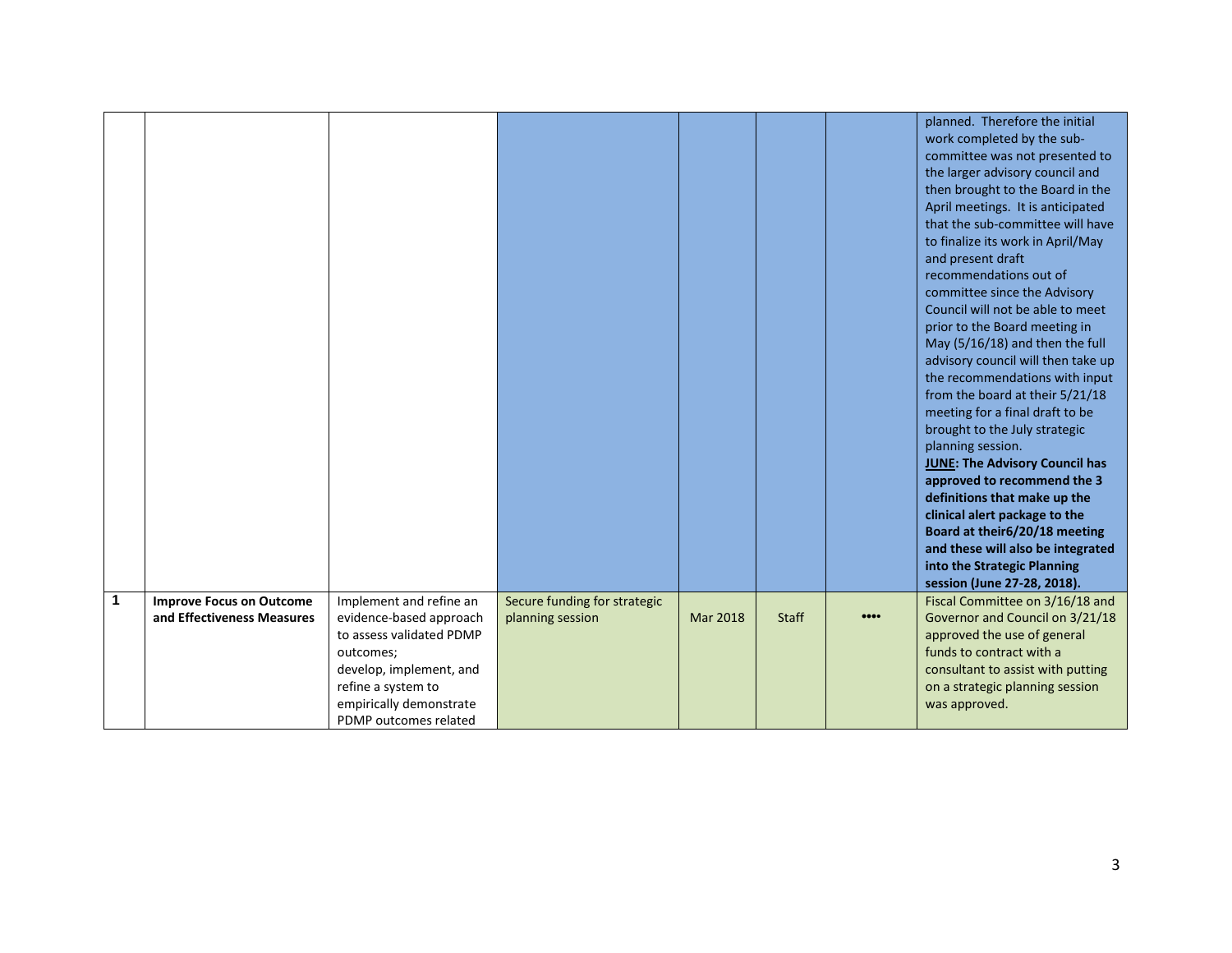|              |                                                               | to each validated<br>outcome<br>Include components<br>related to monitoring and<br>assessing PDMP<br>effectiveness relative to<br>each validated outcome in<br>its strategy and plans,<br>including a timeline with<br>milestones spanning<br>initial development<br>through final validation<br>and implementation to<br>help mature the program | Hold a facilitated strategic<br>planning session (all<br>stakeholders)<br><b>Strategic Plan Drafted</b>                                      | <b>May 2018</b><br><b>June 2018</b> | <b>ALL</b> | $\bullet\bullet\bullet$<br>• • • | Work has begun to draft an RFP<br>to solicit a consultant/contractor<br>to hold a facilitated strategic<br>planning session (2 day) in early<br>June 2018.<br>MAY: The RFP has been drafted<br>and expected to be released<br>$4/30/18$ .<br>JUNE: The program did not<br>receive any responses to the<br>RFP. We will be receiving<br>technical assistance from PDMP<br><b>Training and Technical</b><br><b>Assistance Center of Brandeis.</b><br>Pat Knue and Jim Giglio through<br>the TA grant they receive from<br>the Bureau of Justice<br><b>Administration (BJA) can offer</b><br>this assistance to states. They<br>will be co-facilitating with PDMP<br>manager. The location for the 2-<br>day strategic planning event<br>(June 27-28, 2018) will be held at<br>the Dept of Transportation on 7<br>Hazen Drive, Concord, NH.<br>Will be using tools provided by |
|--------------|---------------------------------------------------------------|---------------------------------------------------------------------------------------------------------------------------------------------------------------------------------------------------------------------------------------------------------------------------------------------------------------------------------------------------|----------------------------------------------------------------------------------------------------------------------------------------------|-------------------------------------|------------|----------------------------------|-----------------------------------------------------------------------------------------------------------------------------------------------------------------------------------------------------------------------------------------------------------------------------------------------------------------------------------------------------------------------------------------------------------------------------------------------------------------------------------------------------------------------------------------------------------------------------------------------------------------------------------------------------------------------------------------------------------------------------------------------------------------------------------------------------------------------------------------------------------------------------|
|              |                                                               |                                                                                                                                                                                                                                                                                                                                                   | Include an evidence based<br>approach to assess PDMP<br>outcomes                                                                             | <b>July 2018</b>                    | <b>ALL</b> |                                  | the PEW Charitable Foundation<br>designed for PDMP strategic<br>planning.                                                                                                                                                                                                                                                                                                                                                                                                                                                                                                                                                                                                                                                                                                                                                                                                   |
| $\mathbf{1}$ | <b>Improve Focus on Outcome</b><br>and Effectiveness Measures | Clarify how the PDMP can<br>be reasonably expected to<br>affect validated<br>outcomes, and when<br>outcomes and effects will<br>be expected                                                                                                                                                                                                       | Administrative rule changes<br>defined<br>Incorporate defined<br>definitions, criteria and<br>thresholds into<br><b>Administrative Rules</b> | Sept 2018                           | Board      |                                  |                                                                                                                                                                                                                                                                                                                                                                                                                                                                                                                                                                                                                                                                                                                                                                                                                                                                             |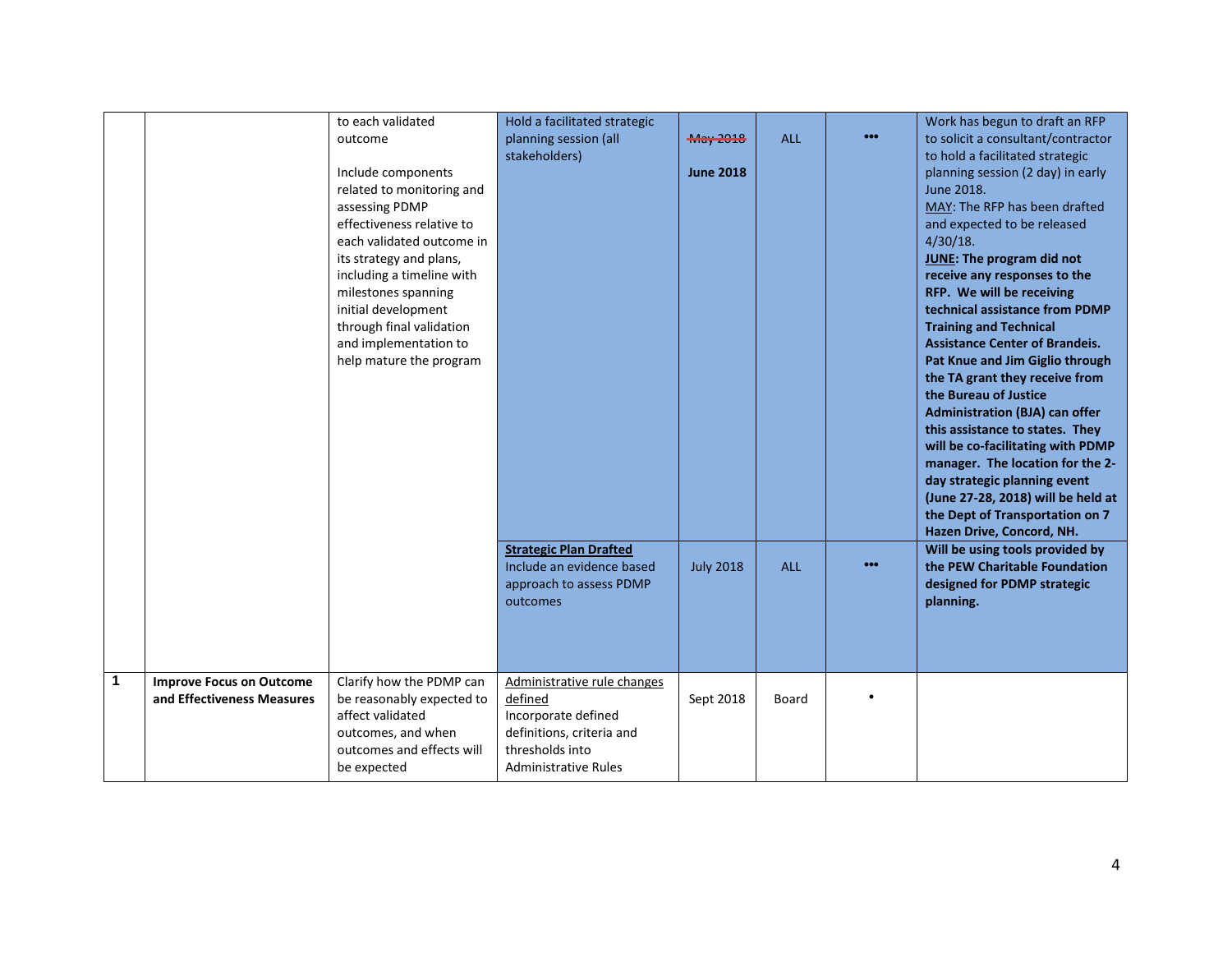|  | <b>Monitoring &amp; Assessing</b><br>Effectiveness - Annual<br>Report - (could be quarterly<br>with increased staffing<br>capacity)                      | Nov 2018<br>(annual) | Staff/<br>Board | Completed an annual report and<br>presented it to the HHS Oversight<br>Committee and provided copies<br>to the Governor, Speaker of the<br>House, Senate President and<br>other interested legislators.                                                                                                                                                                                                                                                                                                                                        |
|--|----------------------------------------------------------------------------------------------------------------------------------------------------------|----------------------|-----------------|------------------------------------------------------------------------------------------------------------------------------------------------------------------------------------------------------------------------------------------------------------------------------------------------------------------------------------------------------------------------------------------------------------------------------------------------------------------------------------------------------------------------------------------------|
|  |                                                                                                                                                          |                      |                 | Held a meeting with other state<br>level data analyst on 3/12/18 to<br>discuss how PDMP data can be<br>shared and integrated with other<br>state data (e.g. ME data, ER<br>overdose data, treatment data<br>etc) to develop predictive<br>analytics<br>Provided quarterly data with<br>Audit report that shows a<br>comparison of Rx dispensed in<br>NH from Jan-Mar in 2016 vs.<br>2017. Also see comparison of<br>Top Ten controlled substances<br>dispensed during the quarter of<br>Jan-Mar 2016 vs. 2017.                                 |
|  | Policy & Procedure<br>development<br>Monitoring and assessing<br>effectiveness to include a<br>timeline of when outcomes<br>and effects will be expected | Sept 2018            | Council         | <br>This has been identified as a<br>primary activity for the Policy &<br>Procedure sub-committee. This<br>was reviewed & discussed at<br>their meetings on 2/28/18 and<br>3/19/18.<br>MAY:<br>Program manager has been doing<br>an extensive literature review on<br>assessing effectiveness of PDMPs.<br>Program manager has reached<br>out to other state PDMP on<br>guidance for how they are<br>measuring effectiveness, all of<br>which to include in discussions<br>with advisory council, the Board<br>and strategic planning process. |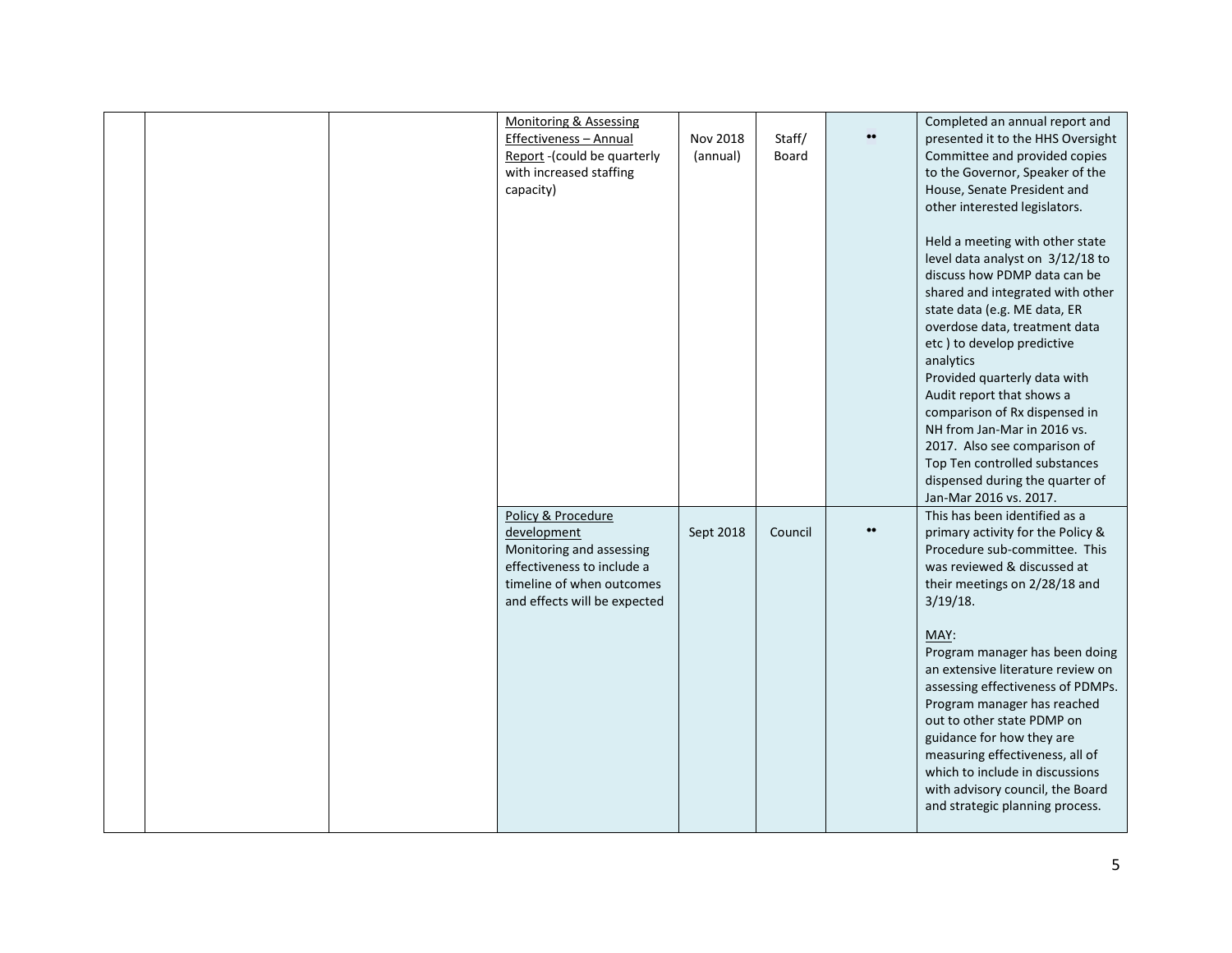| $\overline{2}$ | <b>Improve Assessment and</b>     | Formally establish         | <b>Strategic Plan Drafted</b> |                  |              |                         |                                       |
|----------------|-----------------------------------|----------------------------|-------------------------------|------------------|--------------|-------------------------|---------------------------------------|
|                | <b>Measurement of Plausible</b>   | reducing opportunities for | Include training providers    | <b>July 2018</b> | ALL          |                         |                                       |
|                | <b>Outcomes and Effectiveness</b> | doctor shopping of         | and dispensers as             |                  |              |                         |                                       |
|                | <b>Measures</b>                   | schedule II through IV     | stakeholders when             |                  |              |                         |                                       |
|                |                                   | controlled drugs as a      | developing training           |                  |              |                         |                                       |
|                |                                   | PDMP outcome               | materials on definitions,     |                  |              |                         |                                       |
|                |                                   |                            | criteria and thresholds as    |                  |              |                         |                                       |
|                |                                   | select relevant and        | well as timeline for when &   |                  |              |                         |                                       |
|                |                                   | measureable indicators of  | how trainings will be         |                  |              |                         |                                       |
|                |                                   | patient care and           | delivered.                    |                  |              |                         |                                       |
|                |                                   | treatment and              |                               |                  |              |                         |                                       |
|                |                                   | overprescribing related to | Include for providers and     |                  |              |                         |                                       |
|                |                                   | schedule II through IV     | dispensers on indicators of   |                  |              |                         |                                       |
|                |                                   | controlled drugs           | doctor shopping, and when     |                  |              |                         |                                       |
|                |                                   | Develop and implement      | and how to report potential   |                  |              |                         |                                       |
|                |                                   | standard educational       | doctor shopping to Board      |                  |              |                         |                                       |
|                |                                   | materials for prescribers  | staff or law enforcement      |                  |              |                         |                                       |
|                |                                   | and dispensers on          |                               |                  |              |                         |                                       |
|                |                                   | indicators of doctor       | Review "better care/patient   |                  |              |                         |                                       |
|                |                                   | shopping, and when and     | treatment" language with      |                  |              |                         |                                       |
|                |                                   | how to report potential    | regards to outcomes and       |                  |              |                         |                                       |
|                |                                   | doctor shopping to Board   | evaluation                    |                  |              |                         |                                       |
|                |                                   | staff or law enforcement   |                               |                  |              |                         |                                       |
| $\mathbf{2}$   | <b>Improve Assessment and</b>     | Qualify overprescribing-   | Define statute changes to     |                  |              |                         | This was reviewed & discussed at      |
|                | <b>Measurement of Plausible</b>   | related and doctor         | legislature                   | <b>July 2018</b> | <b>Board</b> | $\bullet\bullet\bullet$ | Policy & Procedure sub-               |
|                | <b>Outcomes and Effectiveness</b> | shopping-related           | Formally establish reducing   |                  |              |                         | committee meetings on 2/28/18         |
|                | <b>Measures</b>                   | outcomes, such as limiting | doctor shopping               |                  |              |                         | and $3/19/18$ .                       |
|                |                                   | them to opioids            | opportunities as an outcome   |                  |              |                         |                                       |
|                |                                   | specifically, so the PDMP  |                               |                  |              |                         | Staff proposed draft changes to       |
|                |                                   | is not expected to achieve | Change "better care/patient   |                  |              |                         | sub-committee to review and           |
|                |                                   | unreasonable outcomes      | treatment" language           |                  |              |                         | then present to the Advisory          |
|                |                                   |                            | w/regards to outcomes and     |                  |              |                         | Council to present to the Board       |
|                |                                   |                            | evaluation if necessary       |                  |              |                         | for the April Meeting.                |
|                |                                   |                            |                               |                  |              |                         | MAY: April advisory council           |
|                |                                   |                            |                               |                  |              |                         | meeting was cancelled due to          |
|                |                                   |                            |                               |                  |              |                         | bad weather.                          |
|                |                                   |                            |                               |                  |              |                         |                                       |
|                |                                   |                            |                               |                  |              |                         | <b>JUNE: The Adv. Council and BOP</b> |
|                |                                   |                            |                               |                  |              |                         | is no longer using the                |
|                |                                   |                            |                               |                  |              |                         | terminology of "doctor                |
|                |                                   |                            |                               |                  |              |                         | shopping". The rationale for this     |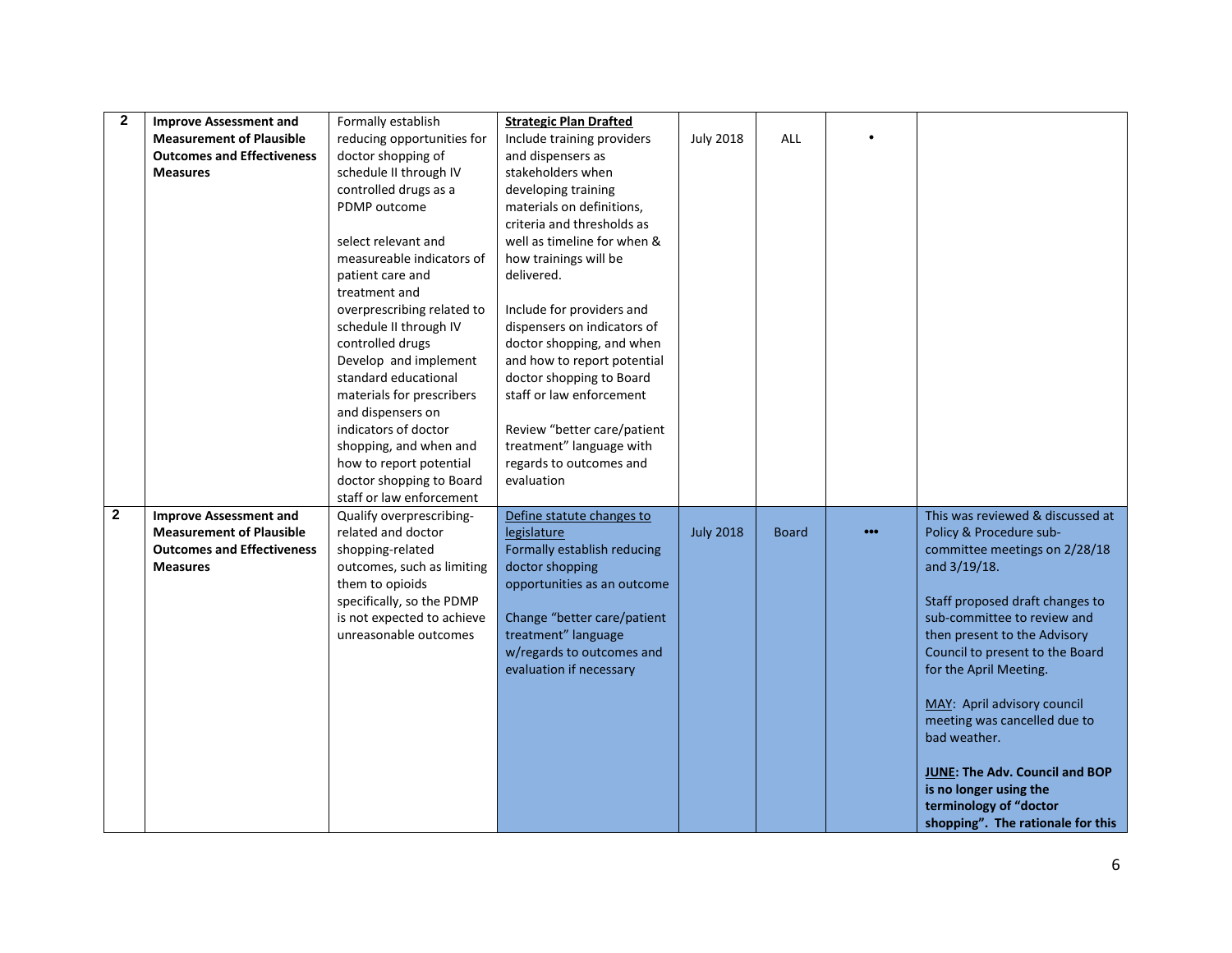|                |                                                                                                                          |                                                                                                                                                                                                                               |                                                                                                                                                                                         |           |         | is because not all patients who<br>see multiple providers are<br>necessarily "doctor shopping".<br>The Clinical Alert that would<br>provide information and<br>education to a provider that they<br>have a patient who has reached<br>a defined threshold of "multiple<br>prescribers or multiple<br>pharmacies" is simply that an<br>alert for them to review their<br>patients controlled history<br>report. If there are concerns, to<br>then discuss those findings with<br>the patient. If no concerns then<br>something to monitor if<br>necessary. There likely may not<br>be a need for statute change as<br>initially proposed by the audit,<br>since the intent of the alert is<br>quite different as the<br>interpretation of the finding.<br>This will be further reviewed by<br>all stakeholders at the strategic<br>planning session. |
|----------------|--------------------------------------------------------------------------------------------------------------------------|-------------------------------------------------------------------------------------------------------------------------------------------------------------------------------------------------------------------------------|-----------------------------------------------------------------------------------------------------------------------------------------------------------------------------------------|-----------|---------|-----------------------------------------------------------------------------------------------------------------------------------------------------------------------------------------------------------------------------------------------------------------------------------------------------------------------------------------------------------------------------------------------------------------------------------------------------------------------------------------------------------------------------------------------------------------------------------------------------------------------------------------------------------------------------------------------------------------------------------------------------------------------------------------------------------------------------------------------------|
|                |                                                                                                                          |                                                                                                                                                                                                                               | Administrative rule changes<br>defined based on legislative<br>changes.                                                                                                                 | Sept 2018 | Board   | SEE ABOVE                                                                                                                                                                                                                                                                                                                                                                                                                                                                                                                                                                                                                                                                                                                                                                                                                                           |
| $\overline{2}$ | <b>Improve Assessment and</b><br><b>Measurement of Plausible</b><br><b>Outcomes and Effectiveness</b><br><b>Measures</b> | Develop, implement, and<br>refine routine reporting<br>mechanisms through<br>which prescribers and<br>dispensers can report<br>potential doctor shopping<br>or overprescribing to<br>Board staff for further<br>investigation | Policy & Procedure<br>development<br>Reporting mechanisms for<br>practitioners to report<br>possible doctor shopping or<br>over prescribing to Board<br>staff for further investigation | Sept 2018 | Council | This was reviewed & discussed at<br>Policy & Procedure sub-<br>committee meetings on 2/28/18<br>and 3/19/18. Brief report at the<br>March Advisory Council meeting<br>- formal recommendation to be<br>presented at the April Advisory<br>Council meeting.<br>MAY: April advisory council<br>meeting was cancelled due to<br>bad weather.                                                                                                                                                                                                                                                                                                                                                                                                                                                                                                           |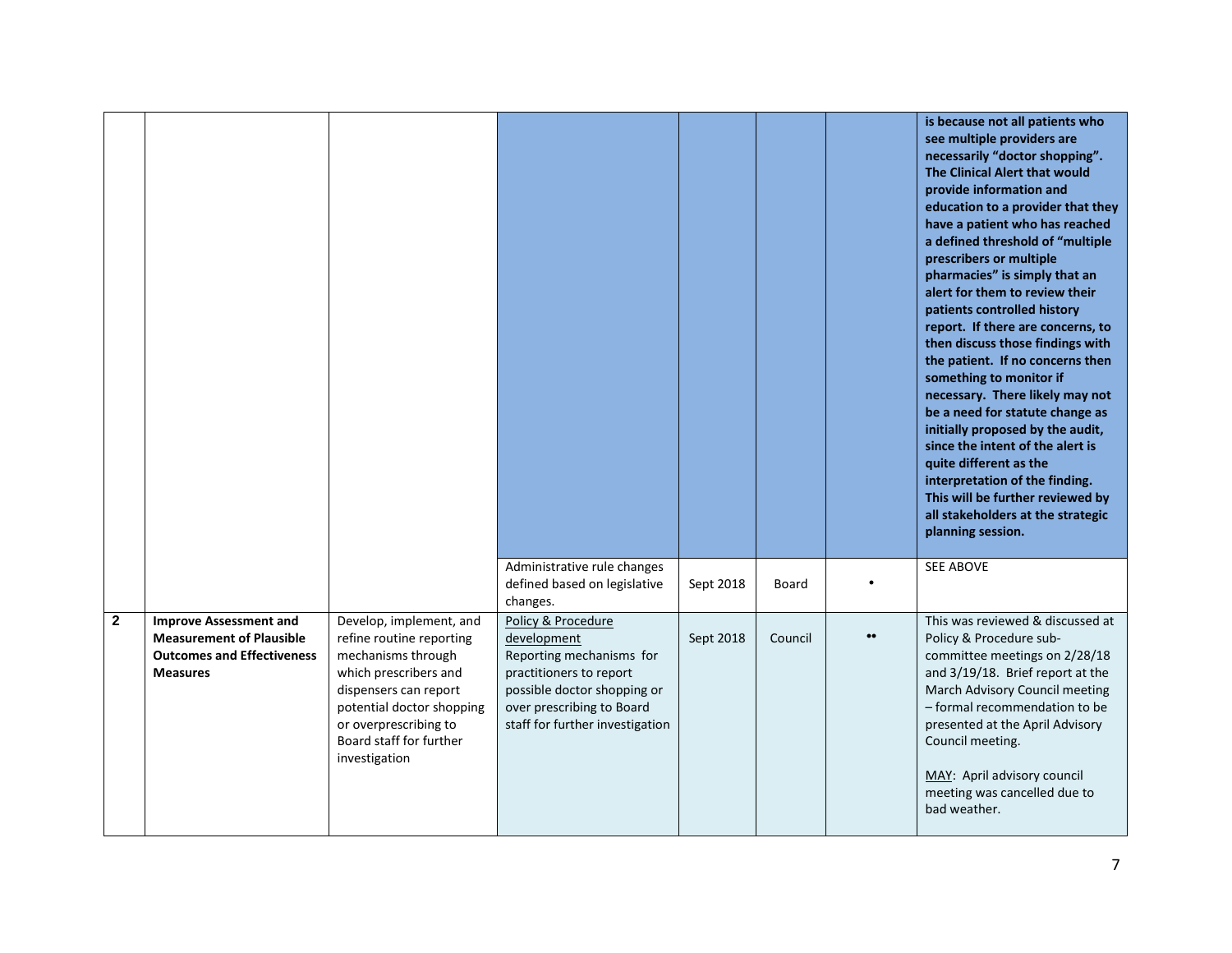| 3 | <b>Improve Assessment and</b>  | Rationalize opinions and                            | <b>Strategic Plan Drafted</b>  |                  |     |  |
|---|--------------------------------|-----------------------------------------------------|--------------------------------|------------------|-----|--|
|   | <b>Measurement of Somewhat</b> | evidence to select                                  | Qualify outcomes related to    | <b>July 2018</b> | ALL |  |
|   | <b>Plausible Outcomes and</b>  | relevant and measureable                            | patient morbidity, abuse and   |                  |     |  |
|   | <b>Effectiveness Measures</b>  | indicators of practitioner-                         | opportunities for abuse, the   |                  |     |  |
|   |                                | patient relationships                               | type of deaths, and            |                  |     |  |
|   |                                | involving controlled drugs,                         | opportunities for diversion    |                  |     |  |
|   |                                | patient morbidity related                           | related to schedule II         |                  |     |  |
|   |                                | to controlled drugs, abuse                          | through IV controlled drugs    |                  |     |  |
|   |                                | and opportunities for                               |                                |                  |     |  |
|   |                                | abuse of controlled drugs,                          | Determine whether              |                  |     |  |
|   |                                | and opportunities for                               | available data from other      |                  |     |  |
|   |                                | diversion of controlled                             | State agencies is amenable,    |                  |     |  |
|   |                                | drugs, including                                    | or could be amenable, to       |                  |     |  |
|   |                                | fraudulent prescribing and                          | assessing PDMP                 |                  |     |  |
|   |                                | forged or altered                                   | effectiveness on patient       |                  |     |  |
|   |                                | prescriptions, for                                  | morbidity, abuse and           |                  |     |  |
|   |                                | schedules II through IV                             | opportunities for abuse, the   |                  |     |  |
|   |                                | controlled drugs                                    | type of deaths,                |                  |     |  |
|   |                                |                                                     | opportunities for fraudulent   |                  |     |  |
|   |                                | Qualify outcomes related                            | prescribing, or opportunities  |                  |     |  |
|   |                                | to patient morbidity,                               | for filling forged and altered |                  |     |  |
|   |                                | abuse and opportunities                             | prescriptions related to       |                  |     |  |
|   |                                | for abuse, the type of                              | schedule II through IV         |                  |     |  |
|   |                                | deaths, and opportunities                           | controlled drugs               |                  |     |  |
|   |                                | for diversion related to                            |                                |                  |     |  |
|   |                                | schedule II through IV                              | If deemed necessary/useful     |                  |     |  |
|   |                                | controlled drugs, such as                           | for evaluation through         |                  |     |  |
|   |                                | limiting to opioids                                 | strategic planning, identify   |                  |     |  |
|   |                                | specifically, so the PDMP                           | relevant State agencies and    |                  |     |  |
|   |                                | is not expected to achieve                          | develop agreements with        |                  |     |  |
|   |                                | unreasonable outcomes                               | them to obtain necessary       |                  |     |  |
|   |                                |                                                     | data on a routine basis        |                  |     |  |
|   |                                | Determine whether                                   |                                |                  |     |  |
|   |                                | available data from other                           | Review whether a               |                  |     |  |
|   |                                | State agencies is                                   | mechanism to solicit patient   |                  |     |  |
|   |                                | amenable, or could be                               | feedback on changes in         |                  |     |  |
|   |                                | amenable, to assessing                              | practitioner-patient           |                  |     |  |
|   |                                | PDMP effectiveness on                               | relationships is feasible and  |                  |     |  |
|   |                                | patient morbidity, abuse                            | cost effective                 |                  |     |  |
|   |                                | and opportunities for<br>abuse, the type of deaths, |                                |                  |     |  |
|   |                                |                                                     |                                |                  |     |  |
|   |                                | opportunities for                                   |                                |                  |     |  |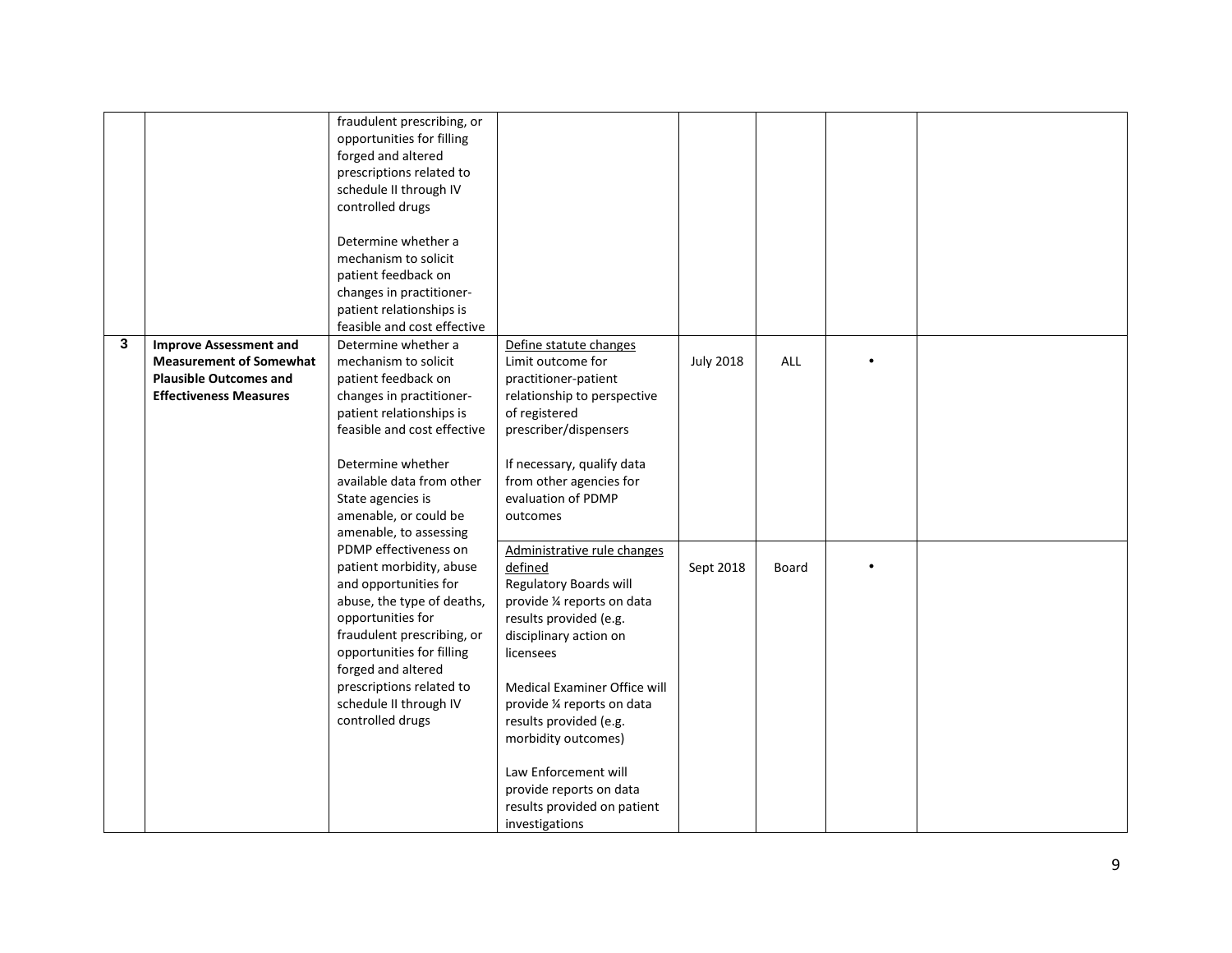| 3 | <b>Improve Assessment and</b><br><b>Measurement of Somewhat</b><br><b>Plausible Outcomes and</b><br><b>Effectiveness Measures</b> | Develop a process to<br>connect survey results<br>with analysis of PDMP<br>data and data from other<br>State agencies, where<br>necessary | Policy and procedure<br>development<br>Receiving input back from<br>regulatory boards, medical<br>examiner office and law<br>enforcement on a defined<br>schedule the outcome of the<br>data/reports provided by<br>the PDMP. | Sept 2018                                                 | Council |          |                                                                                                                                                                                                                                                                                                                                                                                                                                                                                                                                                                                                                                                                                                                                                                                                                                                                                                                                                                                                         |
|---|-----------------------------------------------------------------------------------------------------------------------------------|-------------------------------------------------------------------------------------------------------------------------------------------|-------------------------------------------------------------------------------------------------------------------------------------------------------------------------------------------------------------------------------|-----------------------------------------------------------|---------|----------|---------------------------------------------------------------------------------------------------------------------------------------------------------------------------------------------------------------------------------------------------------------------------------------------------------------------------------------------------------------------------------------------------------------------------------------------------------------------------------------------------------------------------------------------------------------------------------------------------------------------------------------------------------------------------------------------------------------------------------------------------------------------------------------------------------------------------------------------------------------------------------------------------------------------------------------------------------------------------------------------------------|
| 4 | <b>Refine or Eliminate Less</b><br><b>Plausible Outcomes and</b><br><b>Effectiveness Measures</b>                                 | Eliminate the statutory<br>outcomes of patient<br>mortality and the number<br>of drug deaths,                                             | Council draft definitions,<br>criteria, thresholds<br>outcomes to monitor in<br>preparation of strategic<br>planning process.                                                                                                 | $\overline{A}$ prii $\overline{C}$<br>2018<br>May<br>2018 | Council | $\cdots$ | The policy and procedure<br>committee has begun the review<br>if the draft definitions, criteria<br>and thresholds by reviewing<br>other states definitions, criteria<br>and thresholds. Discussion will<br>go before the Council to<br>determine if actual language will<br>be presented to the Board or to<br>develop a process to use at the<br>strategic planning process to go<br>before the Board for approval.<br>MAY: Did not meet in the last<br>month due to weather<br>challenges.<br>JUNE: Two of the sub-<br>committees met to develop<br>definitions, criteria and<br>thresholds on 5/1/2018 and the<br><b>Data and Evaluation sub-</b><br>committee met and reviewed<br>the information and came up<br>with recommendations for<br>measuring them. This<br>information was presented to<br>the Board of Pharmacy on<br>5/16/18 and the entire Advisory<br>Council on 5/21/18. The<br><b>Advisory Council motioned and</b><br>approved to recommend the 3<br>definitions that make up the |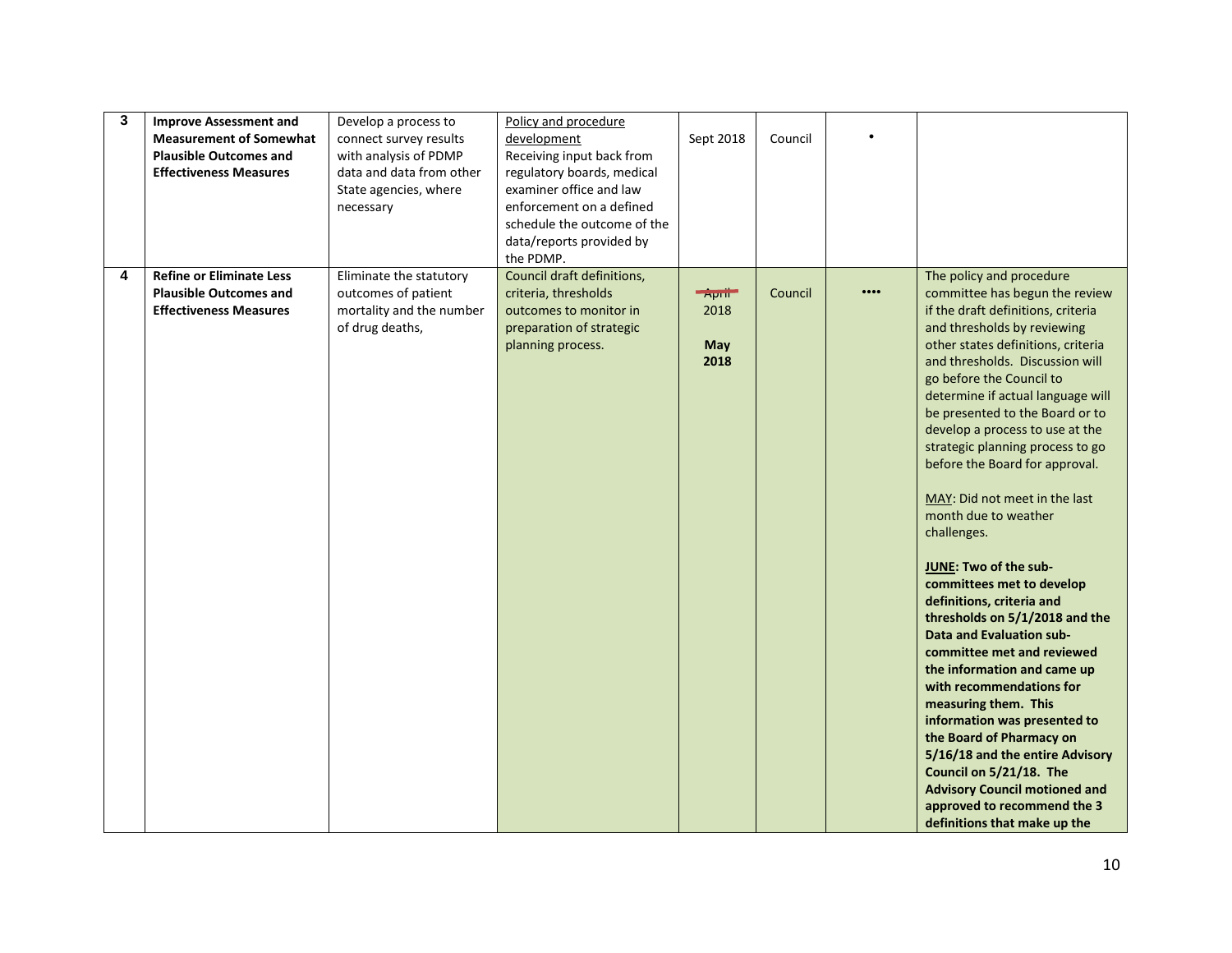|   |                                                                                                   |                                                                                                                                                                                                                                                  | Board approves draft<br>definitions, criteria,<br>thresholds outcomes to<br>monitor in preparation of<br>strategic planning process.                                                                                                                                                                                                               | <b>April 2018</b><br>May<br>2018 | <b>Board</b> | <br>clinical alert package to the<br>Board at their6/20/18 meeting<br>and these will also be integrated<br>into the Strategic Planning<br>session (June 27-28, 2018).<br>Due to challenges with whether<br>and scheduling the sub-<br>committees and advisory council<br>was unable to meet in April as<br>planned. It is anticipated that the<br>sub-committee will have to<br>finalize its work in April/May and<br>present draft recommendations<br>out of to the Board meeting in<br>May $(5/16/18)$ and then the full<br>advisory council will then take up<br>the recommendations with input<br>from the board at their 5/21/18<br>meeting for a final draft to be<br>brought to the July strategic<br>planning session.<br><b>JUNE: The Advisory Council has</b><br>approved to recommend the 3<br>definitions that make up the<br>clinical alert package to the<br>Board at their6/20/18 meeting |
|---|---------------------------------------------------------------------------------------------------|--------------------------------------------------------------------------------------------------------------------------------------------------------------------------------------------------------------------------------------------------|----------------------------------------------------------------------------------------------------------------------------------------------------------------------------------------------------------------------------------------------------------------------------------------------------------------------------------------------------|----------------------------------|--------------|----------------------------------------------------------------------------------------------------------------------------------------------------------------------------------------------------------------------------------------------------------------------------------------------------------------------------------------------------------------------------------------------------------------------------------------------------------------------------------------------------------------------------------------------------------------------------------------------------------------------------------------------------------------------------------------------------------------------------------------------------------------------------------------------------------------------------------------------------------------------------------------------------------|
|   |                                                                                                   |                                                                                                                                                                                                                                                  |                                                                                                                                                                                                                                                                                                                                                    |                                  |              | and these will also be integrated<br>into the Strategic Planning<br>session (June 27-28, 2018).                                                                                                                                                                                                                                                                                                                                                                                                                                                                                                                                                                                                                                                                                                                                                                                                          |
| 4 | <b>Refine or Eliminate Less</b><br><b>Plausible Outcomes and</b><br><b>Effectiveness Measures</b> | Eliminate the statutory<br>outcomes of patient<br>mortality and the number<br>of drug deaths,<br>Limit outcomes related to<br>diversion of schedule II<br>through IV controlled<br>drugs to more plausible<br>outcomes and practical<br>measures | <b>Strategic Plan Drafted</b><br>Based on definitions, criteria<br>and thresholds defined,<br>review statutory language<br>related to outcomes to<br>patient mortality and # of<br>drug deaths and whether<br>PDMP has direct and<br>measurable impact on those<br>and adjust as necessary to<br>more plausible outcomes<br>and practical measures | <b>July 2018</b>                 | ALL          |                                                                                                                                                                                                                                                                                                                                                                                                                                                                                                                                                                                                                                                                                                                                                                                                                                                                                                          |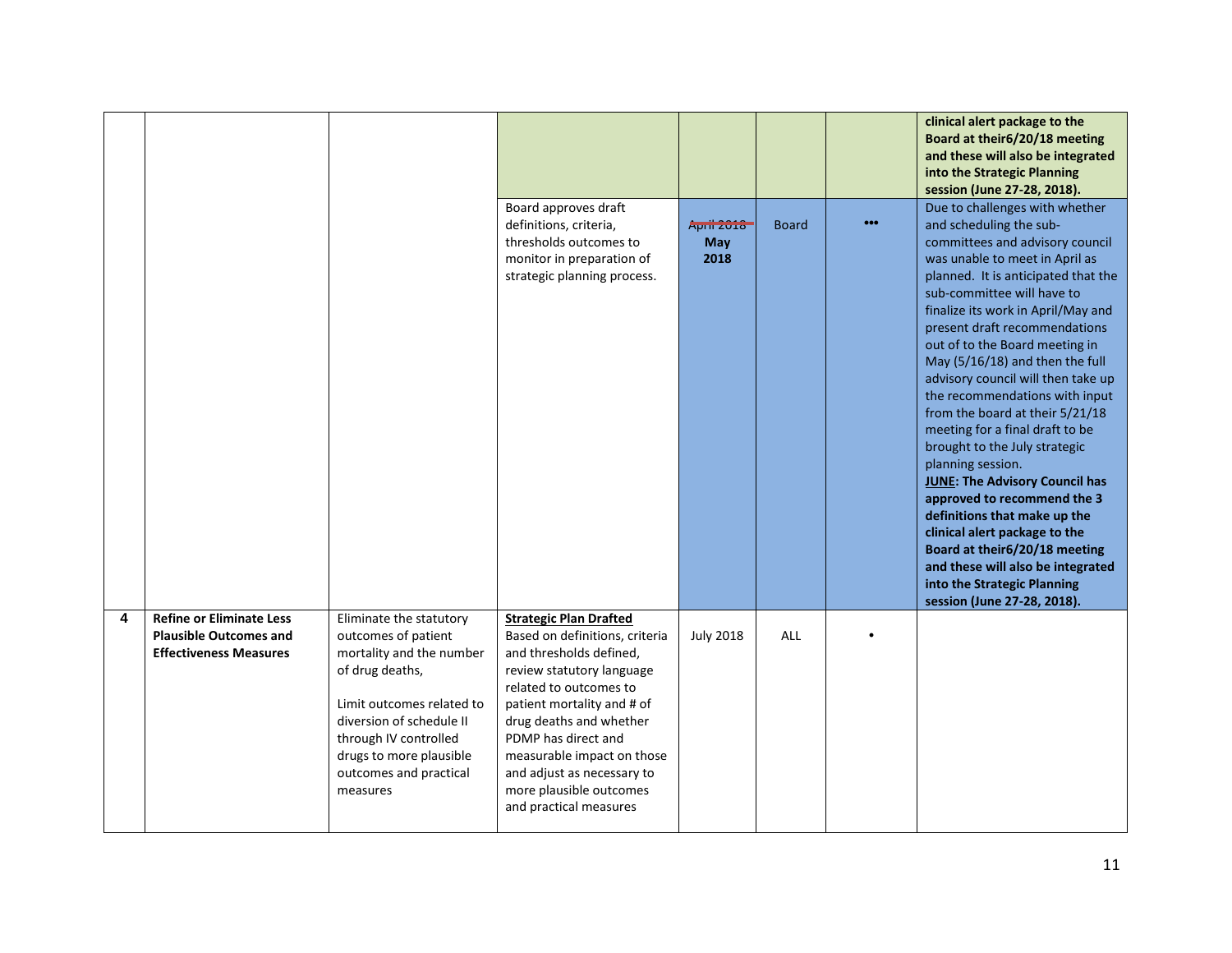|   |                                                                 |                                                                                                                                                                                                                                                                                                                                                               | Define statute changes<br>Eliminate PDMP statutory<br>outcome language<br>associated to patient<br>mortality and #of drug<br>deaths                                                | <b>July 2018</b>  | ALL          |                                |                                                                                                                                                                                                                                                 |
|---|-----------------------------------------------------------------|---------------------------------------------------------------------------------------------------------------------------------------------------------------------------------------------------------------------------------------------------------------------------------------------------------------------------------------------------------------|------------------------------------------------------------------------------------------------------------------------------------------------------------------------------------|-------------------|--------------|--------------------------------|-------------------------------------------------------------------------------------------------------------------------------------------------------------------------------------------------------------------------------------------------|
|   |                                                                 |                                                                                                                                                                                                                                                                                                                                                               | Administrative rule changes<br>defined as determined by<br>legislative changes.                                                                                                    | Sept 2018         | Board        |                                |                                                                                                                                                                                                                                                 |
| 5 | <b>Formalize a Risk Based</b><br><b>PDMP Strategy and Plans</b> | Assess the current<br>contracts and Board<br>strategic needs before<br>potential vendor<br>migration must occur to<br>ensure the terms and<br>conditions of each<br>contract fully support<br>attaining PDMP outcomes<br>Revalidate the data<br>analytics contract with<br>amended dates for<br>deliverables reflecting<br>anticipated completion of<br>tasks | <b>Begin Contract Extension</b><br>with vendor (2yr 5months)<br>Refine data analysis and<br>assess terms and conditions<br>of contract extension to full<br>support PDMP outcomes. | April<br>2018     | <b>Staff</b> | $\bullet\bullet$               | This will require additional funds<br>May: Review of current contract<br>has taken place; enhancement<br>options are currently under<br>review.                                                                                                 |
| 5 | <b>Formalize a Risk Based</b><br><b>PDMP Strategy and Plans</b> | Formalize a risk-based<br>strategy, with milestones,<br>targets, goals,<br>performance measures,<br>and objectives<br>Include key stakeholders                                                                                                                                                                                                                | Secure funding for strategic<br>planning session                                                                                                                                   | March<br>2018     | <b>Staff</b> | $\bullet\bullet\bullet\bullet$ | Fiscal Committee on 3/16/18 and<br>Governor and Council on 3/21/18<br>approved the use of general<br>funds to contract with a<br>consultant to assist with putting<br>on a strategic planning session<br>was approved.                          |
|   |                                                                 | throughout the process                                                                                                                                                                                                                                                                                                                                        | <b>Reporting functions</b><br>identified with vendor                                                                                                                               | Feb-April<br>2018 | <b>ALL</b>   | $\bullet$ $\bullet$ $\bullet$  | Vendor provided a presentation<br>to stakeholders on 1/22/18 that<br>included current capabilities and<br>enhanced capabilities of the<br>system.<br>Vendor provided examples of<br>the enhancements and costs for<br>implementation and annual |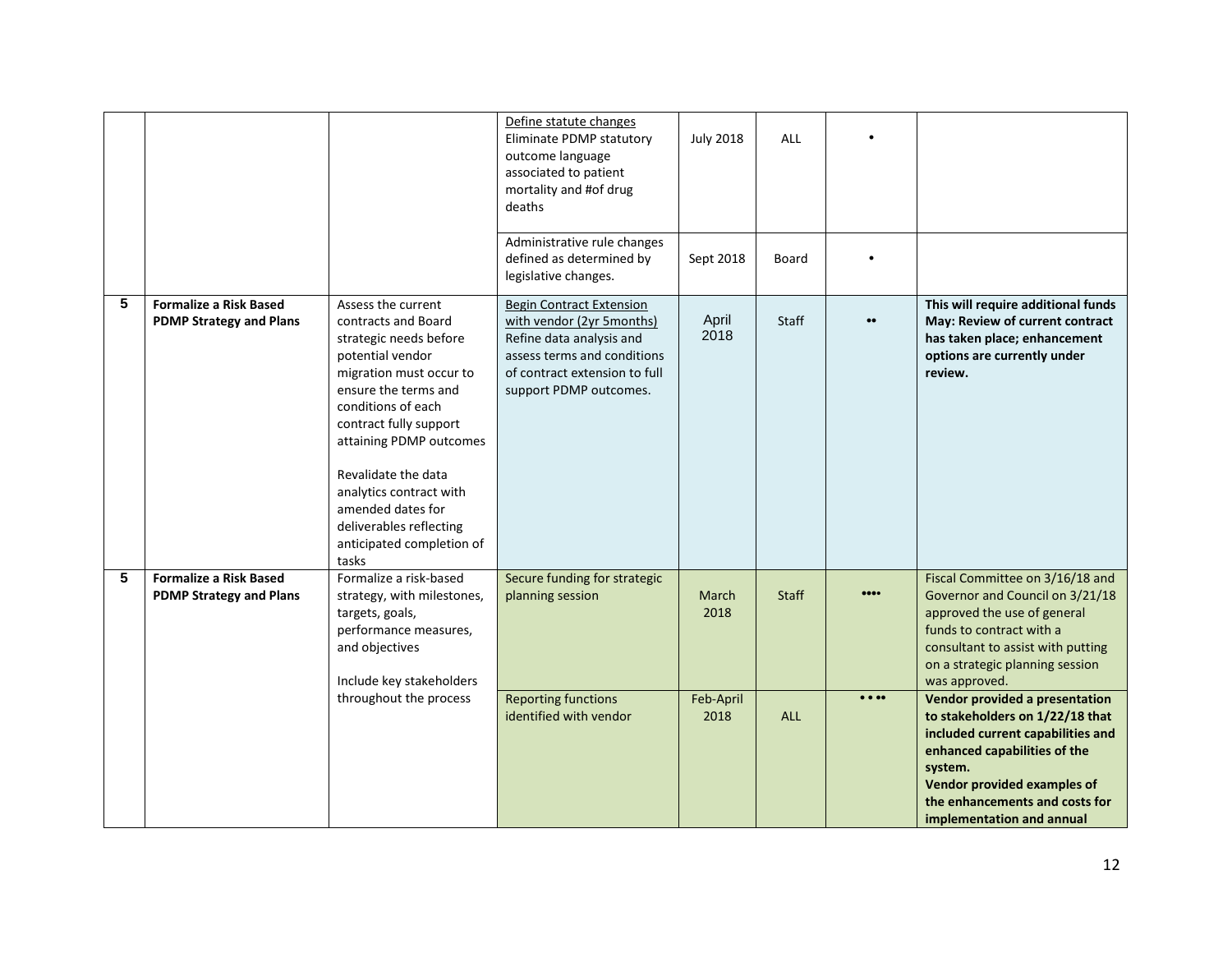|   |                                                                 |                                                                                                                                            |                                                                                                                                               |                                |            |                                | maintenance.<br><b>Vendor also shared</b><br>enhancements to the system<br>that could be adapted to the<br>program that would be of no<br>cost if the purpose met the<br>strategic needs of the NH<br>program. This list along with the<br>paid enhancements will be<br>reviewed in the strategic<br>planning process.<br>Vendor was also asked to<br>identify the reports that other<br>states use to identify<br>"effectiveness" of the program. |
|---|-----------------------------------------------------------------|--------------------------------------------------------------------------------------------------------------------------------------------|-----------------------------------------------------------------------------------------------------------------------------------------------|--------------------------------|------------|--------------------------------|----------------------------------------------------------------------------------------------------------------------------------------------------------------------------------------------------------------------------------------------------------------------------------------------------------------------------------------------------------------------------------------------------------------------------------------------------|
|   |                                                                 |                                                                                                                                            | Hold a facilitated strategic<br>planning session (all<br>stakeholders)                                                                        | Tviay 2018<br><b>June 2018</b> | <b>ALL</b> |                                | Given the timing of the RFP<br>release and getting it through<br>Governor and Council this date<br>needed to be amended to June<br>2018.                                                                                                                                                                                                                                                                                                           |
| 5 | <b>Formalize a Risk Based</b><br><b>PDMP Strategy and Plans</b> | Evaluate the strategy's<br>near-term and long-term<br>effectiveness by reviewing<br>and updating the strategy                              | <b>Strategic Plan Drafted</b><br>Evaluation of near & long<br>term effectiveness will be<br>built into plan timeline                          | <b>July 2018</b>               | <b>ALL</b> |                                |                                                                                                                                                                                                                                                                                                                                                                                                                                                    |
|   |                                                                 | routinely                                                                                                                                  | Implement Strategic Plan                                                                                                                      | Nov 2018                       | <b>ALL</b> | $\bullet$                      | Partial implantation with current<br>staffing. Will need additional<br>staffing for full implantation.                                                                                                                                                                                                                                                                                                                                             |
|   |                                                                 |                                                                                                                                            | Obtain additional personnel<br>and software (PDMP analyst<br>& 2 pharm techs)                                                                 | <b>July 2019</b>               | <b>ALL</b> | $\bullet\bullet\bullet\bullet$ | Fiscal Committee on 3/16/18 and<br>Governor and Council on 3/21/18<br>approved the use of general<br>funds to contract with a<br>consultant to assist with putting<br>on a strategic planning session<br>was approved.                                                                                                                                                                                                                             |
| 6 | <b>Create a Performance</b><br><b>Measurement System</b>        | Develop and establish a<br>performance<br>measurement system<br>with defined goals,<br>objectives, targets, and<br>measures to efficiently | <b>Strategic Plan Drafted</b><br>Establish a performance<br>measurement system (goals,<br>objectives, and measures)<br>Establish operations & | <b>July 2018</b>               | <b>ALL</b> |                                |                                                                                                                                                                                                                                                                                                                                                                                                                                                    |
|   |                                                                 | and effectively evaluate                                                                                                                   | effectiveness at the process,                                                                                                                 |                                |            |                                |                                                                                                                                                                                                                                                                                                                                                                                                                                                    |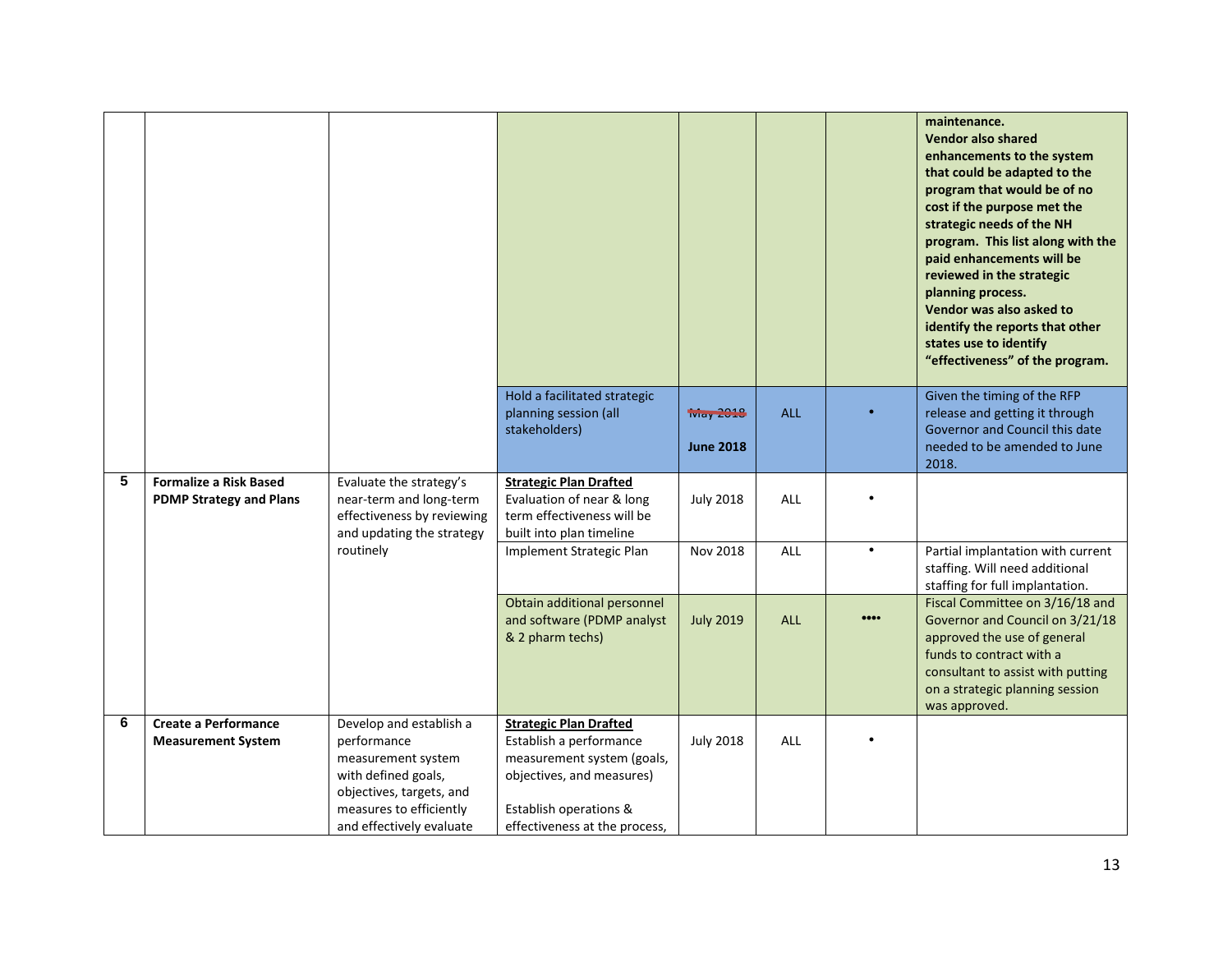|                |                                                    | Board operations and<br>PDMP effectiveness at the<br>process, output, and<br>outcome levels;<br>Collaborate with other<br>statewide entities to<br>incorporate multiple data<br>resources into Council and<br>Board analyses and<br>assessments of PDMP<br>processes, outputs, and<br>outcomes;<br>Develop performance<br>measures and routinely<br>administer<br>comprehensive surveys<br>related to statutorily-<br>specified areas for<br>monitoring and<br>evaluation, as well as<br>relevant outputs and<br>processes;<br>Include performance<br>measurement in the<br>development of its | output and outcome levels<br>Inclusion of performance<br>measures in the<br>development of<br>strategies/plans<br>Identification of other<br>statewide data sources to<br>assist with analysis and<br>assessment<br>Inclusion of PDMP data with<br>other statewide data<br>sources for analysis and<br>assessment<br>Establish a plan for survey<br>development within<br>monitoring and evaluation<br>section of plan. |                                                  |         |                                |                                                                                                                                                                                                                                      |
|----------------|----------------------------------------------------|------------------------------------------------------------------------------------------------------------------------------------------------------------------------------------------------------------------------------------------------------------------------------------------------------------------------------------------------------------------------------------------------------------------------------------------------------------------------------------------------------------------------------------------------------------------------------------------------|-------------------------------------------------------------------------------------------------------------------------------------------------------------------------------------------------------------------------------------------------------------------------------------------------------------------------------------------------------------------------------------------------------------------------|--------------------------------------------------|---------|--------------------------------|--------------------------------------------------------------------------------------------------------------------------------------------------------------------------------------------------------------------------------------|
|                |                                                    | strategy and plans.                                                                                                                                                                                                                                                                                                                                                                                                                                                                                                                                                                            |                                                                                                                                                                                                                                                                                                                                                                                                                         |                                                  |         |                                |                                                                                                                                                                                                                                      |
| $\overline{7}$ | <b>Establish Criteria and</b><br><b>Thresholds</b> | Criteria and thresholds<br>defining abuse, misuse,<br>diversion, and violation of<br>professional standards                                                                                                                                                                                                                                                                                                                                                                                                                                                                                    | Development of Advisory<br><b>Council Committees</b><br>(strategic planning; policy &<br>procedure; legislation &<br>rules; data & evaluation)                                                                                                                                                                                                                                                                          | January<br>2018                                  | Council | $\bullet\bullet\bullet\bullet$ | Committees have been formed,<br>duties defined and members. All<br>committees have met during this<br>reporting period and have<br>scheduled meetings going<br>forward.                                                              |
|                |                                                    |                                                                                                                                                                                                                                                                                                                                                                                                                                                                                                                                                                                                | Council draft definitions,<br>criteria, thresholds<br>outcomes to monitor in<br>preparation of strategic<br>planning process.                                                                                                                                                                                                                                                                                           | $\rightarrow$ pril<br>2018<br><b>MAY</b><br>2018 | Council | $\bullet\bullet\bullet$        | The policy and procedure<br>committee has begun the review<br>if the draft definitions, criteria<br>and thresholds by reviewing<br>other states definitions, criteria<br>and thresholds. Discussion will<br>go before the Council to |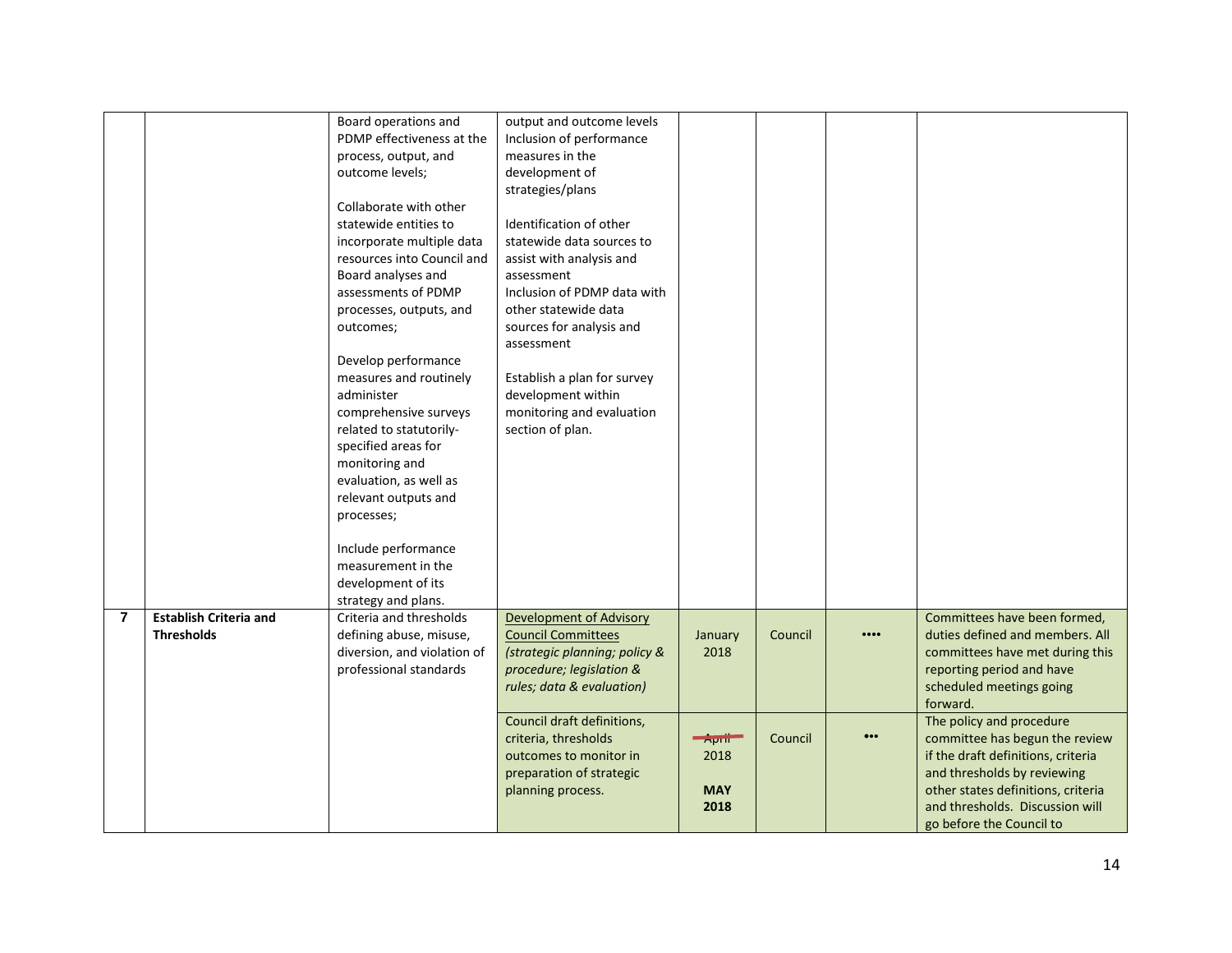|  |  |  | determine if actual language will    |
|--|--|--|--------------------------------------|
|  |  |  | be presented to the Board or to      |
|  |  |  | develop a process to use at the      |
|  |  |  | strategic planning process to go     |
|  |  |  |                                      |
|  |  |  | before the Board for approval.       |
|  |  |  |                                      |
|  |  |  | MAY: Due to challenges with          |
|  |  |  | whether and scheduling the sub-      |
|  |  |  | committees and advisory council      |
|  |  |  |                                      |
|  |  |  | was unable to meet in April as       |
|  |  |  | planned. It is anticipated that the  |
|  |  |  | sub-committee will have to           |
|  |  |  | finalize its work in April/May and   |
|  |  |  | present draft recommendations        |
|  |  |  | out of to the Board meeting in       |
|  |  |  | May (5/16/18) and then the full      |
|  |  |  |                                      |
|  |  |  | advisory council will then take up   |
|  |  |  | the recommendations with input       |
|  |  |  | from the board at their 5/21/18      |
|  |  |  | meeting for a final draft to be      |
|  |  |  | brought to the July strategic        |
|  |  |  | planning session.                    |
|  |  |  |                                      |
|  |  |  | JUNE: Two of the sub-                |
|  |  |  |                                      |
|  |  |  | committees met to develop            |
|  |  |  | definitions, criteria and            |
|  |  |  | thresholds on 5/1/2018 and the       |
|  |  |  | <b>Data and Evaluation sub-</b>      |
|  |  |  | committee met and reviewed           |
|  |  |  | the information and came up          |
|  |  |  |                                      |
|  |  |  | with recommendations for             |
|  |  |  | measuring them. This                 |
|  |  |  | information was presented to         |
|  |  |  | the Board of Pharmacy on             |
|  |  |  | 5/16/18 and the entire Advisory      |
|  |  |  | Council on 5/21/18. The              |
|  |  |  | <b>Advisory Council motioned and</b> |
|  |  |  |                                      |
|  |  |  | approved to recommend the 3          |
|  |  |  | definitions that make up the         |
|  |  |  | clinical alert package to the        |
|  |  |  | Board at their6/20/18 meeting        |
|  |  |  | and these will also be integrated    |
|  |  |  |                                      |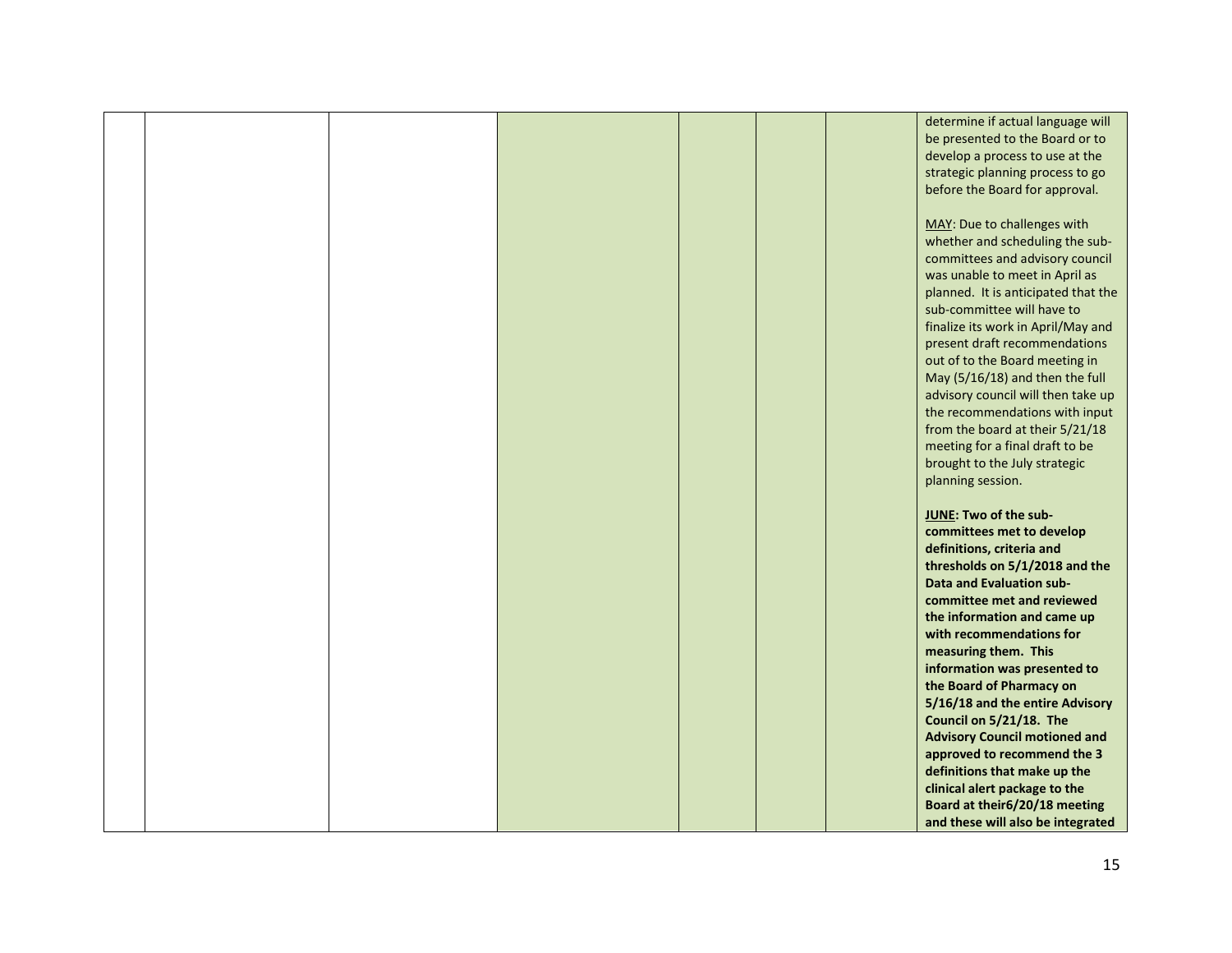|                |                                                                                   |                                                                                                                                                                                                 |                                                                                                                                                     |                                                   |              | into the Strategic Planning<br>session (June 27-28, 2018).                                                                                                                                                                                                                                                                                                                          |
|----------------|-----------------------------------------------------------------------------------|-------------------------------------------------------------------------------------------------------------------------------------------------------------------------------------------------|-----------------------------------------------------------------------------------------------------------------------------------------------------|---------------------------------------------------|--------------|-------------------------------------------------------------------------------------------------------------------------------------------------------------------------------------------------------------------------------------------------------------------------------------------------------------------------------------------------------------------------------------|
|                |                                                                                   |                                                                                                                                                                                                 | Board approves draft<br>definitions, criteria,<br>thresholds outcomes to<br>monitor in preparation of<br>strategic planning process.                | April 2016<br><b>May 2018</b><br><b>June 2018</b> | <b>Board</b> | As mentioned – this date had to<br>change because of scheduling<br>challenges for meetings due to<br>weather.<br>JUNE: The Advisory Council has<br>approved to recommend the 3<br>definitions that make up the<br>clinical alert package to the<br>Board at their6/20/18 meeting<br>and these will also be integrated<br>into the Strategic Planning<br>session (June 27-28, 2018). |
| 7              | <b>Establish Criteria and</b><br><b>Thresholds</b>                                | Issuing unsolicited reports<br>to practitioners and their<br>regulating                                                                                                                         | <b>Strategic Plan Drafted</b><br>Identification of timing for<br>unsolicited reports to<br>practitioners                                            | <b>July 2018</b>                                  | <b>ALL</b>   |                                                                                                                                                                                                                                                                                                                                                                                     |
| $\overline{7}$ | <b>Establish Criteria and</b><br><b>Thresholds</b>                                | Provide regulatory boards<br>necessary reports and<br>instructions to ensure<br>recommendations for<br>further investigation are<br>received timely                                             | Administrative Rule changes<br>defined<br>concerning reporting<br>functions; reporting cycles;<br>content and form and<br>criteria                  | Sept 2018                                         | Board        |                                                                                                                                                                                                                                                                                                                                                                                     |
|                |                                                                                   |                                                                                                                                                                                                 | Policy & Procedure<br>development<br>Unsolicited reports to<br>practitioners and criteria of<br>when regulatory boards will<br>be notified.         | Sept 2018                                         | Council      |                                                                                                                                                                                                                                                                                                                                                                                     |
| 8              | <b>Establish a System to</b><br><b>Address Possible Doctor</b><br><b>Shopping</b> | Promulgate administrative<br>rules to structure and<br>regulate the system it<br>expects to use to address<br>potential doctor shopping<br>threshold (based on State<br>statutory threshold???) | Council draft definitions,<br>criteria, thresholds<br>outcomes to monitor in<br>preparation of strategic<br>planning process.<br>(To include better | April 2018<br><b>May 2018</b>                     | Council      | Will seek legislative or rule<br>language to clarify for the<br>purpose of identifying patients<br>who may be "doctor shopping" in<br>the PDMP to be different than<br>that of State statutory language.<br>As the State metric is too low,                                                                                                                                         |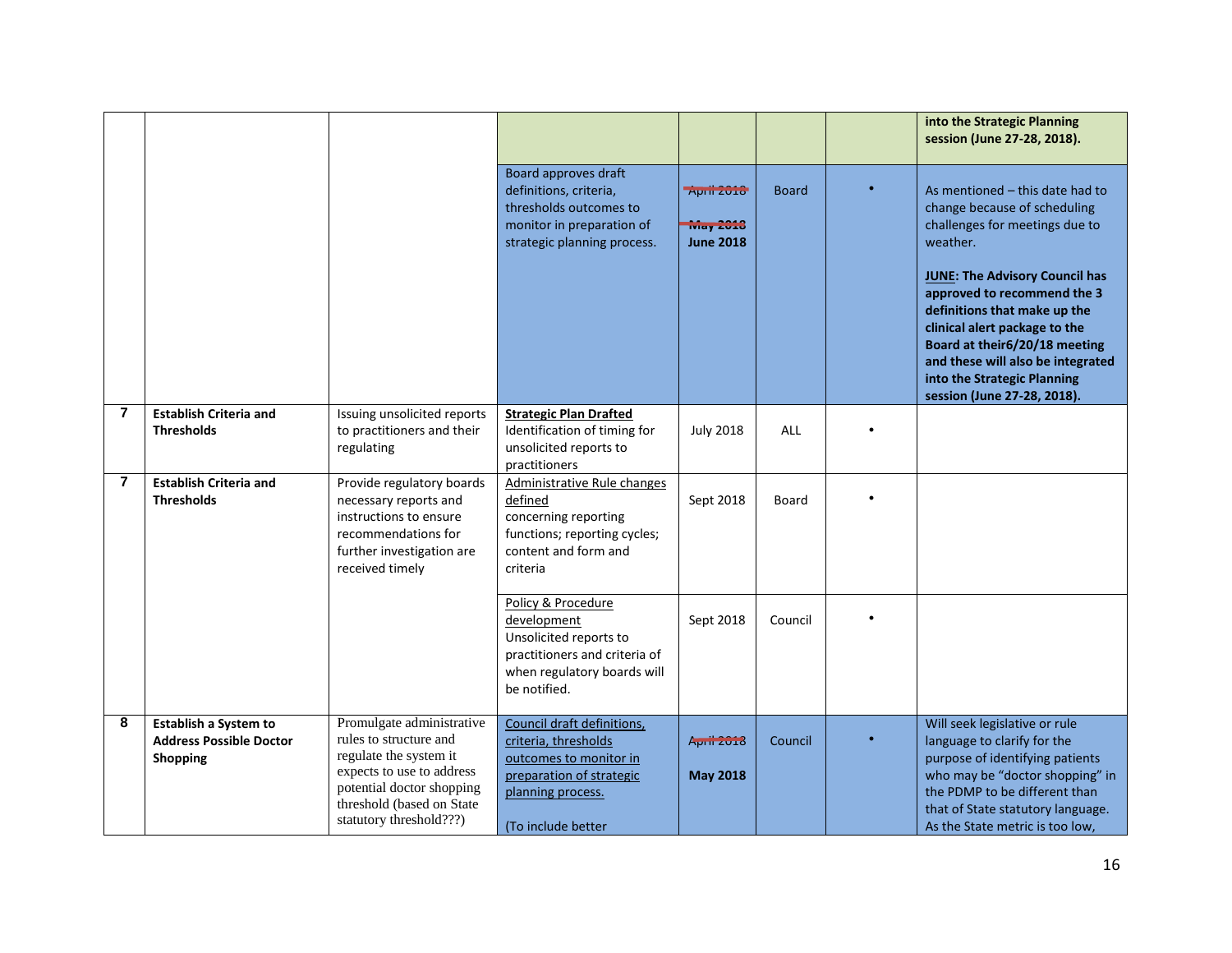| care/patient treatment, over<br>prescribing and doctor<br>shopping threshold)<br>(Consider qualifying<br>overprescribing & doctor<br>shopping specifically to<br>opioids only) |                                                                           | unmanageable from an analytic<br>perspective and to align it more<br>closely with other state PDMP<br>and Federal reporting "doctor<br>shopping" metrics.<br>JUNE: The Adv. Council and BOP<br>is no longer using the<br>terminology of "doctor<br>shopping". The rationale for this<br>is because not all patients who<br>see multiple providers are<br>necessarily "doctor shopping".<br>The Clinical Alert that would<br>provide information and<br>education to a provider that they<br>have a patient who has reached<br>a defined threshold of "multiple<br>prescribers or multiple<br>pharmacies" is simply that an<br>alert for them to review their<br>patients controlled history<br>report. If there are concerns, to<br>then discuss those findings with<br>the patient. If no concerns then<br>something to monitor if<br>necessary. There likely may not<br>be a need for statute change as<br>initially proposed by the audit,<br>since the intent of the alert is<br>quite different as the<br>interpretation of the finding.<br>This will be further reviewed by<br>all stakeholders at the strategic<br>planning session. |
|--------------------------------------------------------------------------------------------------------------------------------------------------------------------------------|---------------------------------------------------------------------------|---------------------------------------------------------------------------------------------------------------------------------------------------------------------------------------------------------------------------------------------------------------------------------------------------------------------------------------------------------------------------------------------------------------------------------------------------------------------------------------------------------------------------------------------------------------------------------------------------------------------------------------------------------------------------------------------------------------------------------------------------------------------------------------------------------------------------------------------------------------------------------------------------------------------------------------------------------------------------------------------------------------------------------------------------------------------------------------------------------------------------------------------|
| <b>Pharmacy Board approves</b><br>draft definition, criteria, and<br>threshold outcomes in<br>preparation of strategic<br>planning process.                                    | <b>April 2018</b><br><b>Board</b><br><b>Widy 2018</b><br><b>June 2018</b> | As mentioned - this date had to<br>change because of scheduling<br>challenges for meetings due to<br>weather.                                                                                                                                                                                                                                                                                                                                                                                                                                                                                                                                                                                                                                                                                                                                                                                                                                                                                                                                                                                                                               |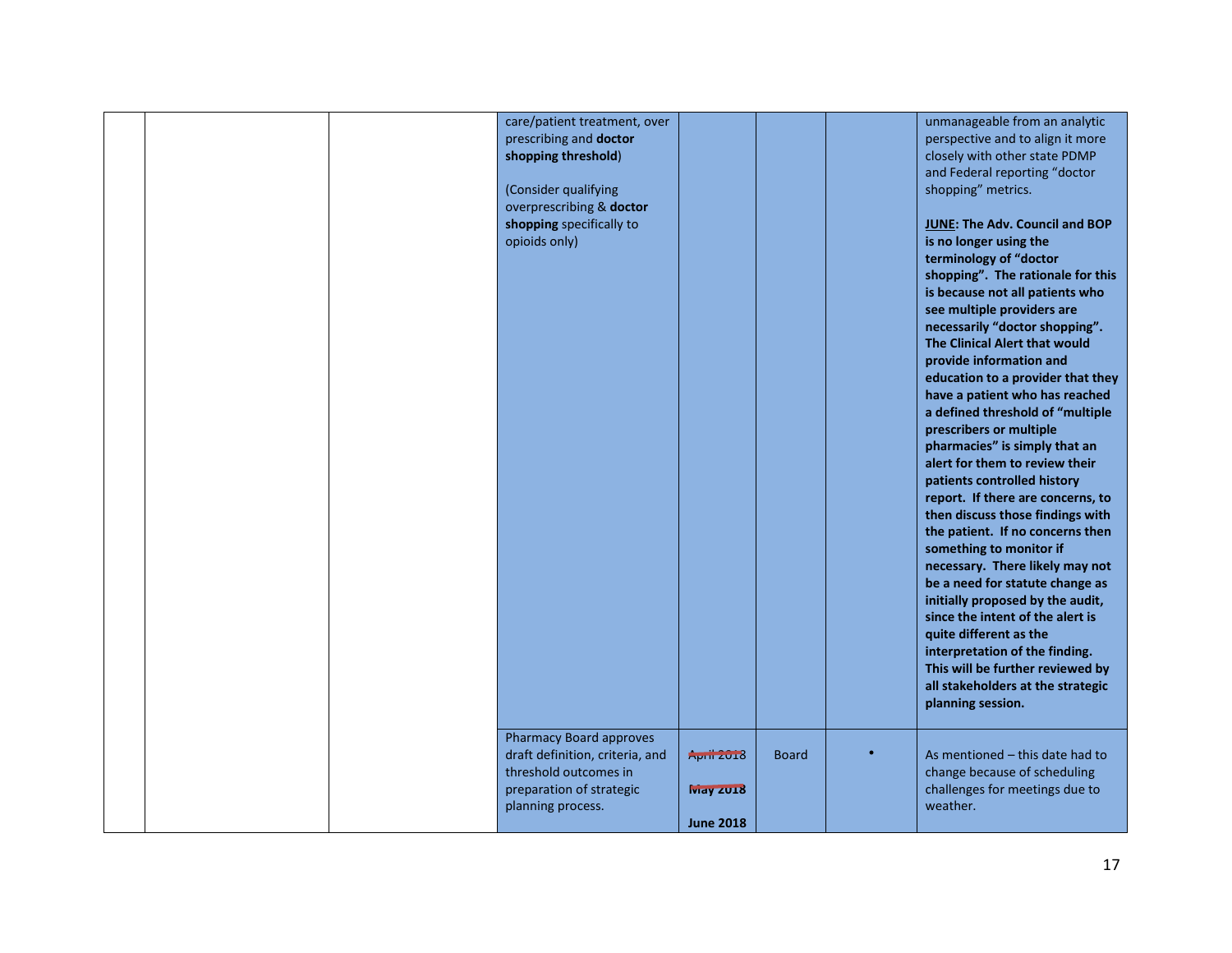|   |                                                                            |                                                                                                                                                                                                                                           |                                                                                                                            |                                |              |                                | <b>JUNE: The program did not</b><br>receive any responses to the<br>RFP. We will be receiving<br>technical assistance from PDMP<br><b>Training and Technical</b><br><b>Assistance Center of Brandeis.</b><br>Pat Knue and Jim Giglio through<br>the TA grant they receive from<br>the Bureau of Justice<br><b>Administration (BJA) can offer</b><br>this assistance to states. They<br>will be co-facilitating with PDMP<br>manager. The location for the 2-<br>day strategic planning event<br>(June 27-28, 2018) will be held at<br>the Dept of Transportation on 7<br>Hazen Drive, Concord, NH.                |
|---|----------------------------------------------------------------------------|-------------------------------------------------------------------------------------------------------------------------------------------------------------------------------------------------------------------------------------------|----------------------------------------------------------------------------------------------------------------------------|--------------------------------|--------------|--------------------------------|-------------------------------------------------------------------------------------------------------------------------------------------------------------------------------------------------------------------------------------------------------------------------------------------------------------------------------------------------------------------------------------------------------------------------------------------------------------------------------------------------------------------------------------------------------------------------------------------------------------------|
|   |                                                                            |                                                                                                                                                                                                                                           | Provide training materials on<br>definitions, criteria and<br>thresholds and notifications<br>for providers and dispensers | <b>June 201</b> 8<br>Sept 2018 | <b>Staff</b> |                                | <b>JUNE: Training will be on hold</b><br>until final selection of alerts has<br>been selected and date for<br>dispatch through database has<br>been set up with vendor.                                                                                                                                                                                                                                                                                                                                                                                                                                           |
| 8 | <b>Establish a System to</b><br><b>Address Possible Doctor</b><br>Shopping | <b>Timely notify</b> practitioners<br>who may be involved in<br>prescribing for a doctor<br>shopper;<br>Timely provide reports to<br>regulatory boards on<br>practitioners identified as<br>being involved in possible<br>doctor shopping | Review with vendor<br>database capabilities to<br>capture data for<br>outcome/eval                                         | Feb-Apr<br>2018                | <b>Staff</b> | $\bullet\bullet\bullet\bullet$ | Appriss has provided training to<br>staff in February on the Tableau<br>and Jasper systems, which are<br>the systems to produce data<br>reports. Some of these reports<br>are considered "can reports" and<br>are fairly easy to produce canned<br>reports; however population<br>level data analysis through the<br>Jasper system or within the<br>Tableau system requires more<br>analytical experience.<br>The staff from the Institute of<br>Health Policy and Practice set up<br>data reports that can be modified<br>for future annual reports based<br>on the data slides selected for the<br>2018 report. |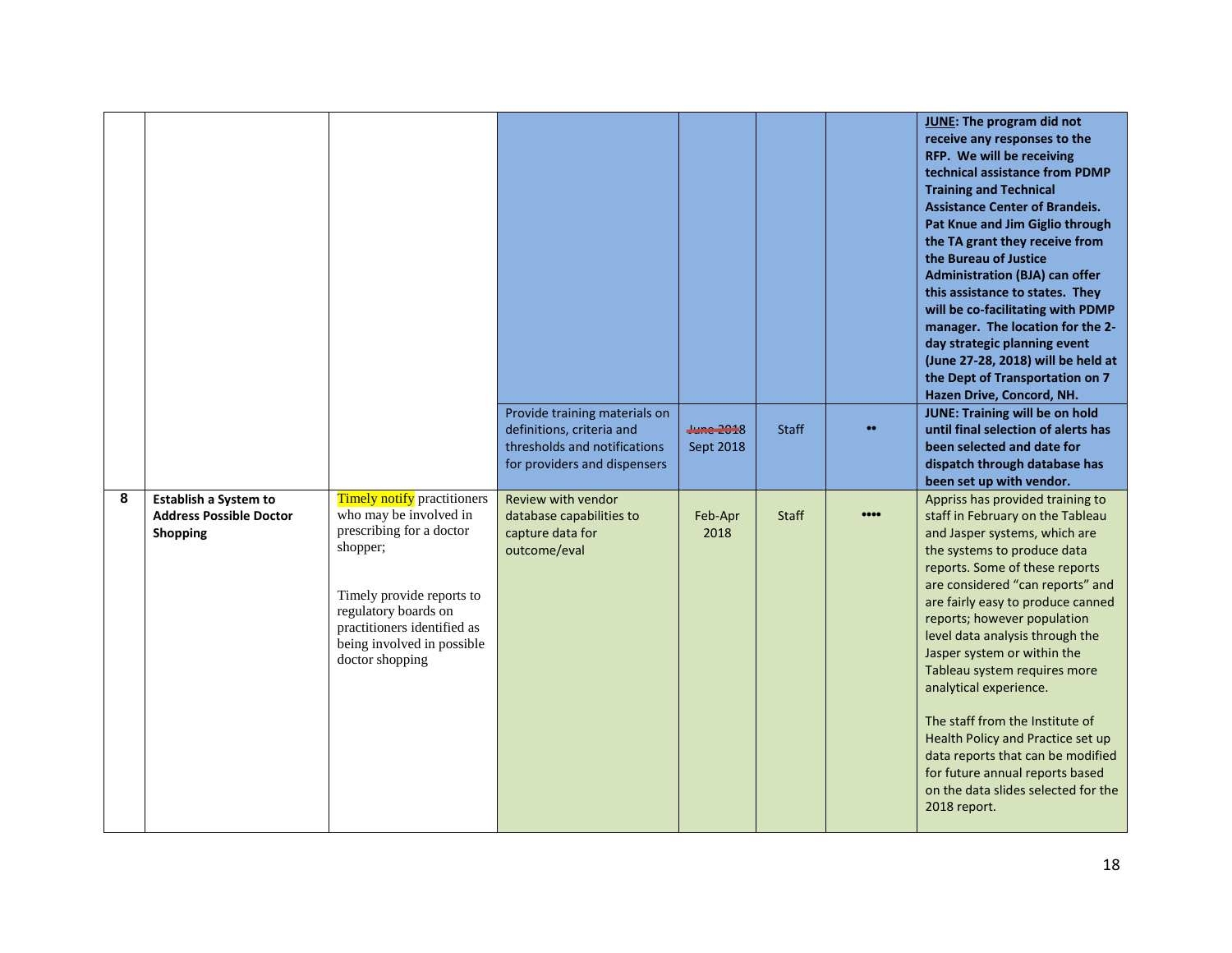|  |                                                                                                                                                                            |                 |              |                                | For a more enhanced data<br>experience - NH could purchase<br>the vendor's advanced analytics<br>package. This would allow easier<br>access to population level<br>reports.<br>The cost for this enhancement<br>would be \$75.000 for set up +<br>\$30,000 (first year) and then<br>\$30,000 annually.<br>This enhancement will be<br>evaluated with others during the<br>strategic planning session in June<br>for final decision making for the<br>contract extension.                                               |
|--|----------------------------------------------------------------------------------------------------------------------------------------------------------------------------|-----------------|--------------|--------------------------------|------------------------------------------------------------------------------------------------------------------------------------------------------------------------------------------------------------------------------------------------------------------------------------------------------------------------------------------------------------------------------------------------------------------------------------------------------------------------------------------------------------------------|
|  | Review with vendor system<br>notification capabilities to<br>providers re: patients who<br>meet "doctor shopping"<br>threshold                                             | Feb-Apr<br>2018 | <b>Staff</b> | $\bullet\bullet\bullet\bullet$ | Appriss confirmed that NH<br>currently has the capability to<br>notify providers re: patients who<br>meet a defined threshold for<br>seeing "X" number of prescribers<br>and "Y" number of pharmacies.<br>Once the Advisory Council has<br>finalized a proposal for the Board<br>and the Board has approved, this<br>will be brought into the strategic<br>plan process to finalize the<br>frequency of the reports to<br>providers, as well to include<br>educational/resource materials<br>to accompany the reports. |
|  | Review with vendor system<br>capabilities to provide a<br>report to regulatory boards<br>on practitioners identified as<br>being involved in possible<br>"doctor shopping" | Feb-Apr<br>2018 | <b>Staff</b> | $\bullet\bullet\bullet\bullet$ | Capabilities for the<br>vendor/system to provide a<br>report to PDMP admin to report<br>to regulatory boards on<br>practitioners who have remained<br>involved with patients seeing<br>multiple providers over a set<br>period of time has been                                                                                                                                                                                                                                                                        |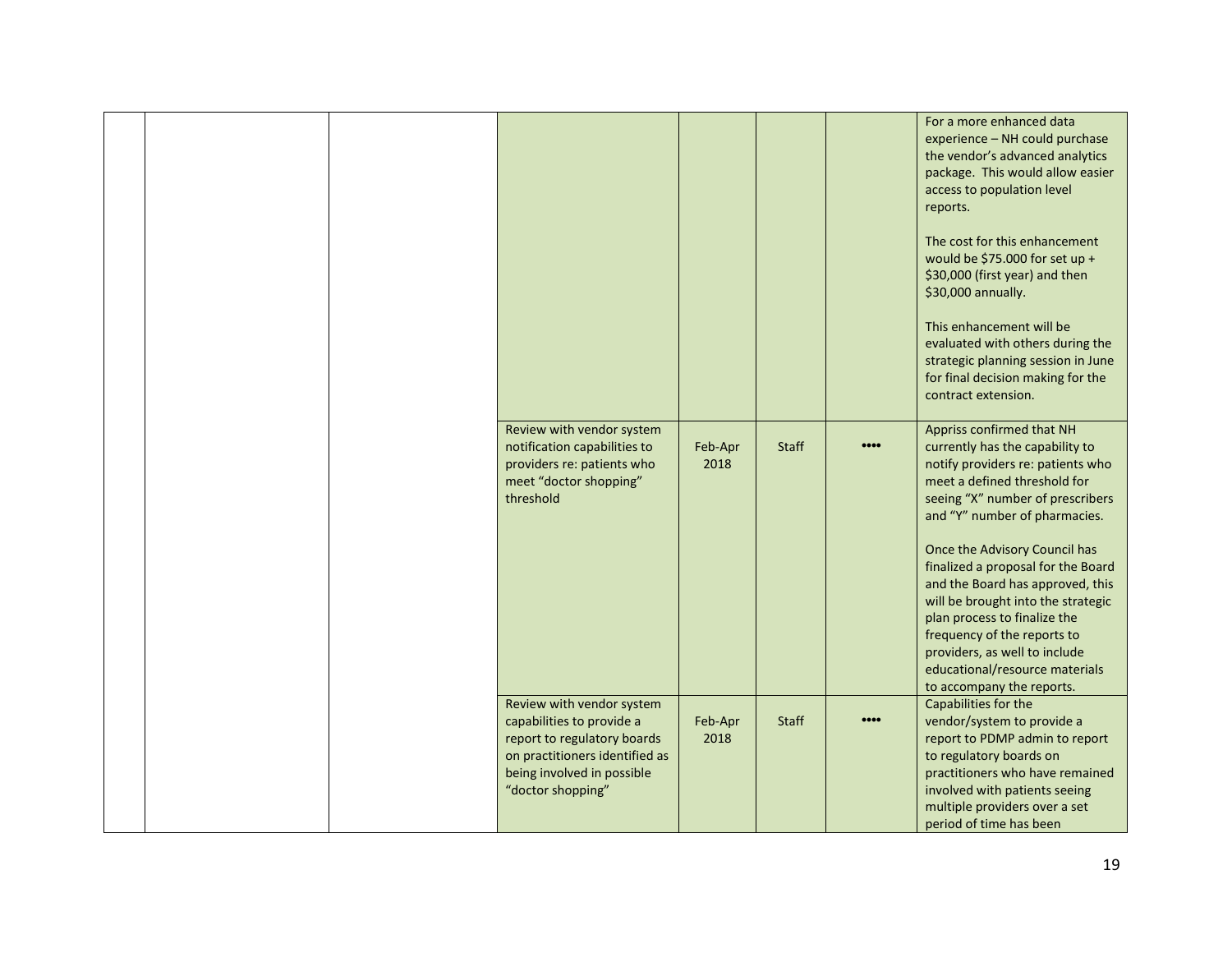|   |                                                                                   |                                                                                                                                                                                                          |                                                                                                                                                                                                               |                      |                  | discussed. This will likely be an<br>additional cost and would be<br>prioritized within strategic plan<br>and part of contract extension<br>negotiations. |
|---|-----------------------------------------------------------------------------------|----------------------------------------------------------------------------------------------------------------------------------------------------------------------------------------------------------|---------------------------------------------------------------------------------------------------------------------------------------------------------------------------------------------------------------|----------------------|------------------|-----------------------------------------------------------------------------------------------------------------------------------------------------------|
|   |                                                                                   |                                                                                                                                                                                                          | Initiate doctor shopping<br>notifications to practitioners                                                                                                                                                    | <b>July 2018</b>     | Staff            |                                                                                                                                                           |
| 8 | <b>Establish a System to</b><br><b>Address Possible Doctor</b><br><b>Shopping</b> | Include in its strategy and<br>plans a component related<br>to doctor shopping<br>threshold revisions, rule<br>promulgation, policy and<br>procedure development,<br>reporting, and outcomes<br>tracking | Define statute changes to<br>legislature<br>Formally establish reducing<br>doctor shopping<br>opportunities as an outcome<br>with Program defined<br>threshold.                                               | <b>July 2018</b>     | Board            |                                                                                                                                                           |
|   |                                                                                   |                                                                                                                                                                                                          | Administrative rule changes<br>defined<br>(specifically around<br>regulation of the system<br>based on "program defined<br>threshold" vs. State's<br>statutory threshold<br>Policy & Procedure<br>development | Sept<br>2018<br>Sept | Board<br>Council | This will require legislative<br>change.                                                                                                                  |
|   |                                                                                   |                                                                                                                                                                                                          | Law Enforcement access to<br>PDMP data when there is<br>potential doctor shopping or<br>forgery                                                                                                               | 2018                 |                  |                                                                                                                                                           |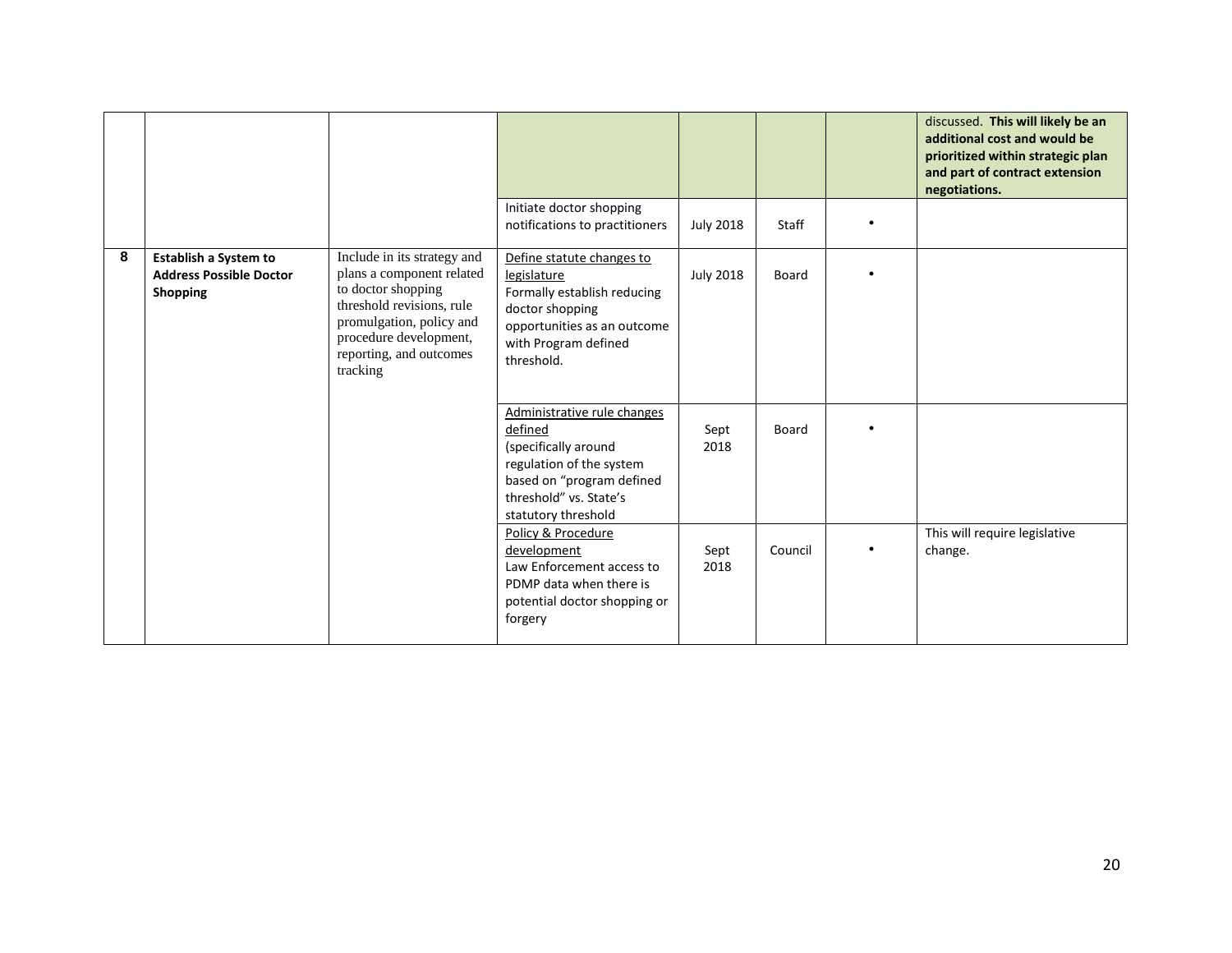| 9 | <b>Improve Knowledge and</b> | Establish, refine, and use | Secure funding for strategic |                  |              |                                | Fiscal Committee on 3/16/18 and                                          |
|---|------------------------------|----------------------------|------------------------------|------------------|--------------|--------------------------------|--------------------------------------------------------------------------|
|   | <b>Internal Information</b>  | concrete, observable, and  | planning session             | March            | <b>Staff</b> | $\bullet\bullet\bullet\bullet$ | Governor and Council on 3/21/18                                          |
|   | <b>Management</b>            | objective measures that    |                              | 2018             |              |                                | approved the use of general                                              |
|   |                              | clearly represent PDMP     |                              |                  |              |                                | funds to contract with a                                                 |
|   |                              | performance and are        |                              |                  |              |                                | consultant to assist with putting                                        |
|   |                              | uninfluenced by external   |                              |                  |              |                                | on a strategic planning session                                          |
|   |                              | factors to describe        |                              |                  |              |                                | was approved.                                                            |
|   |                              | relevant inputs,           |                              |                  |              |                                |                                                                          |
|   |                              | processes, outputs, and    |                              |                  |              |                                |                                                                          |
|   |                              | outcomes that are directly |                              |                  |              |                                |                                                                          |
|   |                              | linked to validated        |                              |                  |              |                                |                                                                          |
|   |                              | outputs and outcomes       |                              |                  |              |                                |                                                                          |
|   |                              | framed in State law and in | Hold a facilitated strategic |                  |              |                                |                                                                          |
|   |                              | the Board's strategy;      | planning session (all        | <b>June 2018</b> | ALL          | $\bullet\bullet\bullet$        | Updated the date to hold the                                             |
|   |                              |                            | stakeholders)                |                  |              |                                | meeting to June 2018 as we will                                          |
|   |                              | Standardize periodic       |                              |                  |              |                                | time to procure a consultant                                             |
|   |                              | reporting cycles, and the  |                              |                  |              |                                | through an RFP process.                                                  |
|   |                              | format and content of      |                              |                  |              |                                |                                                                          |
|   |                              | reports between the        |                              |                  |              |                                | RFP has been drafted and                                                 |
|   |                              | Board, the Council, and    |                              |                  |              |                                | expected release date is 4/30/18.                                        |
|   |                              | other regulatory boards    |                              |                  |              |                                | We are projecting to hold the                                            |
|   |                              | to: 1) ensure each         |                              |                  |              |                                | strategic planning session the last                                      |
|   |                              | receives necessary         |                              |                  |              |                                | week in June 2018.                                                       |
|   |                              | information to permit      |                              |                  |              |                                |                                                                          |
|   |                              | regulatory boards to       |                              |                  |              |                                | <b>JUNE: The program did not</b>                                         |
|   |                              | enforce PDMP               |                              |                  |              |                                | receive any responses to the                                             |
|   |                              | requirements, 2) permit    |                              |                  |              |                                | RFP. We will be receiving                                                |
|   |                              | the Council to collect     |                              |                  |              |                                | technical assistance from PDMP                                           |
|   |                              | performance information,   |                              |                  |              |                                | <b>Training and Technical</b>                                            |
|   |                              | and 3) allow the Board to  |                              |                  |              |                                | <b>Assistance Center of Brandeis.</b>                                    |
|   |                              | evaluate PDMP              |                              |                  |              |                                | Pat Knue and Jim Giglio through                                          |
|   |                              | operations and outcomes    |                              |                  |              |                                | the TA grant they receive from                                           |
|   |                              |                            |                              |                  |              |                                | the Bureau of Justice                                                    |
|   |                              |                            |                              |                  |              |                                | <b>Administration (BJA) can offer</b><br>this assistance to states. They |
|   |                              |                            |                              |                  |              |                                | will be co-facilitating with PDMP                                        |
|   |                              |                            |                              |                  |              |                                | manager. The location for the 2-                                         |
|   |                              |                            |                              |                  |              |                                | day strategic planning event                                             |
|   |                              |                            |                              |                  |              |                                | (June 27-28, 2018) will be held at                                       |
|   |                              |                            |                              |                  |              |                                | the Dept of Transportation on 7                                          |
|   |                              |                            |                              |                  |              |                                | Hazen Drive, Concord, NH.                                                |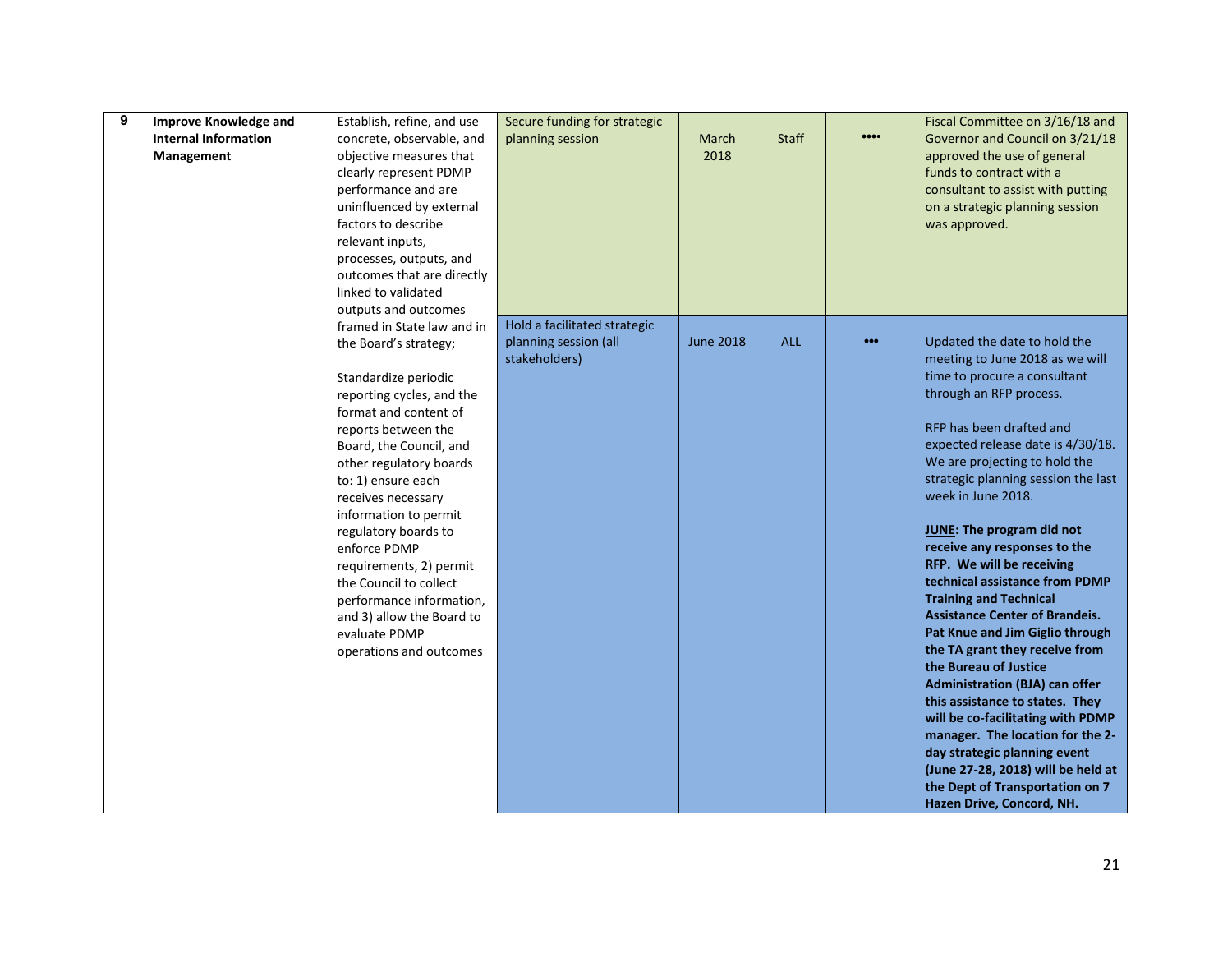|    |                                   |                             | <b>Strategic Plan Drafted</b> |                  |         |                  | The Evaluation Sub-committee      |
|----|-----------------------------------|-----------------------------|-------------------------------|------------------|---------|------------------|-----------------------------------|
|    |                                   |                             | Establish objective measures  | <b>July 2018</b> | ALL     | $\bullet\bullet$ | met and reviewed the primary      |
|    |                                   |                             | directly linked to outputs    |                  |         |                  | activities assigned to them.      |
|    |                                   |                             | and outcomes                  |                  |         |                  |                                   |
|    |                                   |                             |                               |                  |         |                  | Discussion during the meeting     |
|    |                                   |                             | Establish periodic reporting  |                  |         |                  | held 3/14/18 looked at how        |
|    |                                   |                             | cycles and format for         |                  |         |                  | PDMP data could partner with      |
|    |                                   |                             | reporting to the Board, the   |                  |         |                  | other state data (e.g. medical    |
|    |                                   |                             | <b>Council and Regulatory</b> |                  |         |                  | examiner office, public health,   |
|    |                                   |                             | <b>Boards</b>                 |                  |         |                  | treatment enrollment, ER-         |
|    |                                   |                             |                               |                  |         |                  | overdose admissions etc.) to      |
|    |                                   |                             |                               |                  |         |                  |                                   |
|    |                                   |                             | Information management -      |                  |         |                  | produce predictive analytics that |
|    |                                   |                             | see observation #5            |                  |         |                  | could show areas of the State in  |
|    |                                   |                             |                               |                  |         |                  | greater need of prevention,       |
|    |                                   |                             |                               |                  |         |                  | intervention and/or treatment     |
|    |                                   |                             |                               |                  |         |                  | services.                         |
|    |                                   |                             |                               |                  |         |                  |                                   |
|    |                                   |                             |                               |                  |         |                  | This group will also look at the  |
|    |                                   |                             |                               |                  |         |                  | legislative requirements for      |
|    |                                   |                             |                               |                  |         |                  | reporting and based on outcomes   |
|    |                                   |                             |                               |                  |         |                  | defined from the strategic plan   |
|    |                                   |                             |                               |                  |         |                  | develop evaluation measures.      |
| 9  | <b>Improve Knowledge and</b>      | Adopt the system in rule    | Administrative rule changes   |                  |         |                  |                                   |
|    | <b>Internal Information</b>       |                             | defined                       | Sept 2018        | Board   |                  |                                   |
|    | Management                        |                             | Adopt defined reporting       |                  |         |                  |                                   |
|    |                                   |                             | system from strategic plan in |                  |         |                  |                                   |
|    |                                   |                             | rule                          |                  |         |                  |                                   |
| 9  | <b>Improve Knowledge and</b>      | Include in its strategy and | Policy and procedure          |                  |         |                  |                                   |
|    | <b>Internal Information</b>       | plans a component           | development                   | Sept 2018        | Council |                  |                                   |
|    | Management                        | addressing information      | Standardization of reports to |                  |         |                  |                                   |
|    |                                   | management                  | Board, Council and other      |                  |         |                  |                                   |
|    |                                   |                             | regulatory boards             |                  |         |                  |                                   |
| 10 | <b>Improve External Reporting</b> | Improve sharing of non-     | <b>Strategic Plan Drafted</b> |                  |         |                  |                                   |
|    | and Communications                | confidential PDMP-related   | Establish strategy and plans  | <b>July 2018</b> | ALL     |                  |                                   |
|    |                                   | performance and             | for external reporting and    |                  |         |                  |                                   |
|    |                                   | outcome data to provide     | communications                |                  |         |                  |                                   |
|    |                                   | greater transparency for    |                               |                  |         |                  |                                   |
|    |                                   | the Legislature,            |                               |                  |         |                  |                                   |
|    |                                   | stakeholders, and the       |                               |                  |         |                  |                                   |
|    |                                   | public                      |                               |                  |         |                  |                                   |
| 10 | <b>Improve External Reporting</b> | Develop policy and          | Policy and procedure          |                  |         |                  |                                   |
|    | and Communications                | procedure designed to       | development                   | Sept 2018        | Council |                  |                                   |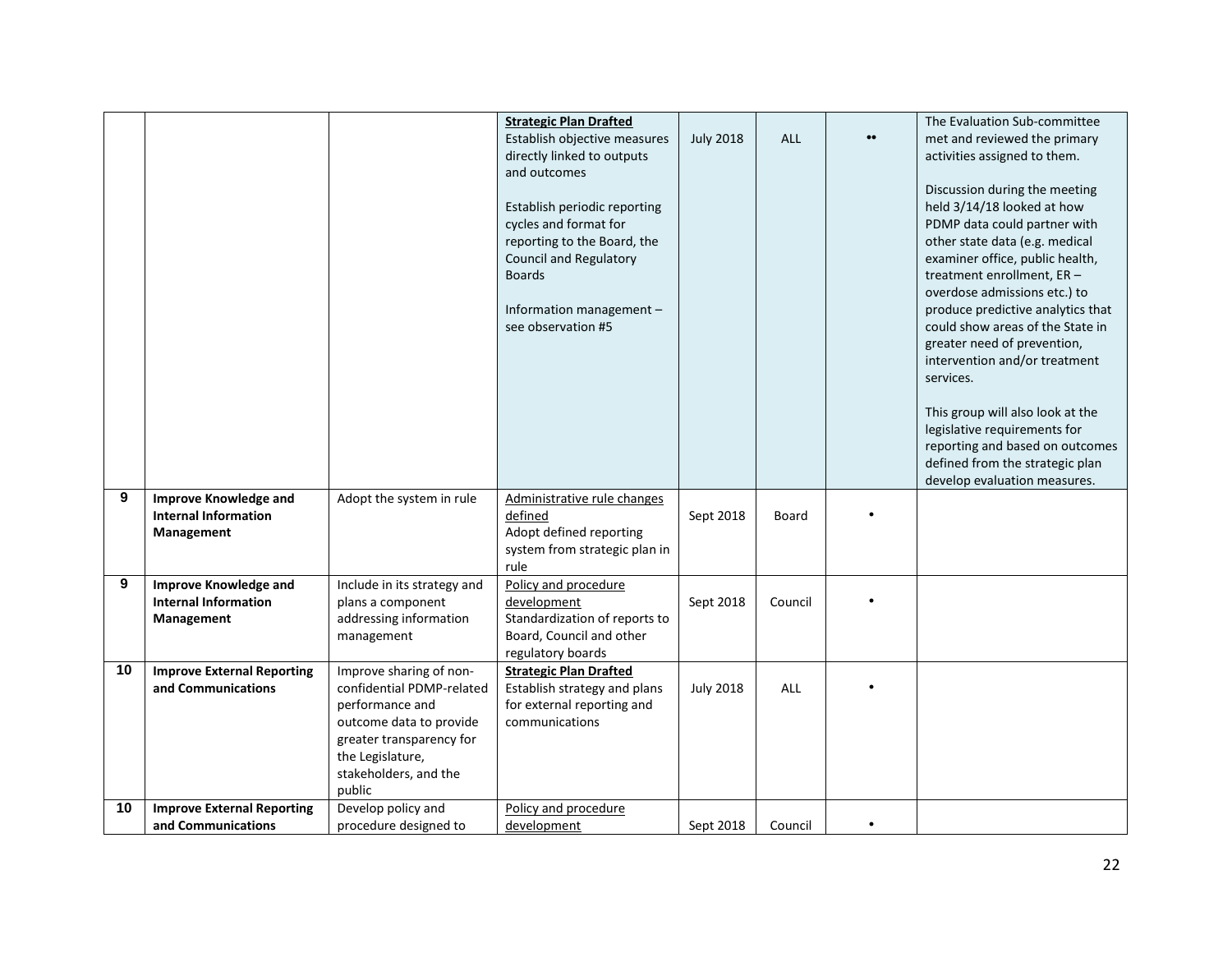|    |                                  | ensure compliance with      | <b>External reporting</b>     |                  |            |                                |                                                               |
|----|----------------------------------|-----------------------------|-------------------------------|------------------|------------|--------------------------------|---------------------------------------------------------------|
|    |                                  | external reporting          | requirements                  |                  |            |                                |                                                               |
|    |                                  | requirements                |                               |                  |            |                                |                                                               |
| 11 | <b>Clarify and Improve Board</b> | Include in its strategy and | <b>Strategic Plan Drafted</b> |                  |            |                                | Pending                                                       |
|    | <b>Enforcement</b>               | plans components related    | Establish strategy            | <b>July 2018</b> | <b>ALL</b> |                                |                                                               |
|    |                                  | to monitoring and           | components related to         |                  |            |                                |                                                               |
|    |                                  | enforcing compliance with   | monitoring and enforcement    |                  |            |                                | Developing training for boards -                              |
|    |                                  | PDMP requirements           | compliance with PDMP          |                  |            |                                | need to determine whether to                                  |
|    |                                  |                             | requirement                   |                  |            |                                | offer a live training for the boards                          |
|    |                                  | Develop standard            |                               |                  |            |                                | and/or provide materials for                                  |
|    |                                  | educational materials for   | Development of standard       |                  |            |                                | personal use.                                                 |
|    |                                  | regulatory board            | educational materials for     |                  |            |                                |                                                               |
|    |                                  | members on the PDMP         | regulatory boards             |                  |            |                                | Staff has been working to update                              |
|    |                                  | generally, as well as       |                               |                  |            |                                | information on website and other                              |
|    |                                  | individual boards'          | -General PDMP information     |                  |            |                                | regulatory board sites as it                                  |
|    |                                  | monitoring and              |                               |                  |            |                                | relates to the NH PDMP.                                       |
|    |                                  | enforcement                 | -Boards monitoring and        |                  |            |                                | Staff is updating the programs                                |
|    |                                  | responsibilities and        | enforcement responsibilities  |                  |            |                                | FAQ sheet and has ensured both                                |
|    |                                  | authorities;                | Determine timeline for        |                  |            |                                | guidance documents for                                        |
|    |                                  | Provide initial and         | initial training and schedule |                  |            |                                | requesters and submitters are<br>available on the NH PDMP web |
|    |                                  | ongoing training and        | for ongoing or as needed      |                  |            |                                |                                                               |
|    |                                  | education to regulatory     | trainings                     |                  |            |                                | page.                                                         |
|    |                                  | boards                      |                               |                  |            |                                | Meeting was scheduled to discuss                              |
|    |                                  |                             |                               |                  |            |                                | Regulatory enforcement                                        |
|    |                                  |                             |                               |                  |            |                                | responsibilities for 3/21/18;                                 |
|    |                                  |                             |                               |                  |            |                                | however there were meeting                                    |
|    |                                  |                             |                               |                  |            |                                | conflicts that came up with                                   |
|    |                                  |                             |                               |                  |            |                                | regulatory board staff, so this                               |
|    |                                  |                             |                               |                  |            |                                | meeting is being rescheduled.                                 |
|    |                                  |                             | Policy and procedure          |                  |            |                                |                                                               |
|    |                                  |                             | development                   | Sept 2018        | Staff      |                                |                                                               |
|    |                                  |                             | Oversight and enforcement     |                  |            |                                | Pending                                                       |
|    |                                  |                             | requirements                  |                  |            |                                |                                                               |
|    |                                  |                             |                               |                  |            | $\bullet\bullet\bullet\bullet$ |                                                               |
|    |                                  |                             | Pharmacy board                |                  |            |                                | <b>Completed</b>                                              |
|    |                                  |                             | commissioner manual           |                  |            |                                |                                                               |
|    |                                  |                             | content and update            |                  |            |                                |                                                               |
|    |                                  |                             | Advisory council manual       |                  |            |                                | <b>In Process</b>                                             |
|    |                                  |                             | content and update            |                  |            | $\bullet\bullet$               |                                                               |
|    |                                  |                             |                               |                  |            |                                |                                                               |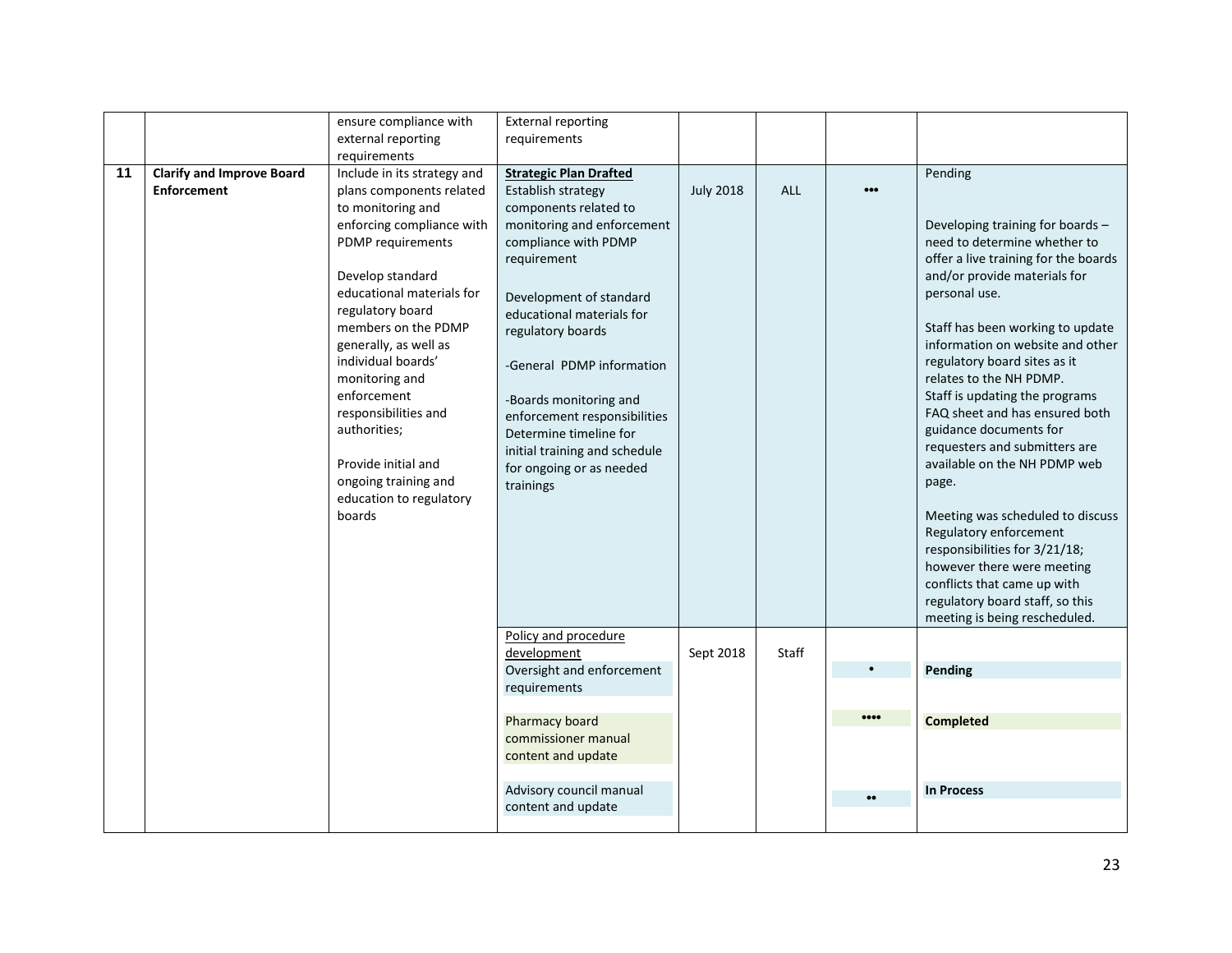|    |                                                                                  |                                                                                                                                                                                                                                                                                                                                                                                                                                                                            | Dissemination of<br>investigative information to<br>board investigators<br>PDMP as part of inspection<br>process<br>Flowchart of investigative<br>process for Board and<br>Council                                                                                                                                                                                                                                                                   |                        |       | $\bullet\bullet\bullet$<br>$\bullet\bullet\bullet\bullet$<br> | <b>Process in Place</b><br><b>Completed</b><br><b>For Board Review</b>                                                                                                                                                                                                                                                                             |
|----|----------------------------------------------------------------------------------|----------------------------------------------------------------------------------------------------------------------------------------------------------------------------------------------------------------------------------------------------------------------------------------------------------------------------------------------------------------------------------------------------------------------------------------------------------------------------|------------------------------------------------------------------------------------------------------------------------------------------------------------------------------------------------------------------------------------------------------------------------------------------------------------------------------------------------------------------------------------------------------------------------------------------------------|------------------------|-------|---------------------------------------------------------------|----------------------------------------------------------------------------------------------------------------------------------------------------------------------------------------------------------------------------------------------------------------------------------------------------------------------------------------------------|
| 11 | <b>Clarify and Improve Board</b><br><b>Enforcement</b>                           | Seek clarification from its<br>Department of Justice<br>(DOJ) attorney on the<br>classification of Board<br>compliance inspectors<br>and their ability to access<br><b>PDMP</b> information                                                                                                                                                                                                                                                                                | Written clarification from<br>DOJ attorney on Board<br>compliance inspectors<br>access to PDMP information                                                                                                                                                                                                                                                                                                                                           | April 2018<br>May 2018 | Board |                                                               | Verbal clarification has been<br>received. Awaiting clarification<br>to be followed up in writing.                                                                                                                                                                                                                                                 |
| 13 | Improve Integration with<br><b>Other Responsible</b><br><b>Regulatory Boards</b> | Develop, implement, and<br>refine oversight<br>mechanisms to ensure the<br>other regulatory boards<br>follow up on PDMP-<br>generated reports of<br>potential noncompliance;<br>develop, implement, and<br>refine routine reporting<br>mechanisms through<br>which the other<br>Regulatory boards can<br>provide the Council and<br>Board basic data on<br>investigation and<br>disciplinary outcomes<br>based on PDMP-<br>generated reports of<br>potential noncompliance | <b>Strategic Plan Drafted</b><br>Establish oversight<br>mechanisms to ensure the<br>other regulatory boards<br>follow up on PDMP-<br>generated reports of<br>potential noncompliance<br>Establish routine reporting<br>mechanisms through which<br>the other regulatory boards<br>can provide the Council and<br>Board basic data on<br>investigation and disciplinary<br>outcomes based on PDMP-<br>generated reports of<br>potential noncompliance | <b>July 2018</b>       | ALL   |                                                               | Meeting was scheduled to discuss<br>Regulatory enforcement<br>responsibilities for 3/21/18;<br>however there were meeting<br>conflicts that came up with<br>regulatory board staff, so this<br>meeting is being rescheduled.<br>This meeting will also discuss the<br>process/mechanisms for the<br>boards to report outcomes back<br>to the PDMP. |
| 13 | Improve Integration with<br><b>Other Responsible</b><br><b>Regulatory Boards</b> | Adopt the oversight and<br>reporting mechanisms in<br>administrative rule                                                                                                                                                                                                                                                                                                                                                                                                  | Administrative rule changes<br>defined<br>Adopt the oversight and                                                                                                                                                                                                                                                                                                                                                                                    | Sept 2018              | Board |                                                               |                                                                                                                                                                                                                                                                                                                                                    |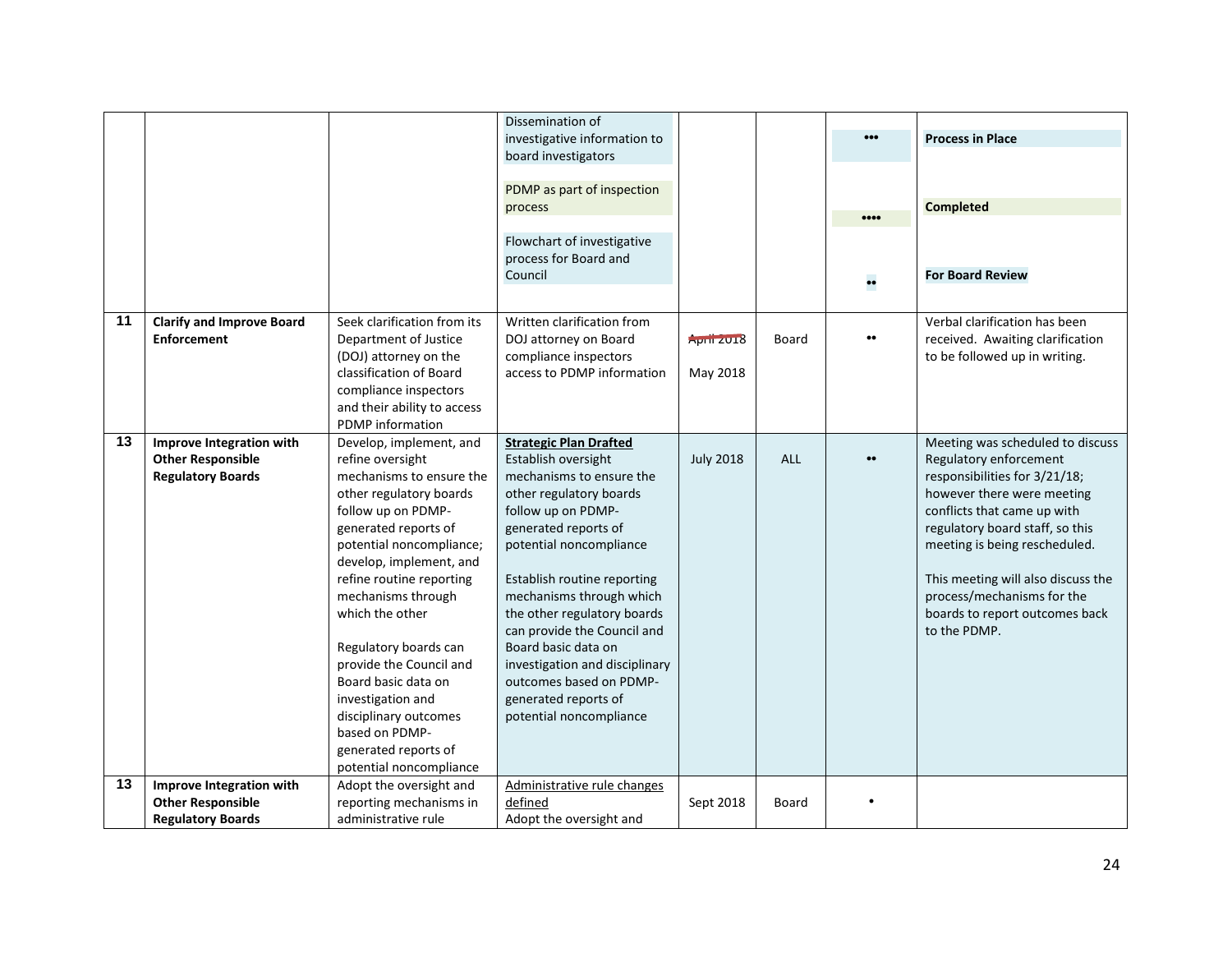|    |                                                                                   |                                                                                                                                                                                                                                                                                                                                       | reporting mechanisms in<br>rule                                                                                                                                                                                                                                                                                                                                         |                        |              |                  |                                                                                                                                                                  |
|----|-----------------------------------------------------------------------------------|---------------------------------------------------------------------------------------------------------------------------------------------------------------------------------------------------------------------------------------------------------------------------------------------------------------------------------------|-------------------------------------------------------------------------------------------------------------------------------------------------------------------------------------------------------------------------------------------------------------------------------------------------------------------------------------------------------------------------|------------------------|--------------|------------------|------------------------------------------------------------------------------------------------------------------------------------------------------------------|
| 13 | Improve Integration with<br><b>Other Responsible</b><br><b>Regulatory Boards</b>  | Establish procedures to<br>ensure effective<br>communication between<br>Council members and<br>represented stakeholders                                                                                                                                                                                                               | Policy and procedure<br>development<br>Advisory council reporting<br>functions to boards and<br>stakeholders                                                                                                                                                                                                                                                            | Sept 2018              | Council      | $\bullet\bullet$ | Pending - AC chair currently<br>presents to the board every<br>other month. P&P will define<br>frequency and content.                                            |
|    |                                                                                   |                                                                                                                                                                                                                                                                                                                                       | Pharmacy board<br>enforcement in relation to<br>regulatory boards<br>Pharmacy board<br>enforcement in relation to<br>dispensers                                                                                                                                                                                                                                         |                        |              |                  | Pending - Pharmacy does not<br>have enforcement over other<br>regulatory boards but will<br>develop a policy to work<br>collaboratively through mutual<br>rules. |
|    |                                                                                   |                                                                                                                                                                                                                                                                                                                                       | Pharmacy board<br>enforcement in relation to<br>prescribers                                                                                                                                                                                                                                                                                                             |                        |              |                  | Pending- Board will establish in<br>rules and develop a P & P                                                                                                    |
|    |                                                                                   |                                                                                                                                                                                                                                                                                                                                       | Feedback mechanism from<br>regulatory board on reports                                                                                                                                                                                                                                                                                                                  |                        |              |                  | Pending - initial conversations<br>have begun; rescheduling of<br>meeting will continue this<br>discussion to inform the P&P.                                    |
| 14 | <b>Clarify and Improve Law</b><br><b>Enforcement Access to the</b><br><b>PDMP</b> | Seek clarification on its<br>investigative and<br>enforcement authority<br>related to crimes<br>stemming from patient<br>misconduct so there is<br>only one interpretation as<br>to which entities are<br>responsible for<br>enforcement of potential<br>patient-related<br>misconduct and pursue<br>necessary legislative<br>changes | Written clarification from<br>DOJ attorney on Board<br>investigative and<br>enforcement authority<br>related to crimes stemming<br>from patient misconduct so<br>there is only one<br>interpretation as to which<br>entities are responsible for<br>enforcement of potential<br>patient-related misconduct<br>and pursue necessary<br>legislative changes if<br>needed. | April 2018<br>May 2018 | <b>Board</b> |                  | Discussions held with State Police<br>Narcotics unit on looking at a<br>joint rules review.<br>Awaiting written clarification<br>from Board legal counsel.       |
| 14 | <b>Clarify and Improve Law</b><br><b>Enforcement Access to the</b><br><b>PDMP</b> | Develop, implement, and<br>refine routine reporting<br>mechanisms through<br>which law enforcement                                                                                                                                                                                                                                    | <b>Strategic Plan Drafted</b><br>Establish oversight<br>mechanisms to ensure that<br>law enforcement and                                                                                                                                                                                                                                                                | <b>July 2018</b>       | ALL          |                  |                                                                                                                                                                  |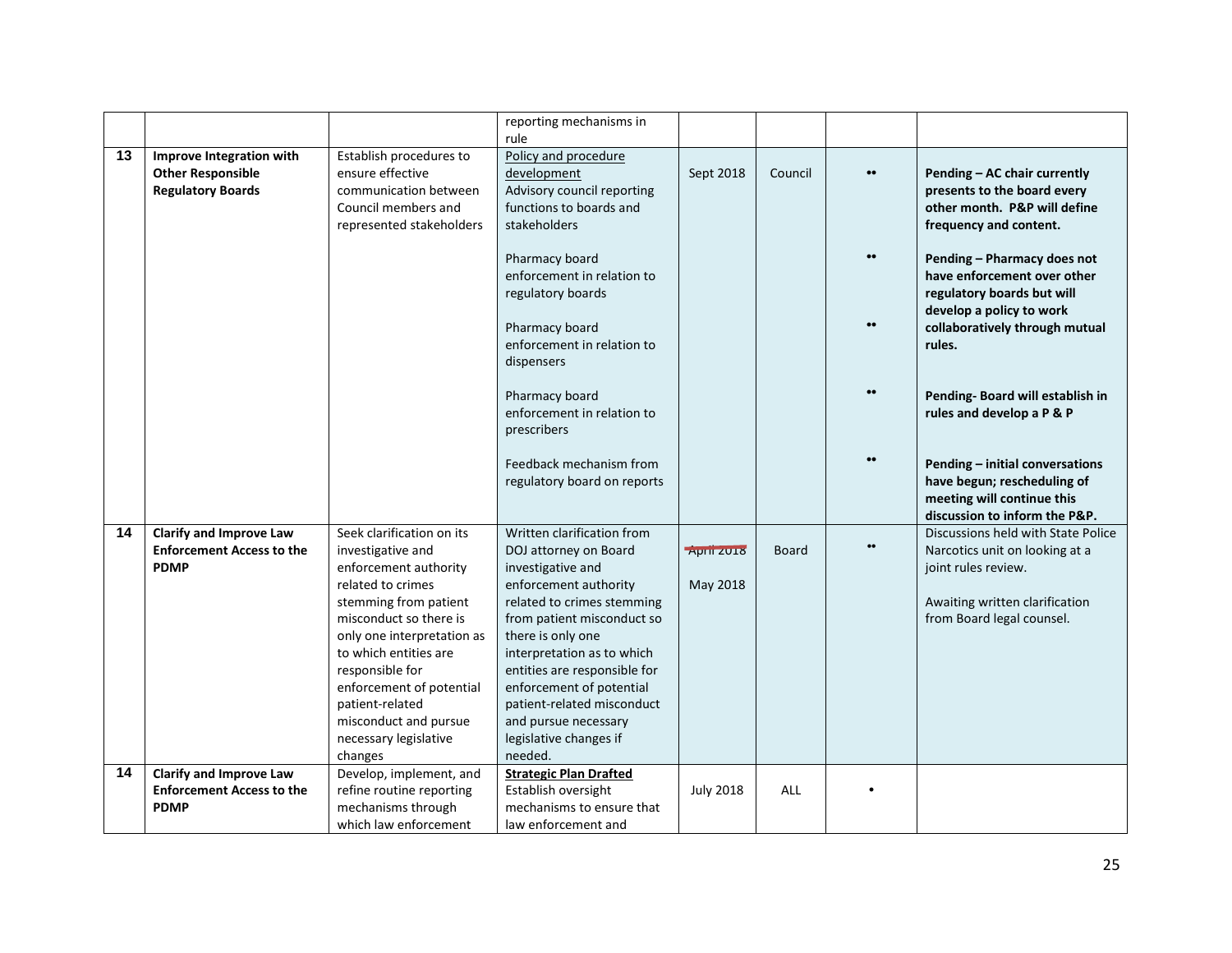|    |                                                                                   | outcomes based on PDMP<br>information to support<br>comprehensive PDMP<br>performance and<br>outcome measurement<br>reporting;<br>Develop standard<br>educational materials for<br>law enforcement officials<br>on accessing PDMP<br>information, identify<br>which law enforcement<br>officials should receive | based on PDMP information<br>to support comprehensive<br>PDMP performance and<br>outcome measurement<br>reporting<br>Include training law<br>enforcement as a<br>stakeholder when<br>developing training<br>materials, as well as timeline<br>for when & how trainings<br>will be delivered. |                        |                  |                                                                                                                                                                                                               |
|----|-----------------------------------------------------------------------------------|-----------------------------------------------------------------------------------------------------------------------------------------------------------------------------------------------------------------------------------------------------------------------------------------------------------------|----------------------------------------------------------------------------------------------------------------------------------------------------------------------------------------------------------------------------------------------------------------------------------------------|------------------------|------------------|---------------------------------------------------------------------------------------------------------------------------------------------------------------------------------------------------------------|
|    |                                                                                   | training, develop a<br>timeline for providing<br>training and educational<br>materials to law<br>enforcement officials, and<br>provide ongoing training<br>and education                                                                                                                                        |                                                                                                                                                                                                                                                                                              |                        |                  |                                                                                                                                                                                                               |
| 14 | <b>Clarify and Improve Law</b><br><b>Enforcement Access to the</b><br><b>PDMP</b> | Include in its annual<br>report information on the<br>effectiveness of the law<br>enforcement community's<br>use of PDMP information<br>and its effects on PDMP<br>outcomes                                                                                                                                     | <b>Monitoring &amp; Assessing</b><br>Effectiveness - Annual<br>Report<br>Include effectiveness of the<br>law enforcement community<br>and medical examiner's use<br>of PDMP information                                                                                                      | Nov 2018/<br>annually  | Staff            | Annual Report -2017 showed<br>how many times reports were<br>generated for law enforcement<br>and the medical examiner office<br>in SFY 2016 and SFY 2017.                                                    |
| 14 | <b>Clarify and Improve Law</b><br><b>Enforcement Access to the</b><br><b>PDMP</b> | Adopt administrative rules<br>implementing the Board's<br>enforcement authority                                                                                                                                                                                                                                 | Administrative rule changes<br>defined<br>Board's enforcement ability<br>(define as defined by legal<br>council<br>Policy and procedure<br>development<br>Law enforcement access<br>Law enforcement training                                                                                 | Sept 2018<br>Sept 2018 | Board<br>Council | The Board will pursue<br>clarification from Department of<br>Justice as to enforcement<br>authority related to crimes<br>stemming from patient<br>misconduct. If necessary will<br>pursue legislative change. |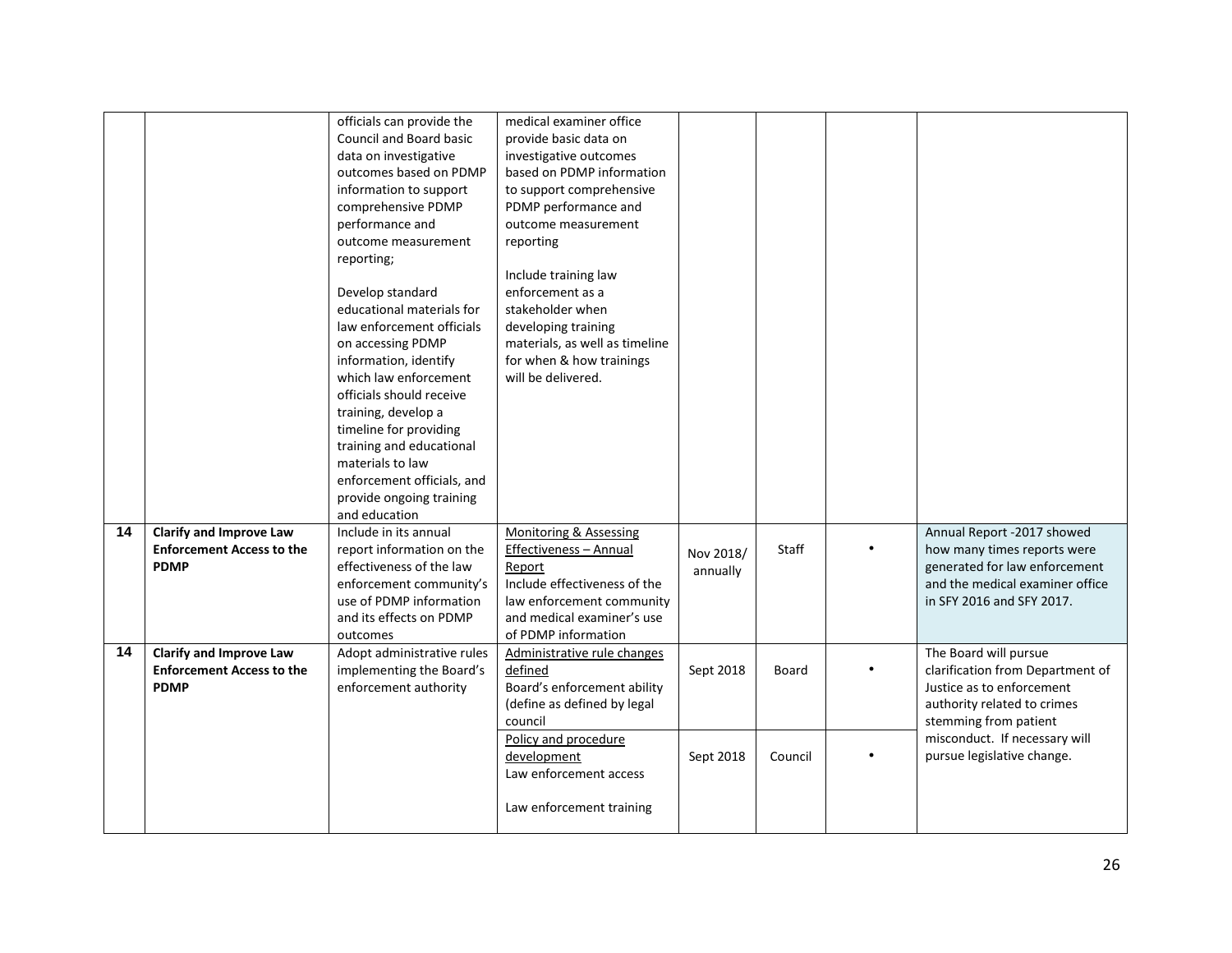|    |                             |                             | Board investigative process   |                  |     |                  |                                     |
|----|-----------------------------|-----------------------------|-------------------------------|------------------|-----|------------------|-------------------------------------|
|    |                             |                             | for law enforcement           |                  |     |                  |                                     |
|    |                             |                             |                               |                  |     |                  |                                     |
|    |                             |                             |                               |                  |     |                  |                                     |
| 15 | <b>Improve Registration</b> | Develop and implement a     | <b>Strategic Plan Drafted</b> |                  |     |                  | Staff with the assistance of DoIT   |
|    | Management                  | system to definitively      | Develop and implement a       | <b>July 2018</b> | ALL | $\bullet\bullet$ | has worked with vendor to set up    |
|    |                             | establish the number of     | system to definitively        |                  |     |                  | an automated registration           |
|    |                             | authorized prescribers,     | establish the number of       |                  |     |                  | process.                            |
|    |                             | dispensers, and delegates   | authorized prescribers,       |                  |     |                  |                                     |
|    |                             | who are required to         | dispensers, who are           |                  |     |                  | When finalized DoIT will send       |
|    |                             | register with the PDMP or   | required to register with the |                  |     |                  | daily licensing files to the vendor |
|    |                             | not, and ensure             | PDMP or not, and ensure       |                  |     |                  | who will check based on             |
|    |                             | individuals required to     | individuals required to       |                  |     |                  | approved criteria any licensee      |
|    |                             | register are, while those   | register are, while those not |                  |     |                  | that registers with the NH PDMP.    |
|    |                             | not eligible are removed    | eligible are removed from     |                  |     |                  | It they meet all the criteria; they |
|    |                             | from the PDMP to            | the PDMP to accurately        |                  |     |                  | will be automatically registered    |
|    |                             | accurately reflect the true | reflect the true PDMP         |                  |     |                  | with the NH PDMP. If they do        |
|    |                             | PDMP registrant             | registrant population         |                  |     |                  | not meet all the required criteria  |
|    |                             | population;                 |                               |                  |     |                  | they will be sent to NH State       |
|    |                             |                             | Develop and implement a       |                  |     |                  | Administration to review the        |
|    |                             | Formalize the process by    | system to ensure changes to   |                  |     |                  | registration and determine          |
|    |                             | which designees are         | the number of authorized      |                  |     |                  | approval to the NH PDMP or not.     |
|    |                             | approved for PDMP           | prescribers or licensees are  |                  |     |                  |                                     |
|    |                             | accounts and linked to      | reported timely, delegates    |                  |     |                  | It is hopeful that DoITs work with  |
|    |                             | master account holders      | are registered and de-        |                  |     |                  | the regulatory boards efforts with  |
|    |                             |                             | registered timely, and        |                  |     |                  | MLO (online licensing) will begin   |
|    |                             | Develop and implement a     | undelegated use of the        |                  |     |                  | to streamline those licensees       |
|    |                             | system to ensure            | PDMP is identified and        |                  |     |                  | who are practicing and              |
|    |                             | registration compliance is  | violations sanctioned         |                  |     |                  | dispensing in NH and have a DEA     |
|    |                             | enforced by other           |                               |                  |     |                  | # associated with those licenses    |
|    |                             | regulatory boards and       | Develop and implement a       |                  |     |                  | thus requiring them to register     |
|    |                             | compliance data are         | system to ensure              |                  |     |                  | with the NH PDMP.                   |
|    |                             | reported to the Board       | registration compliance is    |                  |     |                  | The MLO licensing process does      |
|    |                             |                             | enforced by other regulatory  |                  |     |                  | indirectly affect the PDMP in that  |
|    |                             |                             | boards and compliance data    |                  |     |                  | the regulatory boards have to set   |
|    |                             |                             | are reported to the Board     |                  |     |                  | up the appropriate fields to        |
|    |                             |                             | Formalize the process by      |                  |     |                  | collect information like DEA # and  |
|    |                             |                             | which designees are           |                  |     |                  | State affiliation to determine the  |
|    |                             |                             | approved for PDMP             |                  |     |                  | "denominator" of many actual        |
|    |                             |                             | accounts and linked to        |                  |     |                  | licensees is required to register   |
|    |                             |                             | master account holders        |                  |     |                  | with the NH PDMP.                   |
|    |                             |                             |                               |                  |     |                  |                                     |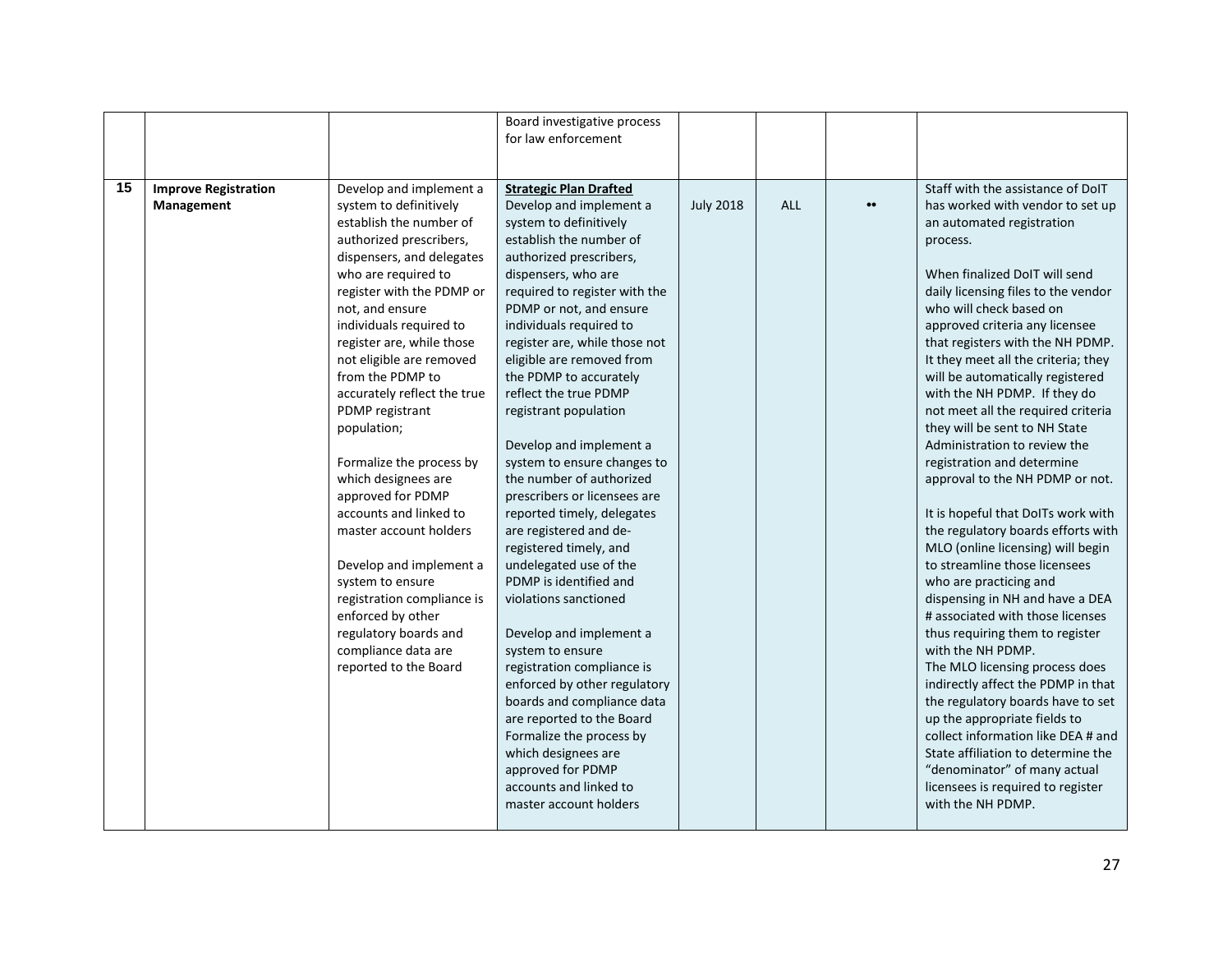| $\overline{15}$ |                                                         |                                                                                                                                                                                                                   |                                                                                                                                                                                                                           |                                      |              |                                                          |                                                                                                                                                                                                                                                                                                                                                                                                                                                                                                                                                                                                                                                                                                   |
|-----------------|---------------------------------------------------------|-------------------------------------------------------------------------------------------------------------------------------------------------------------------------------------------------------------------|---------------------------------------------------------------------------------------------------------------------------------------------------------------------------------------------------------------------------|--------------------------------------|--------------|----------------------------------------------------------|---------------------------------------------------------------------------------------------------------------------------------------------------------------------------------------------------------------------------------------------------------------------------------------------------------------------------------------------------------------------------------------------------------------------------------------------------------------------------------------------------------------------------------------------------------------------------------------------------------------------------------------------------------------------------------------------------|
|                 | <b>Improve Registration</b><br><b>Management</b>        | Amend or promulgate<br>administrative rules as<br>necessary                                                                                                                                                       | Administrative rule changes<br>defined<br>Amend or promulgate<br>administrative rules as<br>necessary                                                                                                                     | Sept 2018                            | Board        |                                                          |                                                                                                                                                                                                                                                                                                                                                                                                                                                                                                                                                                                                                                                                                                   |
|                 |                                                         |                                                                                                                                                                                                                   | Policy and procedure<br>development<br>DEA # registration process<br>for regulatory boards<br><b>Enforcement of DEA</b><br>notifications to PDMP<br>Waiver management<br>Delegate management<br>Delegate approval process | Sept 2018                            | Board        | $\bullet\bullet$<br>$\bullet\bullet$<br>$\bullet\bullet$ | Meeting with DoIT, OPLC and<br>PDMP have been held to discuss<br>next steps. Not all boards are<br>doing renewals on MLO - this<br>need to get prioritize by OPLC.<br>Uniformed rule language around<br>collection of DEA # and PDMP<br>registration needs to be defined<br>and then enacted. Both need to<br>happen to create a unified<br>policy/process that all boards<br>follow to determined who of<br>their licensees must register with<br>the NH PDMP.<br>Discussed Delegate management<br>and approval process with vendor<br>and they have provided a process<br>that will need to go before the<br>Council and Board for Approval<br>and then formalize the process<br>into a policy. |
| 16              | <b>Improve Management of</b><br><b>PDMP Utilization</b> | Collaborate with the<br>Council to define<br>utilization outputs and<br>outcomes, establish long-<br>term goals and objectives,<br>and near-term targets for<br>the PDMP to help achieve<br>its statutory purpose | Through its membership on<br>the Council it will<br>collaborate in the<br>development of the<br>definitions, criteria, and<br>thresholds outcomes to<br>monitor and then as a full<br>Board review and approve.           | <b>April 2013</b><br><b>May 2018</b> | <b>Board</b> | $\bullet\bullet$                                         | The sub-committee has reported<br>to the Advisory Council in<br><b>March. The Board of Pharmacy</b><br>representative was present at<br>the meeting.<br>Due to meeting challenges<br>caused by poor weather these<br>items did not make it to the April<br>Board meeting. Expected to be<br>presented at the May Board<br>meeting.<br>JUNE: Two of the sub-<br>committees met to develop                                                                                                                                                                                                                                                                                                          |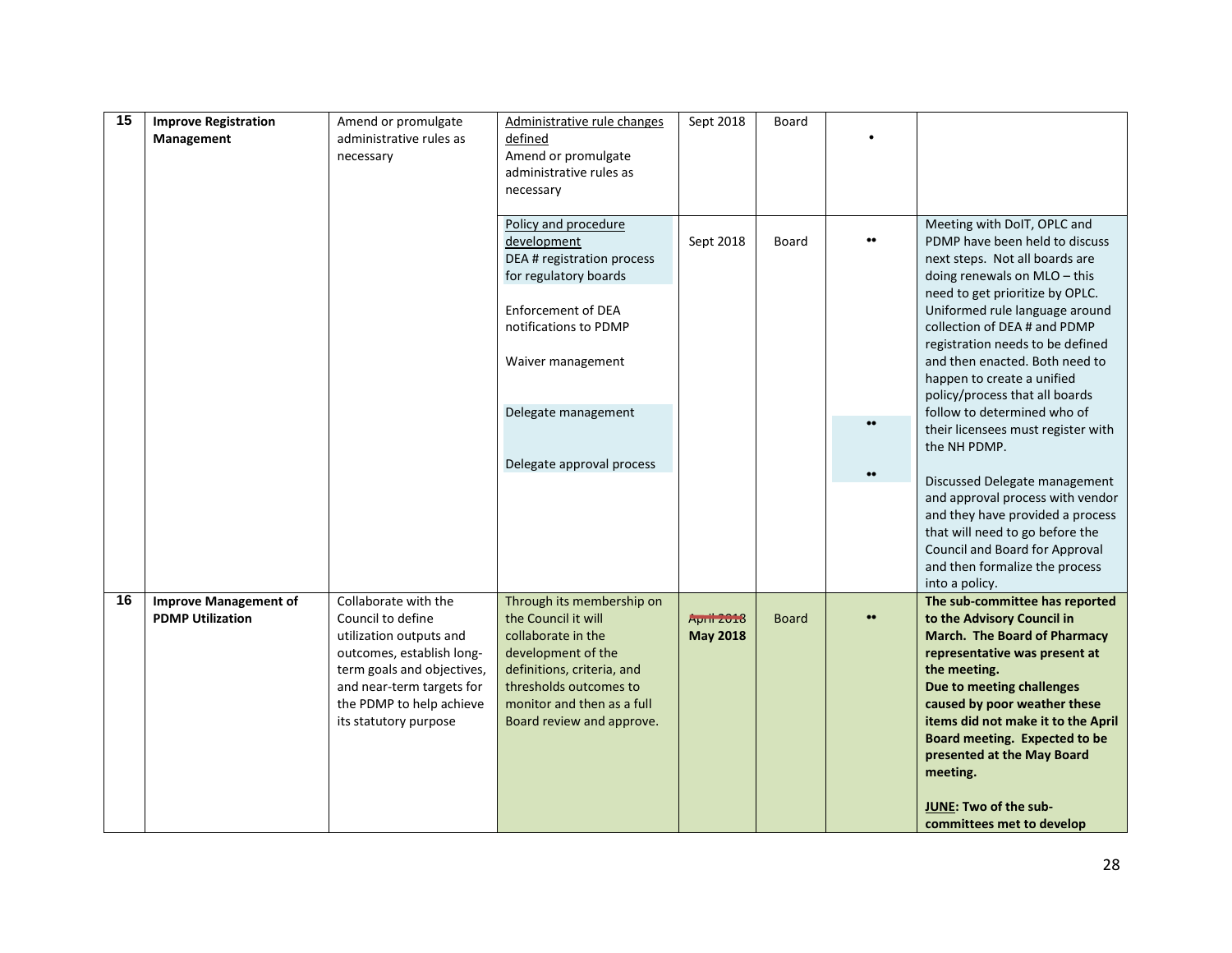|    |                                                         |                                                                                                                                                                                                                                                                                                                                                                                                                                                                                                                                                     |                                                                                                                                                                                                                                                                                                                                                                                                                                                                                                                                             |                  |     | definitions, criteria and<br>thresholds on 5/1/2018 and the<br><b>Data and Evaluation sub-</b><br>committee met and reviewed<br>the information and came up<br>with recommendations for<br>measuring them. This<br>information was presented to<br>the Board of Pharmacy on<br>5/16/18 and the entire Advisory<br>Council on 5/21/18. The<br><b>Advisory Council motioned and</b><br>approved to recommend the 3<br>definitions that make up the<br>clinical alert package to the<br>Board at their6/20/18 meeting<br>and these will also be integrated<br>into the Strategic Planning<br>session (June 27-28, 2018).                                                                                                         |
|----|---------------------------------------------------------|-----------------------------------------------------------------------------------------------------------------------------------------------------------------------------------------------------------------------------------------------------------------------------------------------------------------------------------------------------------------------------------------------------------------------------------------------------------------------------------------------------------------------------------------------------|---------------------------------------------------------------------------------------------------------------------------------------------------------------------------------------------------------------------------------------------------------------------------------------------------------------------------------------------------------------------------------------------------------------------------------------------------------------------------------------------------------------------------------------------|------------------|-----|-------------------------------------------------------------------------------------------------------------------------------------------------------------------------------------------------------------------------------------------------------------------------------------------------------------------------------------------------------------------------------------------------------------------------------------------------------------------------------------------------------------------------------------------------------------------------------------------------------------------------------------------------------------------------------------------------------------------------------|
| 16 | <b>Improve Management of</b><br><b>PDMP Utilization</b> | Limit the definition of<br>"query" to actual queries<br>of patient histories and<br>disaggregate instances of<br>PDMP use not applicable<br>to the final definition to<br>help ensure accurate data<br>are analyzed and<br>reported;<br>Devise and implement a<br>system to obtain<br>utilization data from<br>regulatory boards, ensure<br>regular surveys are<br>administered to all PDMP<br>registrants, and<br>implement supplemental<br>evaluation activities to<br>corroborate PDMP data<br>and accurately analyze<br>and assess utilization; | <b>Strategic Plan Drafted</b><br>Review and define "query"<br>to actual query of patients<br>histories<br>Identify a means to obtain<br>utilization data, regular<br>surveys of registrants and<br>other supplemental<br>activities to accurately<br>analyze and assess<br>utilization of PDMP<br>Review dispenser extension<br>rules to ensure accuracy of<br>statue and identify a system<br>to track compliance<br>Identify a means to seek out<br>prescribers who also identify<br>as dispensers and are<br>included in submission data | <b>July 2018</b> | ALL | The PDMP can provide<br>information to regulatory boards<br>with a monthly tally and YTD tally<br>of how many patient queries a<br>practitioner has completed. This<br>is a very basic analysis given the<br>current capacities of the system<br>and staffing.<br>It is a broader tally that will not<br>include their delegate queries on<br>their behalf. This tally would also<br>not include whether the query<br>was associated with the writing<br>of an opioid for the management<br>or treatment of pain. To do<br>either of the aforementioned<br>analysis would take increased<br>analytical capacity to dive that<br>deep into the system. The<br>capacity needs would have to be<br>evaluated to determine if the |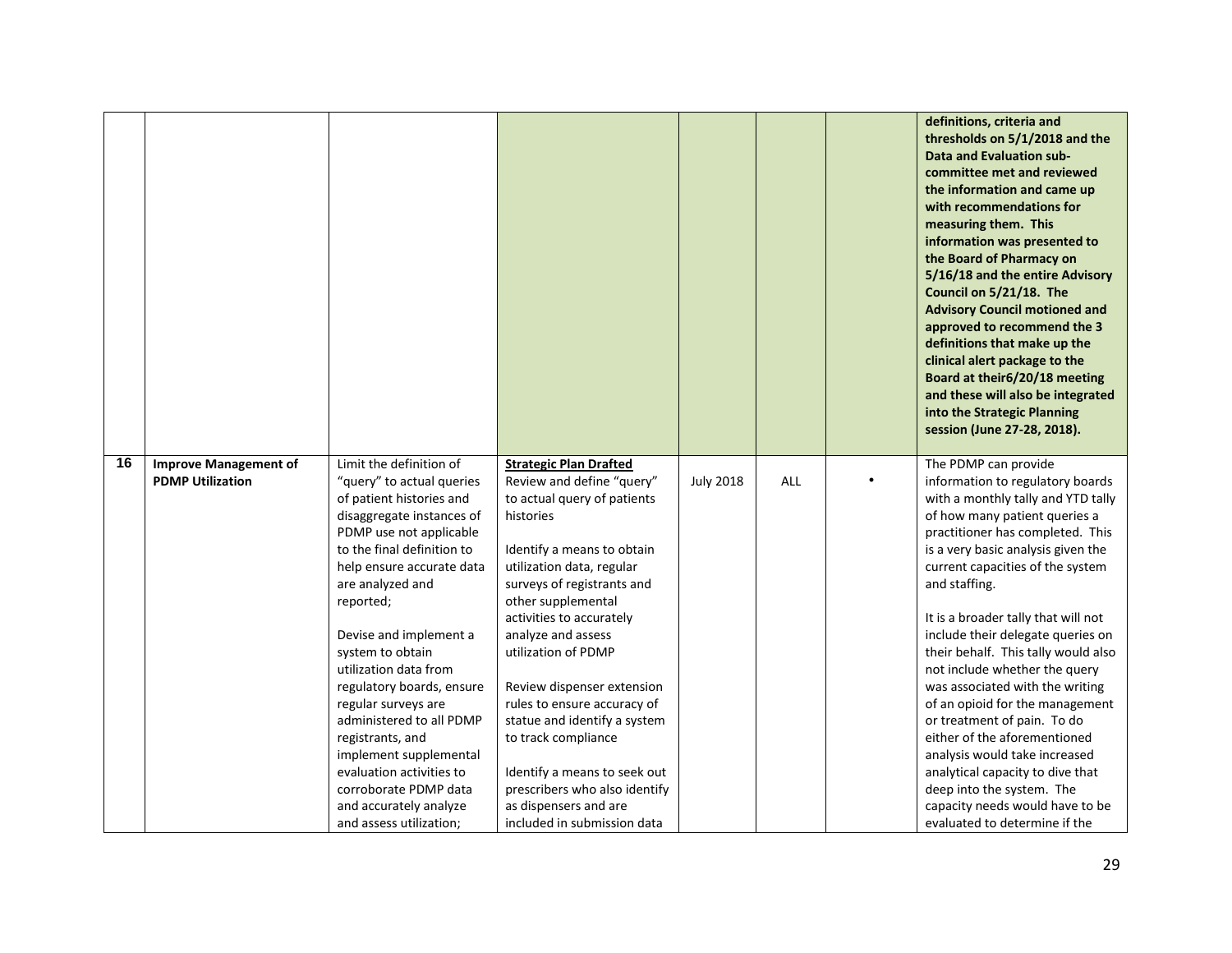|    |                                                                    | Ensure prescribers who<br>also identify as dispensers<br>are included in submission<br>data to accurately assess<br>dispenser utilization | to accurately assess<br>dispenser utilization (e.g.<br>dispense from offices;<br>veterinarians who run<br>clinics/hospitals) |                  |            | vendor could support this type of<br>analysis or if it would require<br>external software and staffing<br>capacity to complete. |
|----|--------------------------------------------------------------------|-------------------------------------------------------------------------------------------------------------------------------------------|------------------------------------------------------------------------------------------------------------------------------|------------------|------------|---------------------------------------------------------------------------------------------------------------------------------|
|    |                                                                    | Address dispenser<br>extension rules to ensure<br>they accurately reflect<br>statute and begin tracking<br>compliance as a form of        | Administrative rule changes<br>defined<br>Dispenser extension rules, if<br>needed                                            | Sept 2018        | Board      |                                                                                                                                 |
|    |                                                                    | measurement and adopt<br>or revise other rules as<br>required                                                                             | Policy and procedure<br>development<br>Queries for boards,<br>compliance, patients                                           | Sept 2018        | Board      |                                                                                                                                 |
|    |                                                                    |                                                                                                                                           | Utilization data-<br>dissemination to boards                                                                                 |                  |            |                                                                                                                                 |
|    |                                                                    |                                                                                                                                           | Utilization enforcement-<br>Prescribers                                                                                      |                  |            |                                                                                                                                 |
|    |                                                                    |                                                                                                                                           | Zero reporting<br>Utilization enforcement-<br>dispensers                                                                     |                  |            |                                                                                                                                 |
|    |                                                                    |                                                                                                                                           |                                                                                                                              |                  |            |                                                                                                                                 |
| 17 | <b>Improve Management of</b><br><b>Data Quality and Timeliness</b> | Determine what degree of<br>quality PDMP data must<br>achieve;<br>Assess PDMP data quality                                                | <b>Strategic Plan Drafted</b><br>Data Quality and Timeliness<br>Determine degree of quality<br>PDMP data must achieve        | <b>July 2018</b> | <b>ALL</b> | The Data & Evaluation Sub-<br>committee reviewed the<br>activities involved with this<br>finding at their 3/14/18 meeting.      |
|    |                                                                    | and timeliness on an                                                                                                                      |                                                                                                                              |                  |            |                                                                                                                                 |
|    |                                                                    | ongoing basis and enforce<br>relevant requirements                                                                                        | Determine mechanisms to<br>check for quality and                                                                             |                  |            |                                                                                                                                 |
|    |                                                                    | intended to achieve data                                                                                                                  | timeliness of data                                                                                                           |                  |            |                                                                                                                                 |
|    |                                                                    | quality and timeliness                                                                                                                    |                                                                                                                              |                  |            |                                                                                                                                 |
|    |                                                                    | standards                                                                                                                                 | Determine how disclosure of<br>PDMP data are                                                                                 |                  |            |                                                                                                                                 |
|    |                                                                    | ensure disclosure of                                                                                                                      | appropriately qualified of                                                                                                   |                  |            |                                                                                                                                 |
|    |                                                                    | PDMP data are                                                                                                                             | limitations to all users                                                                                                     |                  |            |                                                                                                                                 |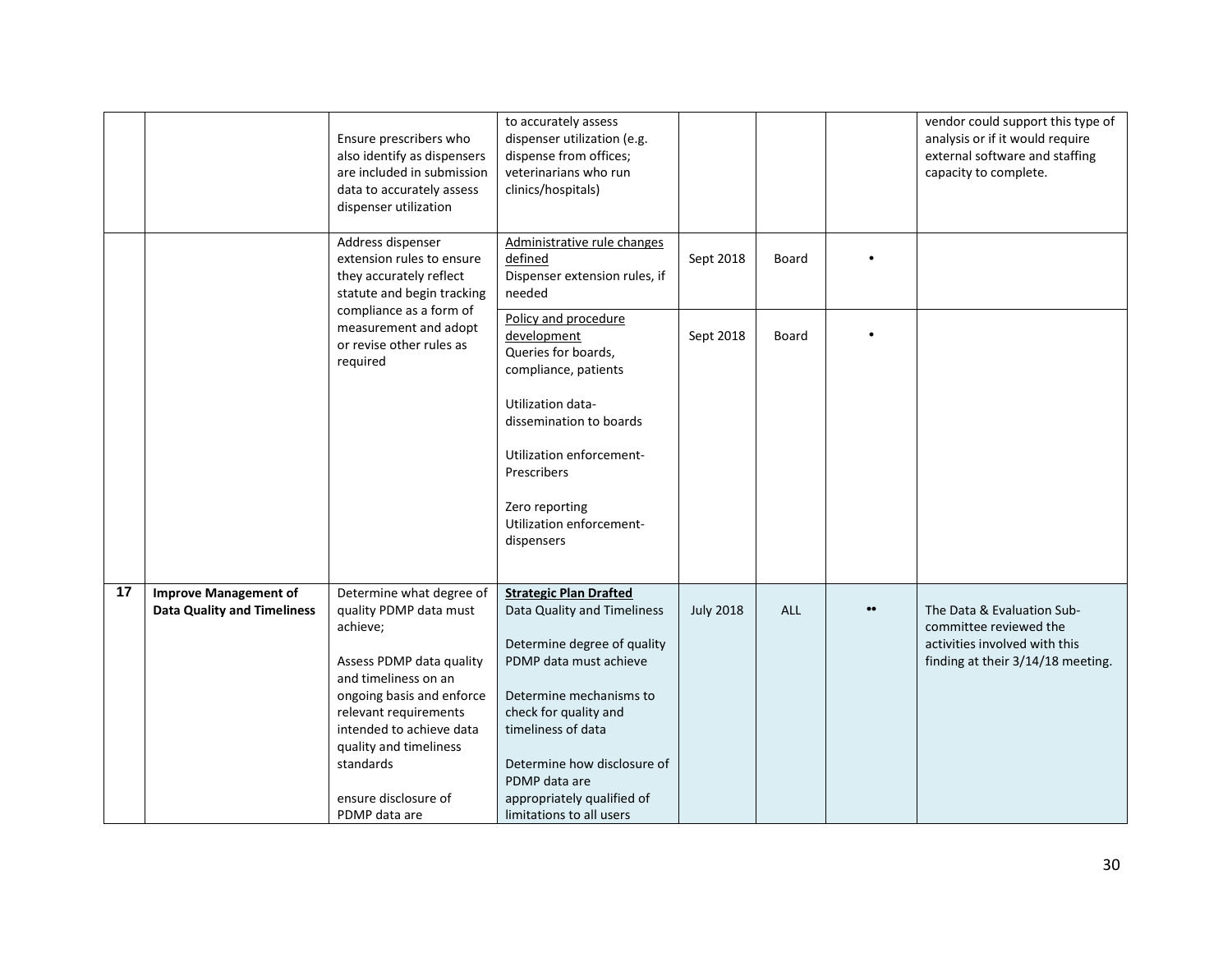|    |                                    | appropriately qualified to<br>convey limitations to all<br>users, and until quality<br>and timeliness are<br>reasonably assured,<br>PDMP data should likely<br>be viewed to contain only<br>indicators of potential<br>issues or matters of<br>concern, and not be<br>viewed as definitive<br>without corroborating,<br>reliable, third-party<br>evidence<br>Assess structural<br>limitations creating gaps<br>in PDMP data and seek<br>necessary legislative<br>changes to create a<br>sufficiently complete<br>database to include<br>dispensing activities that<br>would reasonably<br>improve the usefulness of<br>the PDMP | Assess structural limitations<br>creating gaps in PDMP data<br>and seek necessary<br>legislative changes, if<br>necessary<br>Assessment of database<br>quality and proposed<br>changes |           |       |  |
|----|------------------------------------|---------------------------------------------------------------------------------------------------------------------------------------------------------------------------------------------------------------------------------------------------------------------------------------------------------------------------------------------------------------------------------------------------------------------------------------------------------------------------------------------------------------------------------------------------------------------------------------------------------------------------------|----------------------------------------------------------------------------------------------------------------------------------------------------------------------------------------|-----------|-------|--|
|    |                                    |                                                                                                                                                                                                                                                                                                                                                                                                                                                                                                                                                                                                                                 |                                                                                                                                                                                        |           |       |  |
| 17 | <b>Improve Management of</b>       | Develop, implement, and                                                                                                                                                                                                                                                                                                                                                                                                                                                                                                                                                                                                         | Administrative rule changes                                                                                                                                                            |           |       |  |
|    | <b>Data Quality and Timeliness</b> | refine rules, policies, and                                                                                                                                                                                                                                                                                                                                                                                                                                                                                                                                                                                                     | defined                                                                                                                                                                                | Sept 2018 | Board |  |
|    |                                    | procedures designed to                                                                                                                                                                                                                                                                                                                                                                                                                                                                                                                                                                                                          | develop, implement, and                                                                                                                                                                |           |       |  |
|    |                                    | achieve quality and                                                                                                                                                                                                                                                                                                                                                                                                                                                                                                                                                                                                             | refine rules designed to                                                                                                                                                               |           |       |  |
|    |                                    | timeliness standards                                                                                                                                                                                                                                                                                                                                                                                                                                                                                                                                                                                                            | achieve quality and                                                                                                                                                                    |           |       |  |
|    |                                    | including the                                                                                                                                                                                                                                                                                                                                                                                                                                                                                                                                                                                                                   | timeliness standards that                                                                                                                                                              |           |       |  |
|    |                                    | contemplated quality                                                                                                                                                                                                                                                                                                                                                                                                                                                                                                                                                                                                            | include a quality control                                                                                                                                                              |           |       |  |
|    |                                    | control system, and<br>broaden it to include                                                                                                                                                                                                                                                                                                                                                                                                                                                                                                                                                                                    | system:                                                                                                                                                                                |           |       |  |
|    |                                    | other quality and                                                                                                                                                                                                                                                                                                                                                                                                                                                                                                                                                                                                               | -Error thresholds and                                                                                                                                                                  |           |       |  |
|    |                                    | timeliness requirements                                                                                                                                                                                                                                                                                                                                                                                                                                                                                                                                                                                                         | management                                                                                                                                                                             |           |       |  |
|    |                                    |                                                                                                                                                                                                                                                                                                                                                                                                                                                                                                                                                                                                                                 | -Dispenser management                                                                                                                                                                  |           |       |  |
|    |                                    |                                                                                                                                                                                                                                                                                                                                                                                                                                                                                                                                                                                                                                 | -Develop rules for                                                                                                                                                                     |           |       |  |
|    |                                    |                                                                                                                                                                                                                                                                                                                                                                                                                                                                                                                                                                                                                                 | monitoring hospital ER                                                                                                                                                                 |           |       |  |
|    |                                    |                                                                                                                                                                                                                                                                                                                                                                                                                                                                                                                                                                                                                                 | dispensing                                                                                                                                                                             |           |       |  |
|    |                                    |                                                                                                                                                                                                                                                                                                                                                                                                                                                                                                                                                                                                                                 | -Violations and penalties for                                                                                                                                                          |           |       |  |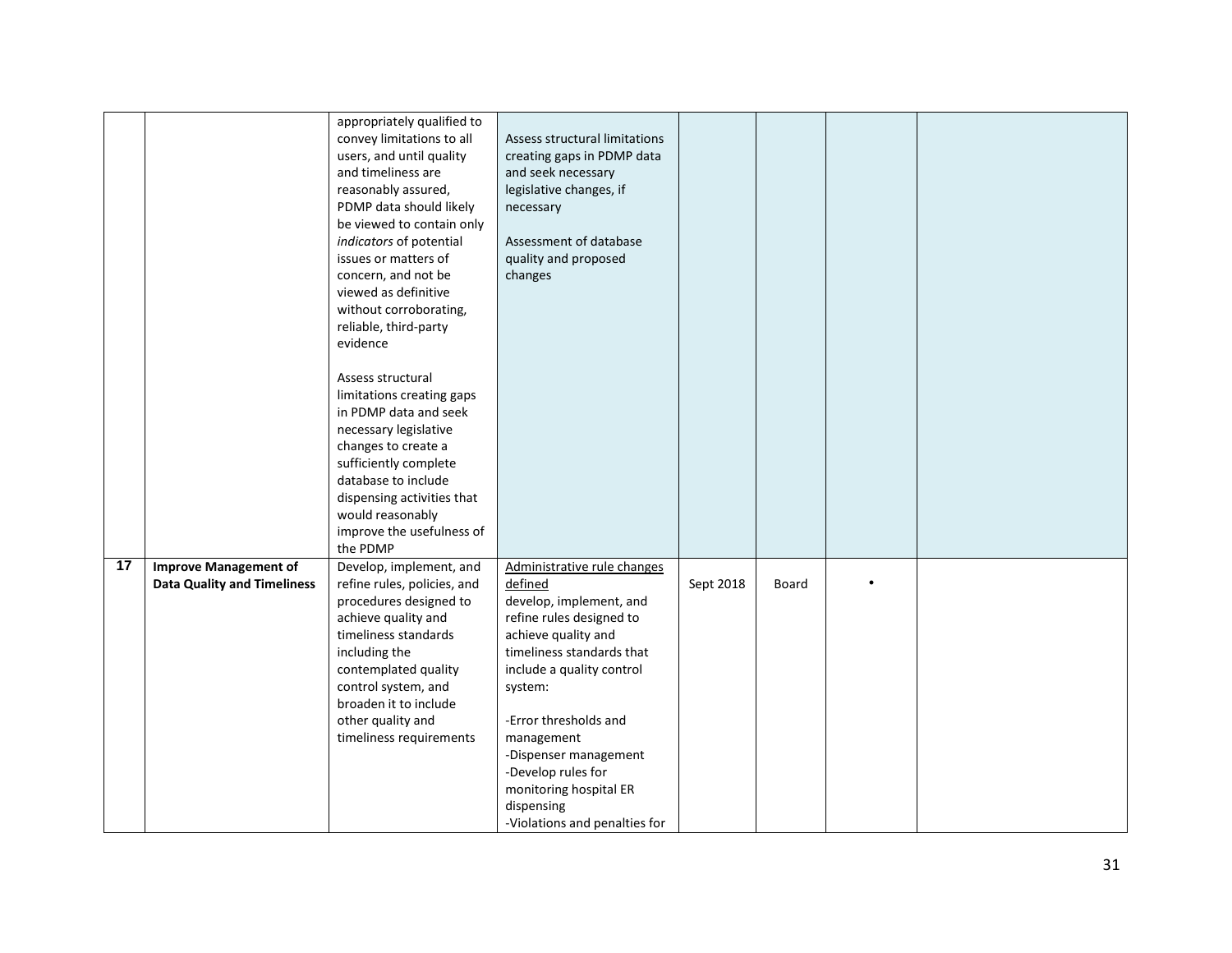|    |                                     |                                                        | data quality                                             |                  |            |  |
|----|-------------------------------------|--------------------------------------------------------|----------------------------------------------------------|------------------|------------|--|
|    |                                     |                                                        |                                                          |                  |            |  |
|    |                                     |                                                        |                                                          |                  |            |  |
|    |                                     |                                                        |                                                          |                  |            |  |
|    |                                     |                                                        |                                                          |                  |            |  |
|    |                                     |                                                        | Policy and procedure                                     |                  |            |  |
|    |                                     |                                                        | development                                              | Sept 2018        | Council    |  |
|    |                                     |                                                        | develop, implement, and                                  |                  |            |  |
|    |                                     |                                                        | refine policies, and<br>procedures designed to           |                  |            |  |
|    |                                     |                                                        | achieve quality and                                      |                  |            |  |
|    |                                     |                                                        | timeliness standards that                                |                  |            |  |
|    |                                     |                                                        | include a quality control                                |                  |            |  |
|    |                                     |                                                        | system:                                                  |                  |            |  |
|    |                                     |                                                        | -dispenser verification                                  |                  |            |  |
|    |                                     |                                                        | -monitoring of 48 hour                                   |                  |            |  |
|    |                                     |                                                        | dispensing                                               |                  |            |  |
|    |                                     |                                                        | - error thresholds                                       |                  |            |  |
|    |                                     |                                                        | -violations and penalties<br>-information resubmission   |                  |            |  |
|    |                                     |                                                        | -data errors and duplications                            |                  |            |  |
|    |                                     |                                                        |                                                          |                  |            |  |
| 18 | <b>Improve Management of</b>        | Develop, implement, and                                | <b>Strategic Plan Drafted</b>                            |                  |            |  |
|    | <b>Security and Confidentiality</b> | refine a system to<br>routinely assess the             | Data Security and<br>Confidentiality                     | <b>July 2018</b> | <b>ALL</b> |  |
|    |                                     | adequacy of third-party                                |                                                          |                  |            |  |
|    |                                     | controls over State data;                              | Develop, implement, and                                  |                  |            |  |
|    |                                     | Develop, implement, and                                | refine a system to routinely                             |                  |            |  |
|    |                                     | refine a system to identify<br>and monitor breaches of | assess the adequacy of                                   |                  |            |  |
|    |                                     | confidentiality by                                     | third-party controls over<br>State data                  |                  |            |  |
|    |                                     | authorized and                                         |                                                          |                  |            |  |
|    |                                     | unauthorized users of the                              | Develop, implement, and                                  |                  |            |  |
|    |                                     | system, and track their                                | refine a system to identify                              |                  |            |  |
|    |                                     | resolution;                                            | and monitor breaches of<br>confidentiality by authorized |                  |            |  |
|    |                                     | Develop, implement, and                                | and unauthorized users of                                |                  |            |  |
|    |                                     | refine a system to ensure                              | the system, and track their                              |                  |            |  |
|    |                                     | ineligible users of the                                | resolution                                               |                  |            |  |
|    |                                     | system are removed                                     |                                                          |                  |            |  |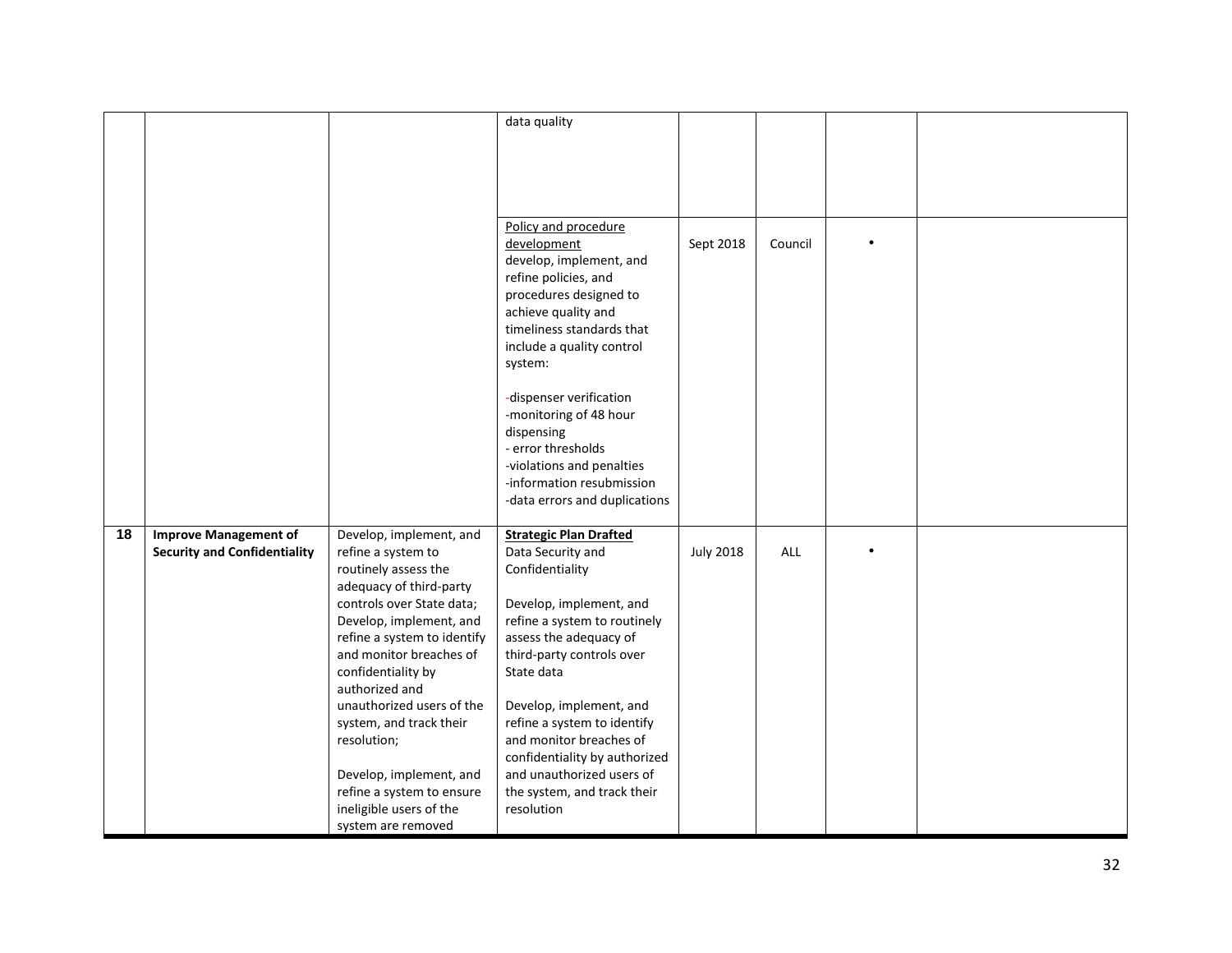|    |                                                                     | timely;<br>Include in its strategy and<br>plans components related<br>to monitoring and<br>assessing PDMP security<br>and confidentiality                                                                                                                                                                                                               | Develop, implement, and<br>refine a system to ensure<br>ineligible users of the system<br>are removed timely<br>develop in strategy<br>components related to<br>monitoring and assessing<br>PDMP security and<br>confidentiality                                                                                                                                                                                                                                                                                                                                                                                                                              |           |         |  |
|----|---------------------------------------------------------------------|---------------------------------------------------------------------------------------------------------------------------------------------------------------------------------------------------------------------------------------------------------------------------------------------------------------------------------------------------------|---------------------------------------------------------------------------------------------------------------------------------------------------------------------------------------------------------------------------------------------------------------------------------------------------------------------------------------------------------------------------------------------------------------------------------------------------------------------------------------------------------------------------------------------------------------------------------------------------------------------------------------------------------------|-----------|---------|--|
| 18 | <b>Improve Management of</b><br><b>Security and Confidentiality</b> | Develop and adopt<br>policies and procedures<br>regarding the<br>development of metadata<br>and the de-identification,<br>release, maintenance, and<br>purging of PDMP data and<br>information<br>Ensure vendors are<br>required to regularly<br>provide public<br>attestations on the<br>adequacy of their<br>confidentiality and<br>security controls | Policy and procedure<br>development<br>develop and adopt policies<br>and procedures regarding<br>the development of<br>metadata and the de-<br>identification, release,<br>maintenance, and purging of<br>PDMP data and information<br>-data management<br>-release of data<br>- purging of data<br>$\mathbf{z}$ .<br>-de-identified data<br>Ensure vendors are required<br>to regularly provide public<br>attestations on the<br>adequacy of their<br>confidentiality and security<br>controls<br>-security breaches<br>-de-identification of<br>practitioners<br>-de-identification of<br>delegates<br>-vendor confidentiality<br>-vendor security controls | Sept 2018 | Council |  |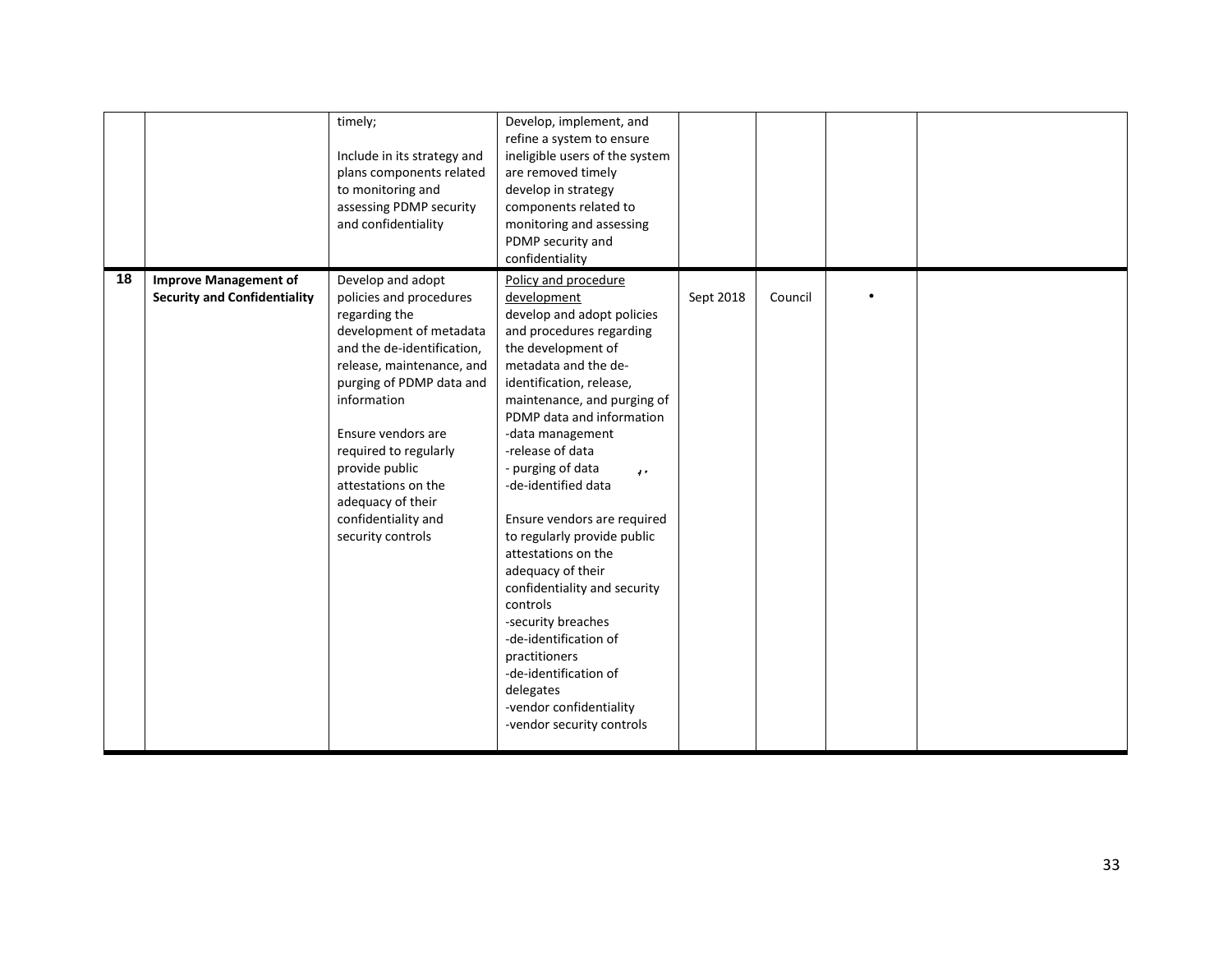## **STATE OF NEW HAMPSHIRE** Open • **Completion Status:** Open •

**Board of Pharmacy** (PDMP) <br> **Board of Pharmacy (PDMP)** <br> **Board of Pharmacy (PDMP)** <br> **Board of Pharmacy (PDMP)** <br> **Board of Pharmacy (PDMP)** <br> **Board of Pharmacy (PDMP) Board of Pharmacy (PDMP) Substantial •••** AUDIT FINDING Corrective Action Plan **Full ••••** Full •••• **Full ••••** Full •••• Full •••

## **APRIL 2018 Status Report Time Period: 02/23/18 – 03/29/18**

Update Status – In Process

Update Status – Current Month Update

Update Status – Completed

| 12 | <b>Improve Inspection</b> | Assess the inspection      | Scheduling of inspections-  | <b>July 2018</b> | <b>Board</b> |                         | Staff has reverted back to old    |
|----|---------------------------|----------------------------|-----------------------------|------------------|--------------|-------------------------|-----------------------------------|
|    | <b>Practices</b>          | capabilities of the latest | MLO software                |                  | <b>Staff</b> |                         | Access database as MLO software   |
|    |                           | online licensing software  |                             |                  |              |                         | cannot meet requirements of risk  |
|    |                           | before implementation to   |                             |                  |              |                         | based schedule.                   |
|    |                           | determine the course of    |                             |                  |              |                         |                                   |
|    |                           | action best meeting the    |                             |                  |              | $\bullet\bullet$        | Naturopath inspection             |
|    |                           | needs of the inspection    | Integrate Naturopath into   | Jan 2020         |              |                         | development meeting held          |
|    |                           | process and properly       | inspection practices        |                  |              |                         | January 29, 2018 and March 19,    |
|    |                           | maintain whichever         |                             |                  |              |                         | 2018.                             |
|    |                           | software the Board deems   |                             |                  |              |                         |                                   |
|    |                           | necessary;                 |                             |                  |              |                         |                                   |
|    |                           |                            | Real time inspection        | <b>July 2020</b> |              |                         | This work will require additional |
|    |                           | Collaborate with other     | information development     |                  |              |                         | staff and proper software system  |
|    |                           | regulatory boards          |                             |                  |              |                         | development                       |
|    |                           | receiving inspection       |                             |                  |              |                         |                                   |
|    |                           | services to establish a    | Establish system to capture | <b>July 2020</b> |              | $\bullet\bullet$        | Real time system will require     |
|    |                           | process to effectively and | and report inspection       |                  |              |                         | software development. Current     |
|    |                           | efficiently identify all   | activities                  |                  |              |                         | system updated.                   |
|    |                           | practitioners subject to   |                             |                  |              |                         |                                   |
|    |                           | Board inspection           |                             |                  |              |                         |                                   |
|    |                           | authority                  | Inspection management       | <b>July 2020</b> |              |                         |                                   |
|    |                           |                            |                             |                  |              |                         | Lean process ongoing for          |
|    |                           | Fully incorporate          |                             |                  |              |                         | development of software for       |
|    |                           | naturopaths into           | Lean process software       | <b>July 2020</b> |              | $\bullet\bullet\bullet$ | inspection processes              |
|    |                           | inspection policies and    | development with DoIT       |                  |              |                         | Final meeting scheduled for May   |
|    |                           | procedures, pursue         |                             |                  |              |                         | Lean process finished, next step  |
|    |                           | agreement with the         |                             |                  |              |                         | discussion with DOIT              |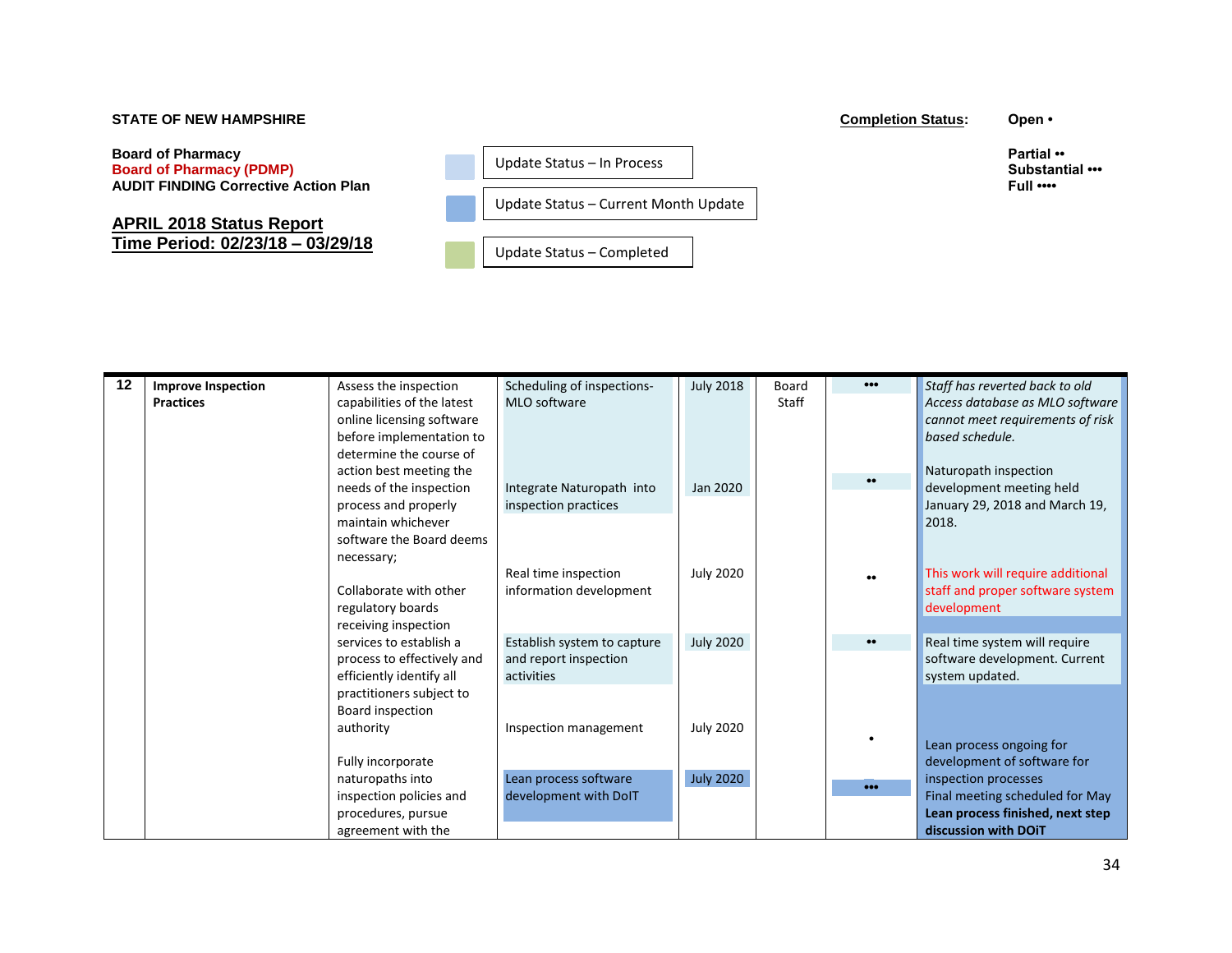|                                               | Naturopathic Board of<br><b>Examiners establishing</b><br>inspection protocols,<br>determine if additional<br>Legislative changes are<br>needed to complete<br>incorporation of<br>naturopaths into<br>inspection practices, and<br>seek necessary Legislative<br>changes | Develop practitioner specific<br>inspection process                                                                                                                                                                                                     | Jan 2019<br><b>July 2018</b>                              |              | $\bullet\bullet\bullet$                                                                | Ongoing development with<br>Naturopath board<br><b>Discussion with compliance will</b><br>begin on practitioner-specific<br>inspection design inspection<br>forms and policy updated for<br>current inspection process<br><b>Draft inspection form complete</b><br>and will be presented to Board<br>at June meeting.<br><b>Inspections to begin July 2018</b> |
|-----------------------------------------------|---------------------------------------------------------------------------------------------------------------------------------------------------------------------------------------------------------------------------------------------------------------------------|---------------------------------------------------------------------------------------------------------------------------------------------------------------------------------------------------------------------------------------------------------|-----------------------------------------------------------|--------------|----------------------------------------------------------------------------------------|----------------------------------------------------------------------------------------------------------------------------------------------------------------------------------------------------------------------------------------------------------------------------------------------------------------------------------------------------------------|
| <b>Improve Inspection</b><br><b>Practices</b> | Determine if additional<br>Legislative changes are<br>needed to complete<br>incorporation of PDMP<br>compliance into<br>inspection practices, and<br>seek necessary Legislative<br>changes                                                                                | Define statute changes to<br>legislature<br>Incorporation of PDMP<br>compliance into inspection<br>compliance practices, if<br>necessary.                                                                                                               | Sept 2018                                                 | <b>Board</b> | $\bullet\bullet\bullet$                                                                | Legislative changes not defined.<br>Inspection practices will be added<br>to rules then reviewed by the<br>Board<br>Inspection and violation rules<br>under final review by Board<br>To be presented June 2018<br>meeting as PH 2100                                                                                                                           |
| <b>Improve Inspection</b><br><b>Practices</b> | Fully incorporate PDMP<br>compliance into<br>inspection policies,<br>procedures, and violation<br>notices, and revise<br>administrative rules as<br>necessary                                                                                                             | Previous audit request-<br>Policy and Procedure<br>development<br>PDMP incorporated into<br>normal inspection practices-<br>PDMP violation notices-<br>PDMP inspection processes<br>-PDMP Report Cards<br>Compliance inspection<br>process-other boards | Sept 2017<br>Feb 2018<br>Feb 2018<br>Feb 2018<br>Feb 2018 | Board        | 0000<br>0000<br>$\bullet\bullet\bullet$<br>$\bullet\bullet\bullet$<br>$\bullet\bullet$ | P & P final review<br>Complete - on new inspection<br>forms<br>Violation rules to be presented<br>June 2018 as PH 2200<br>Report cards mapped out -<br>awaiting strategic planning for<br>implementation<br>Process of developing specific<br>inspections in discussion<br>PDMP incorporated into current                                                      |
|                                               |                                                                                                                                                                                                                                                                           |                                                                                                                                                                                                                                                         |                                                           |              |                                                                                        |                                                                                                                                                                                                                                                                                                                                                                |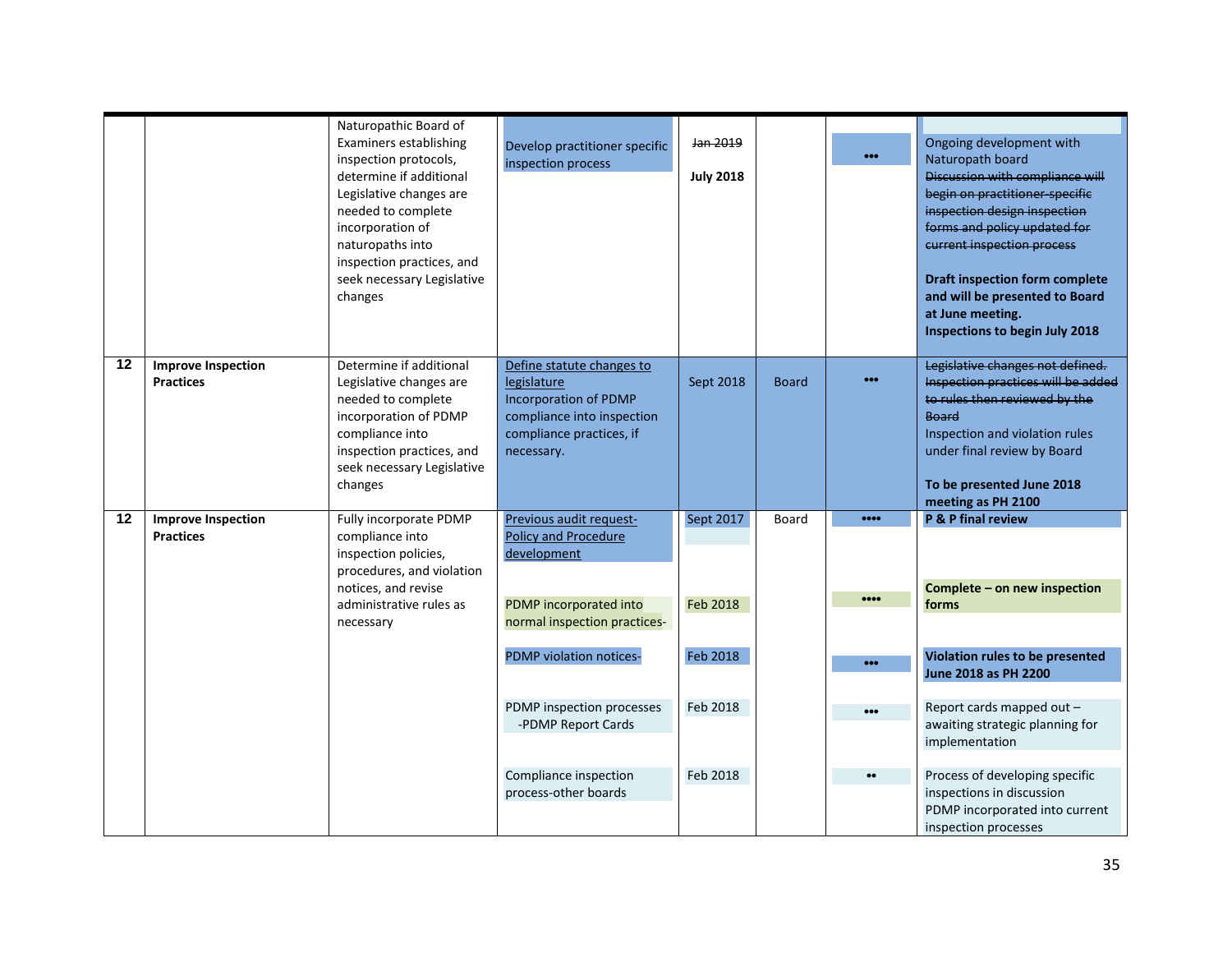|    |                                               |                                             | Compliance investigation                          | <b>July 2018</b>             |       | $\bullet\bullet\bullet$ | Process in place for PDMP          |
|----|-----------------------------------------------|---------------------------------------------|---------------------------------------------------|------------------------------|-------|-------------------------|------------------------------------|
|    |                                               |                                             | process- other boards                             |                              |       |                         | investigations. P&P in             |
|    |                                               |                                             |                                                   |                              |       |                         | development                        |
|    |                                               |                                             | Compliance investigation                          | <b>July 2018</b>             |       | $\bullet\bullet\bullet$ | May require statue change as       |
|    |                                               |                                             | process-PDMP                                      |                              |       |                         | previous statute change            |
|    |                                               |                                             |                                                   |                              |       |                         | mandated pharmacy cover costs      |
|    |                                               |                                             |                                                   |                              |       |                         |                                    |
|    |                                               |                                             | Policy on inspection costs                        | <b>July 2018</b>             |       | $\bullet\bullet\bullet$ | <b>Ready for boards approval</b>   |
|    |                                               |                                             | and reimbursement-require<br>legislation          |                              |       |                         |                                    |
|    |                                               |                                             |                                                   |                              |       |                         |                                    |
|    |                                               |                                             |                                                   |                              |       |                         |                                    |
|    |                                               |                                             | Naturopaths inspection                            | January                      |       | $\bullet\bullet\bullet$ | Pending boards approval of         |
|    |                                               |                                             | processes                                         | 2020                         |       |                         | process                            |
|    |                                               |                                             | Naturopaths inspection                            | January                      |       |                         |                                    |
|    |                                               |                                             | policy and procedures                             | 2020                         |       |                         |                                    |
|    |                                               |                                             |                                                   |                              |       |                         |                                    |
|    |                                               |                                             |                                                   |                              |       |                         |                                    |
| 12 | <b>Improve Inspection</b><br><b>Practices</b> | Track and analyze<br>resources dedicated to | All audit recommendation<br>from 2015             | Ongoing/<br><b>July 2018</b> | Board | $\bullet\bullet$        |                                    |
|    |                                               | inspections and                             | See observation #26 for                           |                              |       |                         |                                    |
|    |                                               | investigations for other                    | updated list                                      |                              |       |                         |                                    |
|    |                                               | boards to determine                         |                                                   |                              |       |                         |                                    |
|    |                                               | needed resources and the                    | Establish tracking of                             | <b>July 2018</b>             |       | $\bullet\bullet\bullet$ | Currently tracking costs           |
|    |                                               | most equitable model to                     | inspection costs-pharmacy                         |                              |       |                         | associated with inspections for    |
|    |                                               | share PDMP costs                            |                                                   |                              |       |                         | pharmacies. P & P developed        |
|    |                                               |                                             | Establish tracking of                             | <b>July 2018</b>             |       |                         |                                    |
|    |                                               |                                             | inspection costs-                                 |                              |       | $\bullet\bullet$        | Tracking costs associated with     |
|    |                                               |                                             | practitioners                                     |                              |       |                         | inspections for practitioners will |
|    |                                               |                                             |                                                   |                              |       |                         | follow same process as pharmacy    |
|    |                                               |                                             | Establish tracking of                             | <b>July 2018</b>             |       |                         |                                    |
|    |                                               |                                             | investigation costs-PDMP                          |                              |       |                         |                                    |
|    |                                               |                                             |                                                   |                              |       |                         |                                    |
| 12 | <b>Improve Inspection</b>                     | Track and analyze                           | Policy and procedure                              |                              |       |                         |                                    |
|    | <b>Practices</b>                              | resources dedicated to                      | development                                       |                              | Board |                         |                                    |
|    |                                               | inspections and<br>investigations for other | Establish procedures to<br>identify practitioners | <b>July 2018</b>             |       |                         |                                    |
|    |                                               | boards to determine                         |                                                   |                              |       |                         |                                    |
|    |                                               |                                             |                                                   |                              |       |                         |                                    |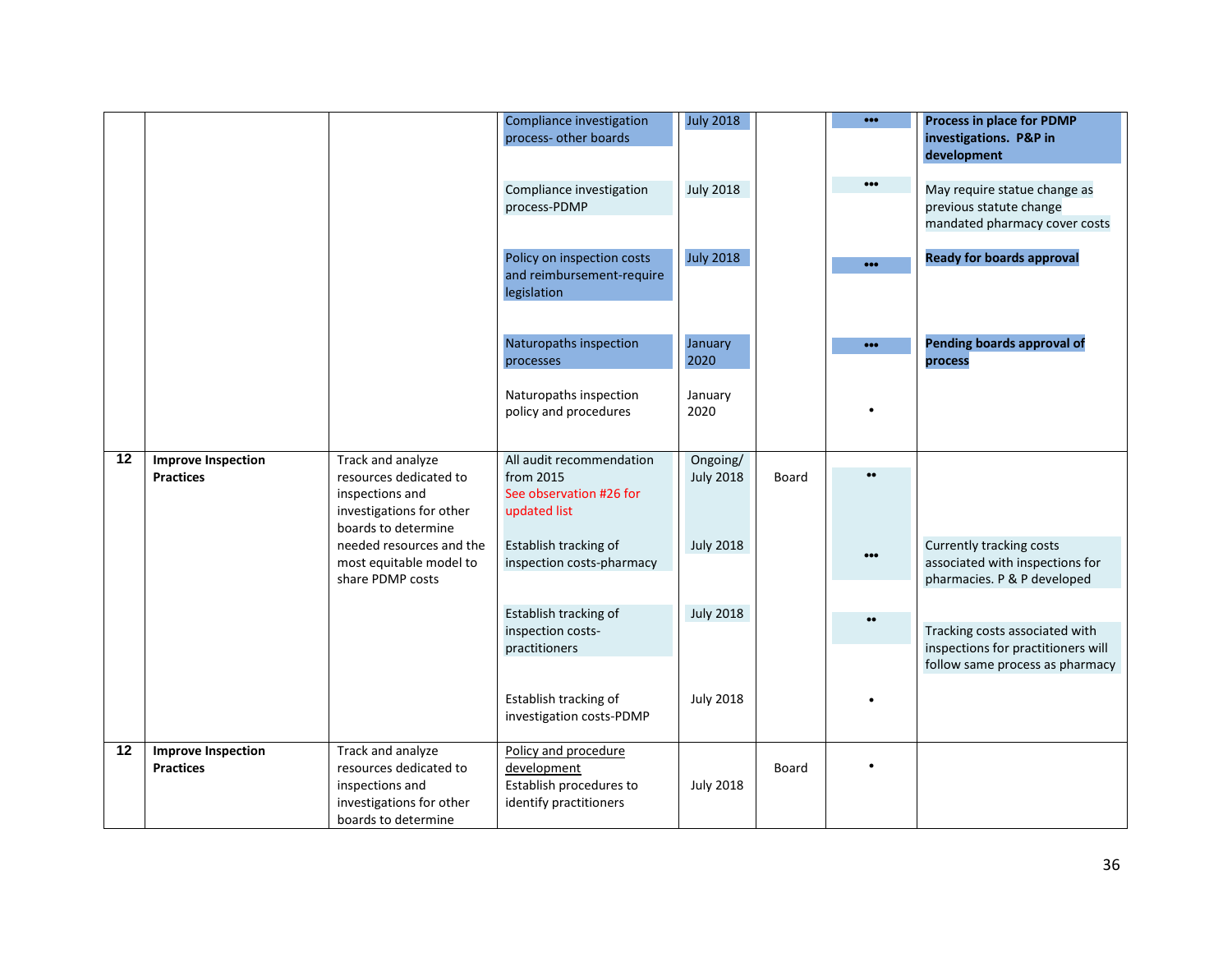|    |                                                                 | needed resources and the<br>most equitable model to<br>share PDMP costs                                                                                                                                                                                                                                                                                                                                     | Will require licensing<br>changes of other boards<br>Investigate development of<br>DEA state registry-will<br>require new legislation.                                                                                                                                                                                                  | <b>July 2018</b><br><b>July 2018</b> |       | Will require additional staff for a<br>State DEA registry |
|----|-----------------------------------------------------------------|-------------------------------------------------------------------------------------------------------------------------------------------------------------------------------------------------------------------------------------------------------------------------------------------------------------------------------------------------------------------------------------------------------------|-----------------------------------------------------------------------------------------------------------------------------------------------------------------------------------------------------------------------------------------------------------------------------------------------------------------------------------------|--------------------------------------|-------|-----------------------------------------------------------|
| 19 | <b>Clarify and Formalize</b><br><b>Organizational Structure</b> | Develop, implement, and<br>refine policy and<br>procedure to ensure the<br>Council fulfills its<br>statutory and regulatory<br>obligations;<br>Develop, implement, and<br>refine policy and<br>procedure to ensure<br>ongoing surveillance of<br>administrative rule<br>validity, related<br>requirements, and<br>statutory changes to avoid<br>future noncompliance;<br>Timely remediate audit<br>findings | <b>Administrative Rules</b><br>concerning organization and<br>structure for board, board<br>staff and advisory council<br>Administrative rules and<br>chart Lines of reporting<br>between board and advisory<br>council-appendix chart<br>Administrative rules on<br>Organization of Board and<br>related components-<br>appendix chart | Sept 2018                            | Board |                                                           |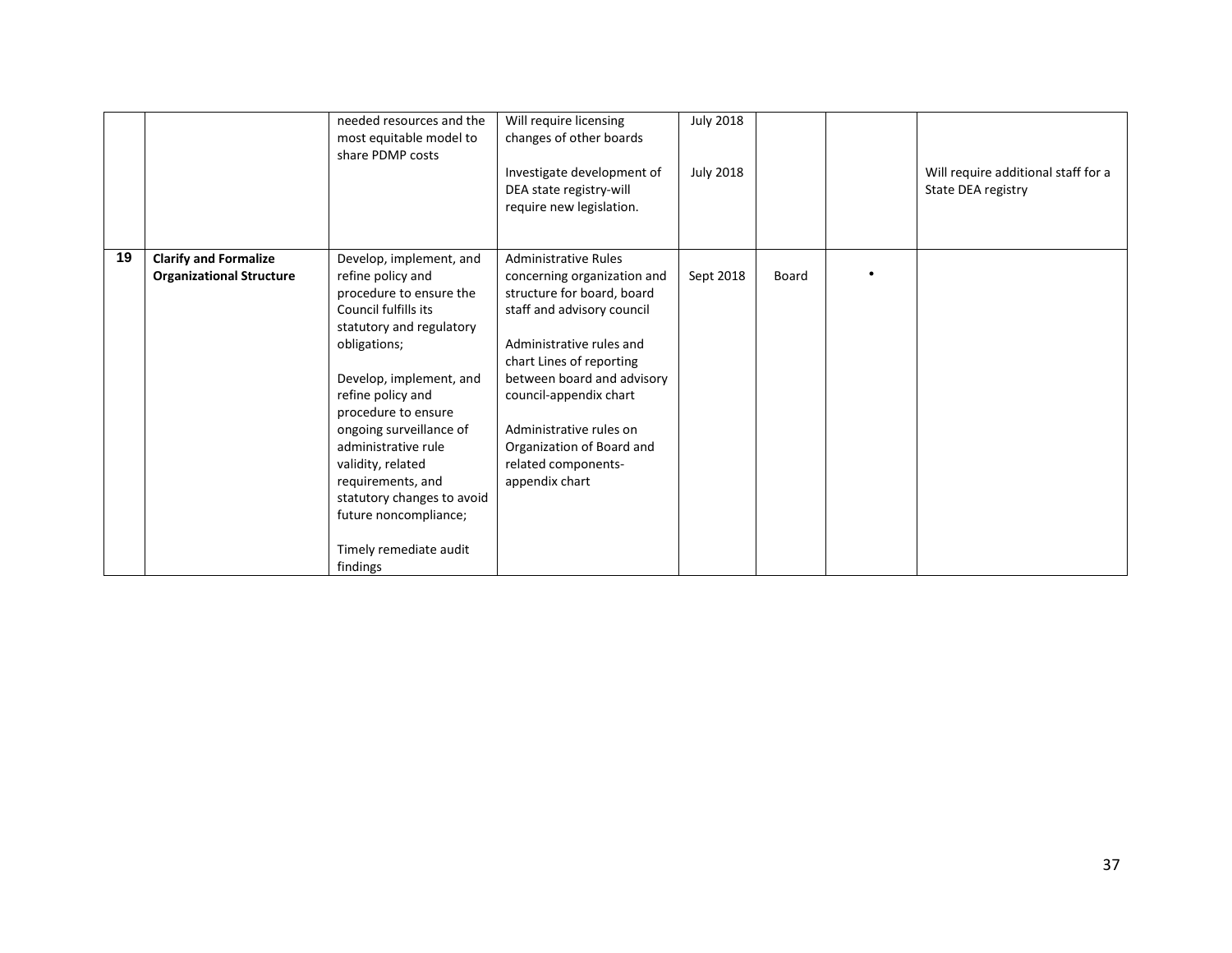|    |                                                        | Clarify the terms and<br>conditions of its<br>relationship, and the<br>relationship of the<br>Council, to the OPLC via<br>formal agreement | Policy and procedure<br>development<br>Duties of board staff<br>Reporting structure of board<br>staff and related<br>components<br>Methods of operation<br>Formal and informal<br>procedures<br>Role of advisory council and<br>reporting structure | Sept 2018        | Board |          |                                                               |
|----|--------------------------------------------------------|--------------------------------------------------------------------------------------------------------------------------------------------|-----------------------------------------------------------------------------------------------------------------------------------------------------------------------------------------------------------------------------------------------------|------------------|-------|----------|---------------------------------------------------------------|
| 20 | <b>Improve Compliance with</b><br><b>Right-To-Know</b> | Develop policy and<br>procedure to ensure<br>consistent and ongoing<br><b>Board and Council</b>                                            | Address observation in<br>administrative rules                                                                                                                                                                                                      | <b>July 2018</b> | Board | $\cdots$ | Statute change required. For<br><b>Board review June 2019</b> |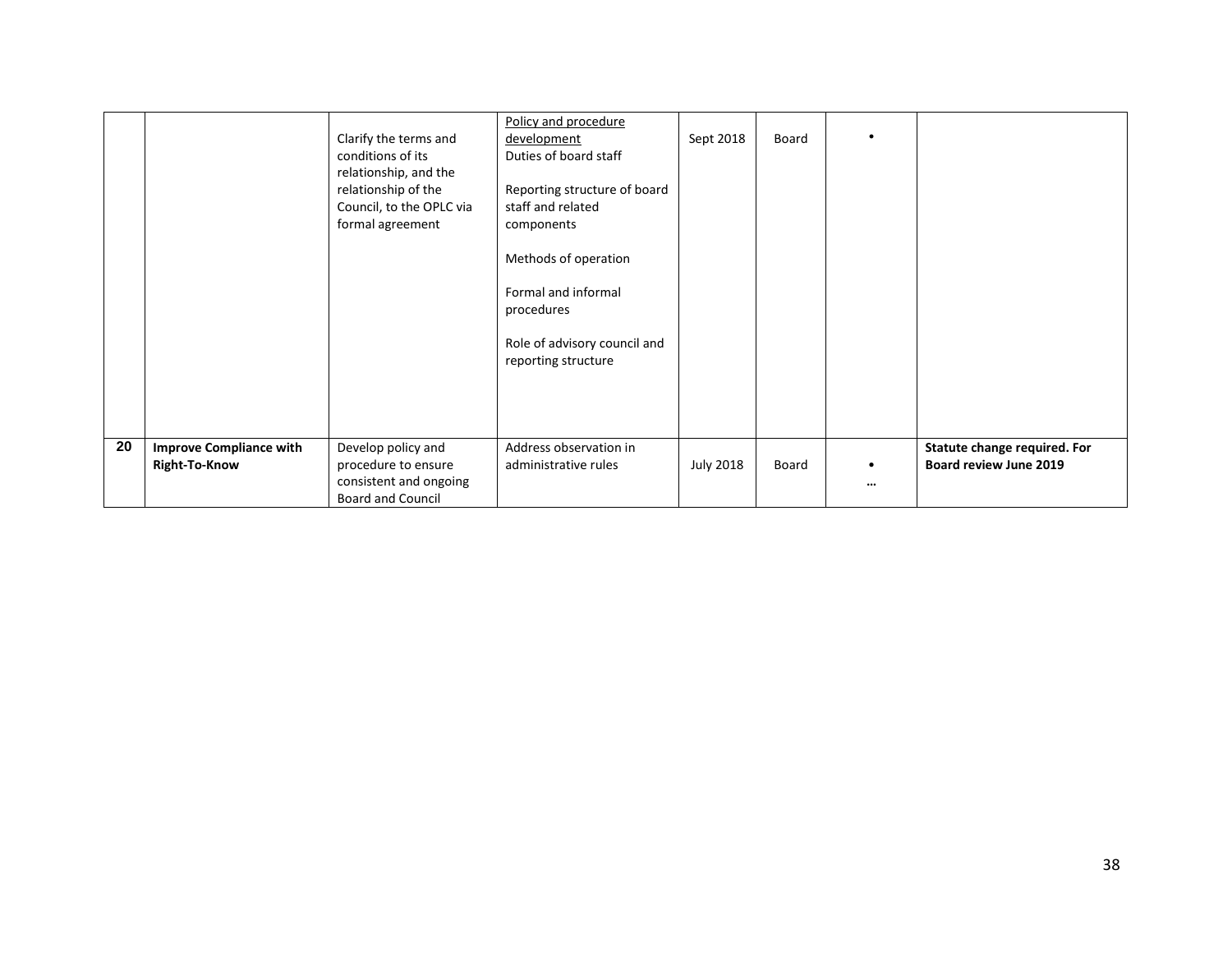|    |                               | compliance with the         | Policy and procedure       |                  |       |                                |                              |
|----|-------------------------------|-----------------------------|----------------------------|------------------|-------|--------------------------------|------------------------------|
|    |                               | Right-to-Know law;          | development                |                  | Board |                                |                              |
|    |                               |                             |                            |                  |       |                                |                              |
|    |                               | Ensure all members          | Policy and procedure-      | Oct 2017         |       | $\bullet\bullet\bullet\bullet$ | <b>COMPLETED</b>             |
|    |                               | receive relevant            | orientation and manual-    |                  |       |                                | <b>Board manual complete</b> |
|    |                               | information on their        | board                      |                  |       |                                | <b>FINISHED</b>              |
|    |                               |                             |                            |                  |       |                                |                              |
|    |                               | duties and responsibilities |                            |                  |       |                                |                              |
|    |                               | as public servants;         |                            |                  |       |                                |                              |
|    |                               | Develop orientation         | Policy and procedure board | May 2018         |       |                                |                              |
|    |                               | materials for new           | minutes                    |                  |       |                                |                              |
|    |                               | members of both bodies,     |                            |                  |       |                                |                              |
|    |                               | and include the             | Policy and procedure       | May 2018         |       |                                |                              |
|    |                               | Memorandum, Financial       | advisory council minutes   |                  |       |                                |                              |
|    |                               | Disclosure statute, the     |                            |                  |       |                                |                              |
|    |                               | Right-to-Know law, and      | Policy and procedure right | May 2018         |       |                                |                              |
|    |                               | other relevant              | to know compliance-board   |                  |       |                                |                              |
|    |                               | administrative laws;        |                            |                  |       |                                |                              |
|    |                               |                             | Policy and procedure right | May 2018         |       |                                |                              |
|    |                               | Ensure at least key         | to know compliance-        |                  |       |                                |                              |
|    |                               | officers of both bodies     | advisory council           |                  |       |                                |                              |
|    |                               | regularly attend the DOJ    |                            |                  |       |                                |                              |
|    |                               | administrative law pol      | Policy and procedure-      | May 2018         |       |                                |                              |
|    |                               |                             | orientation and manual-    |                  |       |                                |                              |
|    |                               | Periodically review both    | council member             |                  |       |                                |                              |
|    |                               | bodies' compliance with     |                            |                  |       |                                |                              |
|    |                               | law and policy              |                            |                  |       |                                |                              |
|    |                               | Secure administrative,      |                            |                  |       |                                |                              |
|    |                               | clerical, and business      |                            |                  |       |                                |                              |
|    |                               | processing assistance       |                            |                  |       |                                |                              |
|    |                               | from the OPLC as needed     |                            |                  |       |                                |                              |
| 21 | <b>Ensure the Board Meets</b> | Comply with State law       | Address observation in     | <b>July 2018</b> | Board | $\bullet$                      |                              |
|    | with a Quorum                 | and only hold regular       | administrative rules       |                  |       |                                |                              |
|    |                               | meetings with a quorum      | Policy and procedure       | May 2018         | Board | $\bullet$                      |                              |
|    |                               | of eligible members         | development                |                  |       |                                |                              |
|    |                               | physically present;         | Policy and procedure       |                  |       |                                |                              |
|    |                               |                             | meeting quorum-Board       |                  |       |                                |                              |
|    |                               | Develop, implement, and     |                            |                  |       |                                |                              |
|    |                               | refine policy and           | Policy and procedure board |                  |       |                                |                              |
|    |                               | procedure to ensure         | member eligibility.        |                  |       |                                |                              |
|    |                               | Board meetings comply       |                            |                  |       |                                |                              |
|    |                               | with State law and Board    |                            |                  |       |                                |                              |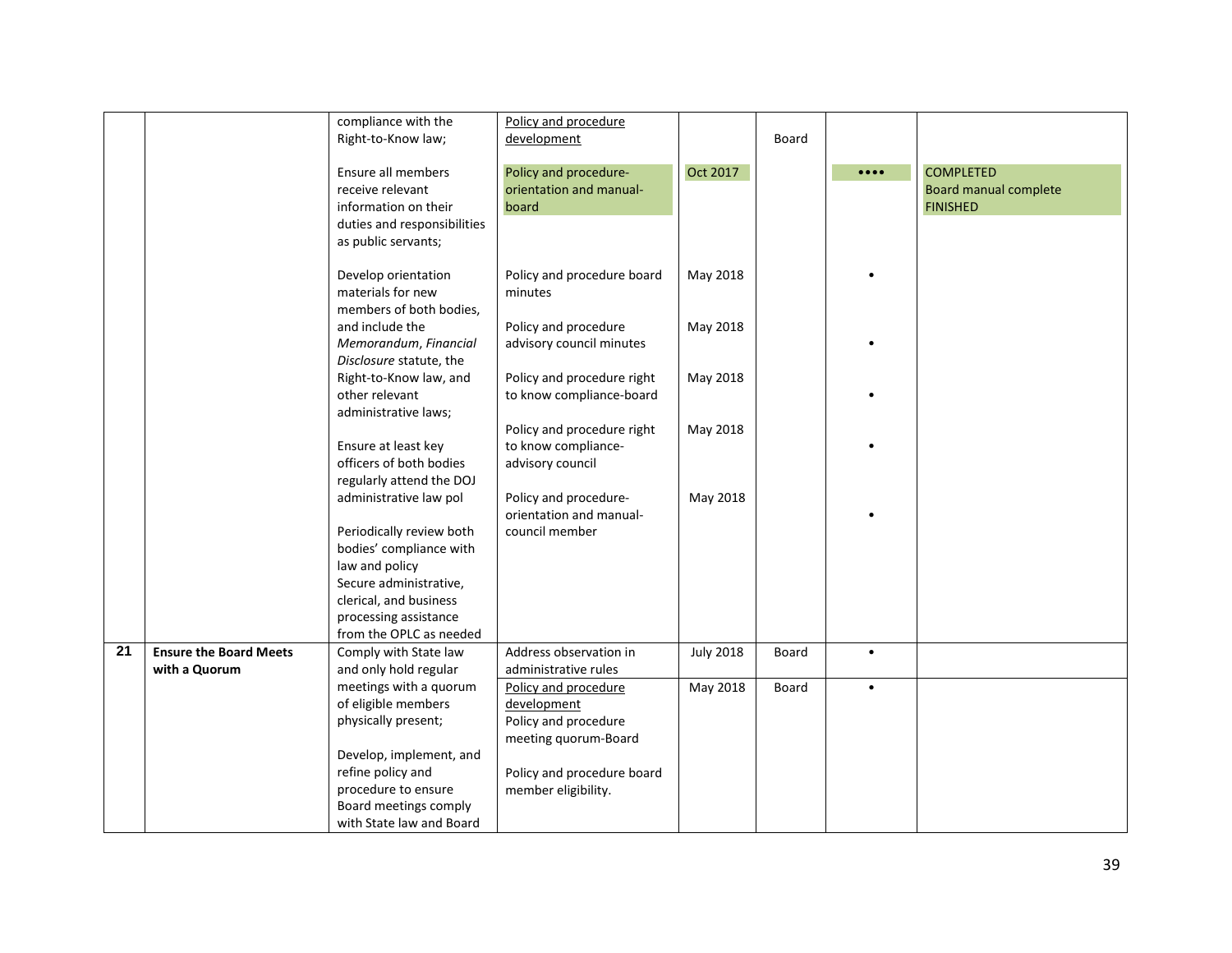|    |                                                            | members are eligible to<br>serve;<br>Review past Board<br>meeting minutes for<br>quorum issues and seek<br>legal counsel to<br>determine how to ratify<br>prior Board actions taken<br>in meetings without a<br>quorum |                                                                                                          |                  |       |                       |                                                              |
|----|------------------------------------------------------------|------------------------------------------------------------------------------------------------------------------------------------------------------------------------------------------------------------------------|----------------------------------------------------------------------------------------------------------|------------------|-------|-----------------------|--------------------------------------------------------------|
| 22 | <b>Ensure the Council with a</b><br>Quorum                 | Develop, implement, and<br>refine policies and<br>procedures to ensure the<br>Council complies with                                                                                                                    | Address observation in<br>administrative rules<br>Council composition<br>Council term limits             | <b>July 2018</b> | Board | $\bullet$             |                                                              |
|    |                                                            | State law, and Council<br>members are both eligible<br>to serve and the Council<br>only holds meetings with<br>a quorum of eligible<br>members physically                                                              | Policy and procedure<br>development<br>Policy and procedure<br>Meeting quorum-advisory<br>council        | May 2018         | Board |                       |                                                              |
|    |                                                            | present;<br>Review past Council<br>meeting minutes for<br>quorum issues and seek<br>legal counsel to<br>determine how to ratify<br>prior Council actions<br>taken in meetings without<br>a quorum                      | Policy and procedure council<br>member eligibility- council                                              | May 2018         | Board |                       |                                                              |
| 23 | <b>Improve Compliance with</b><br>the Financial Disclosure | <b>Board and Council</b><br>members comply with the                                                                                                                                                                    | Address observation in<br>administrative rules                                                           | <b>July 2018</b> | Board | $\bullet$             | <b>Statute change required for</b><br>board review June 2018 |
|    | <b>Statute</b>                                             | requirements of the<br><b>Financial Disclosure</b><br>statute and timely<br>complete annual<br>statements;                                                                                                             | Policy and procedure<br>development<br>Policy and procedure-<br>financial disclosure<br>statements-board | May 2018         | Board | $\cdots$<br>$\bullet$ |                                                              |
|    |                                                            | Board develop,<br>implement, and refine<br>policy and procedure to                                                                                                                                                     | Policy and procedure-<br>financial disclosure<br>statements-council                                      |                  |       |                       | This is now tracked by OPLC                                  |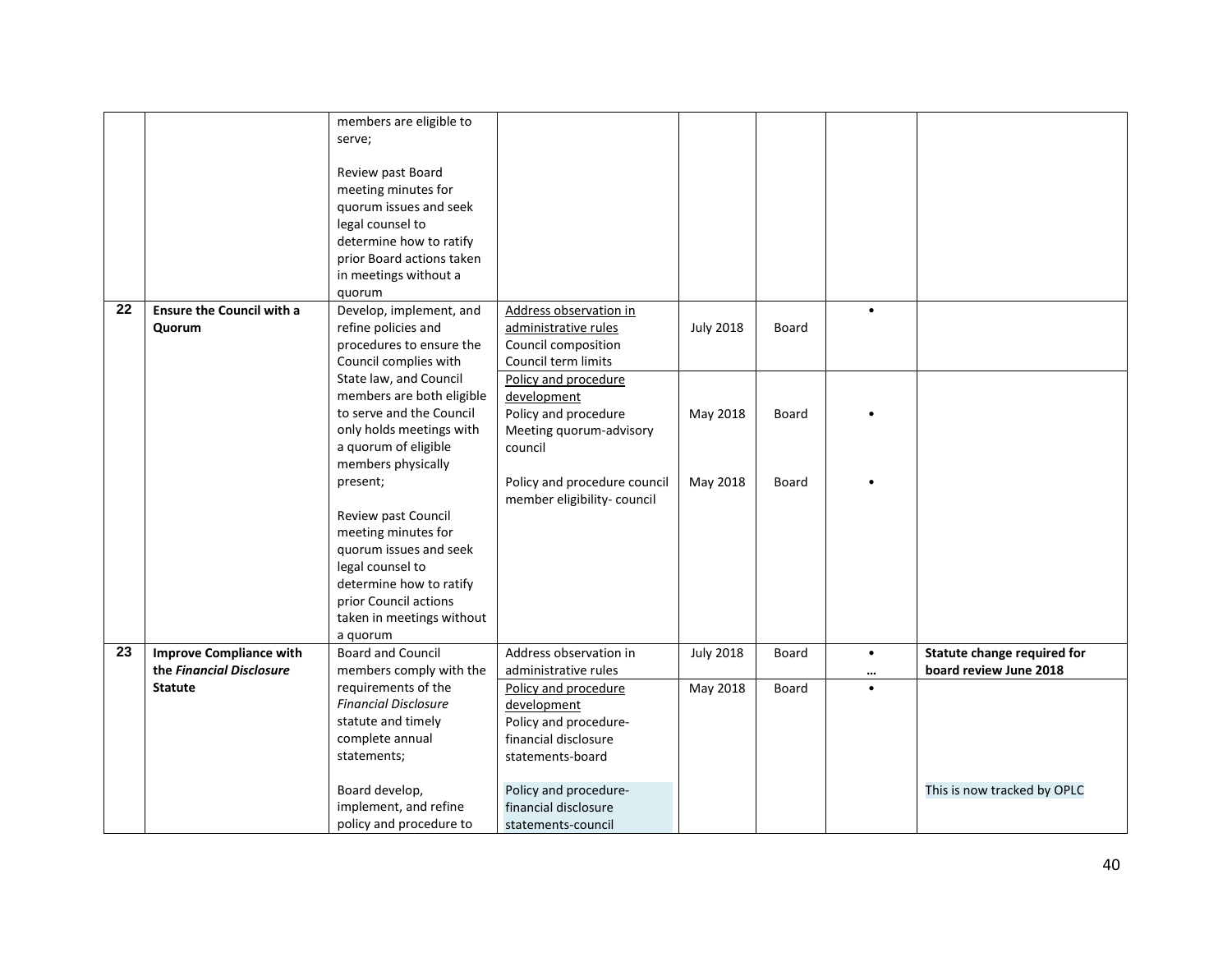|    |                           | ensure ongoing Board and<br>Council member<br>compliance, and<br>periodically review Board<br>and Council members'<br>compliance;<br>Board's president<br>annually submit to the<br>Secretary of State an<br>organizational chart of all<br><b>Board and Council</b><br>members required to file<br>statements |                                                                                                                                                                                   |                                      |              |                                                                  |                                                                                 |
|----|---------------------------|----------------------------------------------------------------------------------------------------------------------------------------------------------------------------------------------------------------------------------------------------------------------------------------------------------------|-----------------------------------------------------------------------------------------------------------------------------------------------------------------------------------|--------------------------------------|--------------|------------------------------------------------------------------|---------------------------------------------------------------------------------|
| 24 | <b>Improve Rulemaking</b> | Ensure rules reflect<br>underpinning statutes and<br>encompass all professions<br>subject to PDMP<br>requirements;<br>Define relevant terms in<br>rule;                                                                                                                                                        | Address observation in<br>administrative rules<br>Board review and update of<br>administrative rules -all rules<br>current<br>Rule writing-PDMP<br>maintenance of program         | Dec 2017<br><b>July 2018</b>         | <b>Board</b> | $\bullet\bullet\bullet\bullet$                                   | <b>COMPLETED</b>                                                                |
|    |                           | Ensure all forms are<br>properly adopted and<br>cited in rule, accurately<br>reflect rule-based<br>requirements, and contain<br>version or edition controls<br>Ensure any requirements<br>intended to be binding                                                                                               | Review of all forms for<br>content and clarity for<br>inclusion in rule-<br>compliance/licensing<br>Review of all forms for<br>content and clarity for<br>inclusion in rule-PDMP  | <b>July 2018</b><br><b>July 2018</b> |              | $\bullet\bullet\bullet\bullet$<br>$\bullet\bullet\bullet\bullet$ | Forms updated to current rules<br><b>All forms address PDMP</b><br>requirements |
|    |                           | upon anyone other than<br>the Board are adopted in<br>rule;<br>Dispense with Zero Report<br>requirements;<br>Ensure form and rule<br>deficiencies identified in<br>prior audits are timely                                                                                                                     | Policy and procedure<br>development<br>Policy and procedure-form<br>content and clarity<br>procedure for updating<br>Forms review and update in<br>policy and procedure<br>manual | Sept 2018                            | Board        | $\bullet$<br>****                                                | All forms updated to current<br>rules and policies written for                  |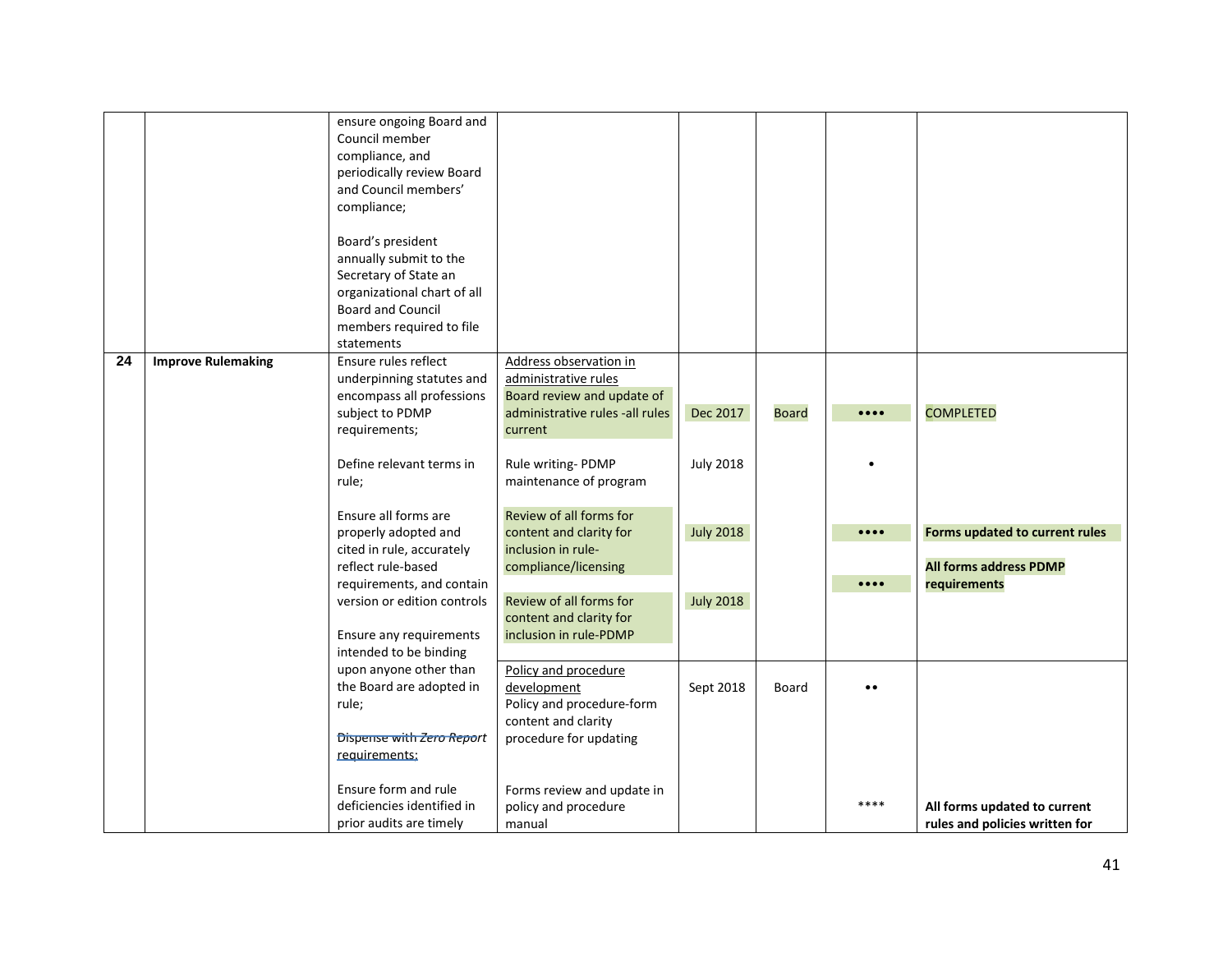|    |                                      | remedied; and<br>Obtain necessary<br>assistance from the OPLC<br>to attain and maintain<br>compliance with State<br>law.                                                                                                                                                                                                                                                                                                                                                                                                                                                                                                                                                                          | Policy and procedure for<br>rules review                                                                                                                                                                                                                                                                                                                                                                        |          |                |                        | each inspection type |
|----|--------------------------------------|---------------------------------------------------------------------------------------------------------------------------------------------------------------------------------------------------------------------------------------------------------------------------------------------------------------------------------------------------------------------------------------------------------------------------------------------------------------------------------------------------------------------------------------------------------------------------------------------------------------------------------------------------------------------------------------------------|-----------------------------------------------------------------------------------------------------------------------------------------------------------------------------------------------------------------------------------------------------------------------------------------------------------------------------------------------------------------------------------------------------------------|----------|----------------|------------------------|----------------------|
| 25 | <b>Improve Records</b><br>Management | Includes Board and<br>Council records, controls<br>public and nonpublic<br>records, and encompasses<br>the complete record<br>lifecycle;<br>Develop and implement<br>policy and procedure to<br>ensure Board and Council<br>records containing<br>adequate and proper<br>documentation of Board<br>and Council policies,<br>decisions, procedures,<br>and transactions are<br>created and maintained;<br>Promulgate rules to<br>implement elements of<br>the program affecting<br>individuals outside the<br>Board;<br><b>Ensure Board and Council</b><br>records are available<br>timely at the Board's<br>office;<br>Seek to collect historical<br>Council records;<br>Seek and obtain from the | Will be included in strategic<br>plan draft (see observation<br>#5)<br>Policy and procedure<br>development<br>Policy and procedure on<br>records maintenance<br>Policy and procedure on<br>records documentation<br>Policy and procedure on<br>records availability<br>Policy and procedure on<br>public vs non-public records<br>Policy and procedure on<br>records availability through<br>right to know laws | Dec 2019 | Board<br>Board | $\bullet$<br>$\bullet$ |                      |
|    |                                      | OPLC necessary assistance                                                                                                                                                                                                                                                                                                                                                                                                                                                                                                                                                                                                                                                                         |                                                                                                                                                                                                                                                                                                                                                                                                                 |          |                |                        |                      |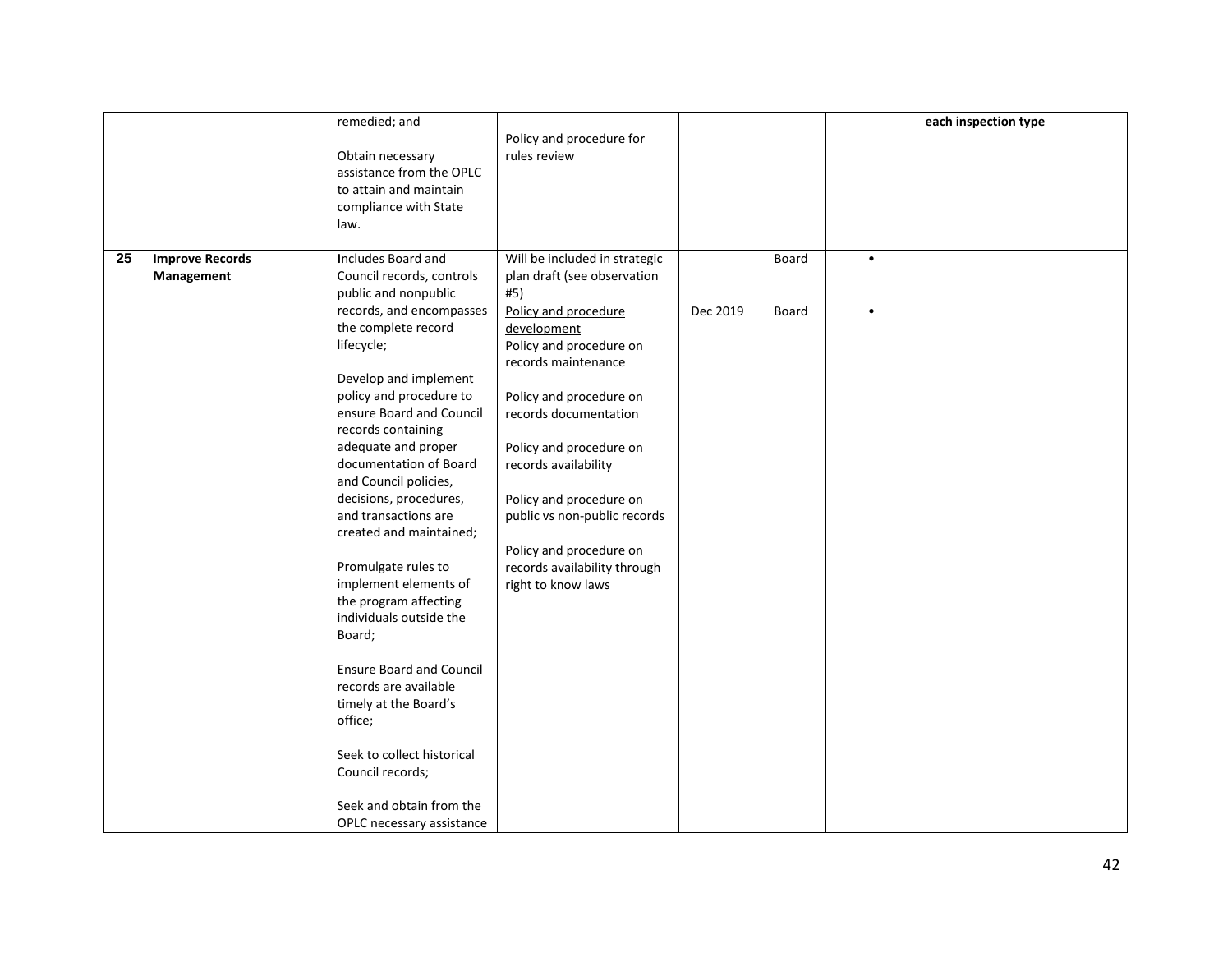| $\overline{26}$ | <b>Prioritize and Timely</b><br><b>Resolve Prior Audit Findings</b> | in developing and<br>operating the records<br>management system;<br>Include a component<br>addressing records<br>management in its<br>strategy and plan<br>Timely resolved and<br>incorporate processes<br>into its strategy and plans<br>to ensure continuous<br>monitoring and evaluation<br>of the adequacy of its | Policy and procedure<br>development<br>Updated June 2017, new<br>policies identified and<br>developed ongoing<br>2008 and 2015 Audits |                                          |              |                                | This is ongoing for all                                                                                                                                                        |
|-----------------|---------------------------------------------------------------------|-----------------------------------------------------------------------------------------------------------------------------------------------------------------------------------------------------------------------------------------------------------------------------------------------------------------------|---------------------------------------------------------------------------------------------------------------------------------------|------------------------------------------|--------------|--------------------------------|--------------------------------------------------------------------------------------------------------------------------------------------------------------------------------|
|                 |                                                                     | management controls;<br>Review both new and                                                                                                                                                                                                                                                                           | Hold permit holders and<br>inspected practitioners                                                                                    | <b>June 2017</b>                         | <b>Board</b> | $\bullet\bullet\bullet\bullet$ | practitioners as well as PDMP<br>issues regardless of practice<br>setting                                                                                                      |
|                 |                                                                     | prior observations in<br>order to prioritize their<br>importance, estimate the<br>level of work required for<br>the Board and the OPLC to                                                                                                                                                                             | accountable to the rules<br>Establish a process to track<br>individual violations                                                     | Oct 2017                                 | <b>Board</b> | $\bullet\bullet\bullet\bullet$ | <b>COMPLETED - Currently in place</b><br>and utilized as part of MLO<br>software                                                                                               |
|                 |                                                                     | adequately address them,<br>and develop realistic plans<br>and a schedule to make                                                                                                                                                                                                                                     | <b>Review Board administrative</b><br>rules                                                                                           | Dec 2017                                 | <b>Board</b> |                                | <b>COMPLETED</b><br>Compliance updated and                                                                                                                                     |
|                 |                                                                     | needed changes while<br>considering the amount of                                                                                                                                                                                                                                                                     | Update compliance manual                                                                                                              | Dec 2017                                 | <b>Board</b> | $\bullet\bullet\bullet\bullet$ | <b>ON-GOING</b>                                                                                                                                                                |
|                 |                                                                     | routine work the Board<br>and its staff faces;                                                                                                                                                                                                                                                                        | Consider risk base inspection<br>schedule                                                                                             | <b>Jan 2018</b><br>(limited)<br>Feb 2018 | <b>Board</b> | $\bullet\bullet\bullet\bullet$ | Risk based inspections in process.<br>Requires more inspection time<br>for updated process.<br>Will require additional staffing<br>Requires software upgrade in<br>development |
|                 |                                                                     | Formally and holistically<br>integrate risk<br>management into its<br>strategy, plans,<br>operations, policies,                                                                                                                                                                                                       | <b>Ensure inspection forms</b><br>reflect statutory and<br>administrative rule<br>requirements                                        | Feb 2018                                 | <b>Board</b> |                                | Inspection forms updated and in<br>use                                                                                                                                         |
|                 |                                                                     | procedures, and other<br>activities to help ensure<br>risk is mitigated and<br>objectives are met.                                                                                                                                                                                                                    | Adopt rules for inspecting<br>licenses                                                                                                | April 2018                               | <b>Board</b> | $\bullet\bullet\bullet$        | Inspection rules to rules writer<br>for OPLC and ready for board<br>review                                                                                                     |